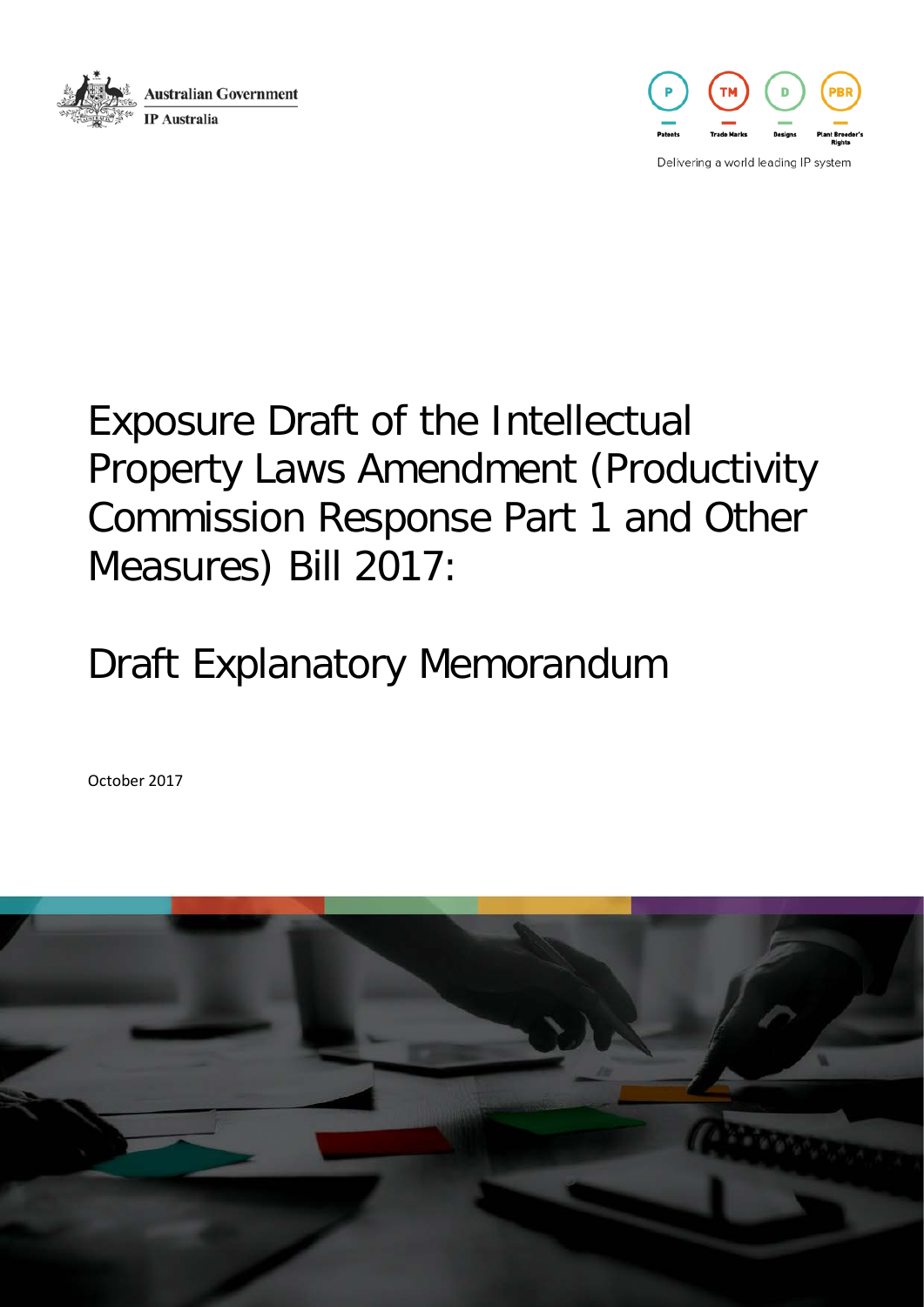# Introduction

This draft Explanatory Memorandum accompanies an Exposure Draft of the Intellectual Property Laws Amendment (Productivity Commission Response Part 1 and Other Measures) Bill 2017, which is proposed to amend a range of intellectual property (IP) laws*.* 

IP Australia invites interested parties to make written submissions on the Exposure Draft Bill and this draft Explanatory Memorandum by **4 December 2017**.

We are seeking comments on the draft legislation, in particular on any unintended consequences of this legislation or issues with the drafting, rather than on the policy that underpins the amendments as this has already been agreed to by the Government.

We are also seeking specific feedback to questions that are highlighted in this draft Explanatory Memorandum.

Please note that the draft Explanatory Memorandum is still being developed and is intended only as a guide to assist with the interpretation of the draft legislation. IP Australia will undertake further editorial review and finalise the text when a final version of the legislation is settled.

#### **Written submissions should be sent to** [consultation@ipaustralia.gov.au.](mailto:consultation@ipaustralia.gov.au?subject=RIO%20Public%20Consultation)

For accessibility reasons, please submit responses by email in Word, RTF, or PDF format.

#### **Contact officers**

Brett Massey - Phone: (03) 9935 9666, Email: [brett.massey@ipaustralia.gov.au;](mailto:brett.massey@ipaustralia.gov.au) or

Lisa Bailey - Phone: (02) 6222 3695, Email[: lisa.bailey@ipaustralia.gov.au.](mailto:lisa.bailey@ipaustralia.gov.au?subject=RIO%20Public%20Consultation)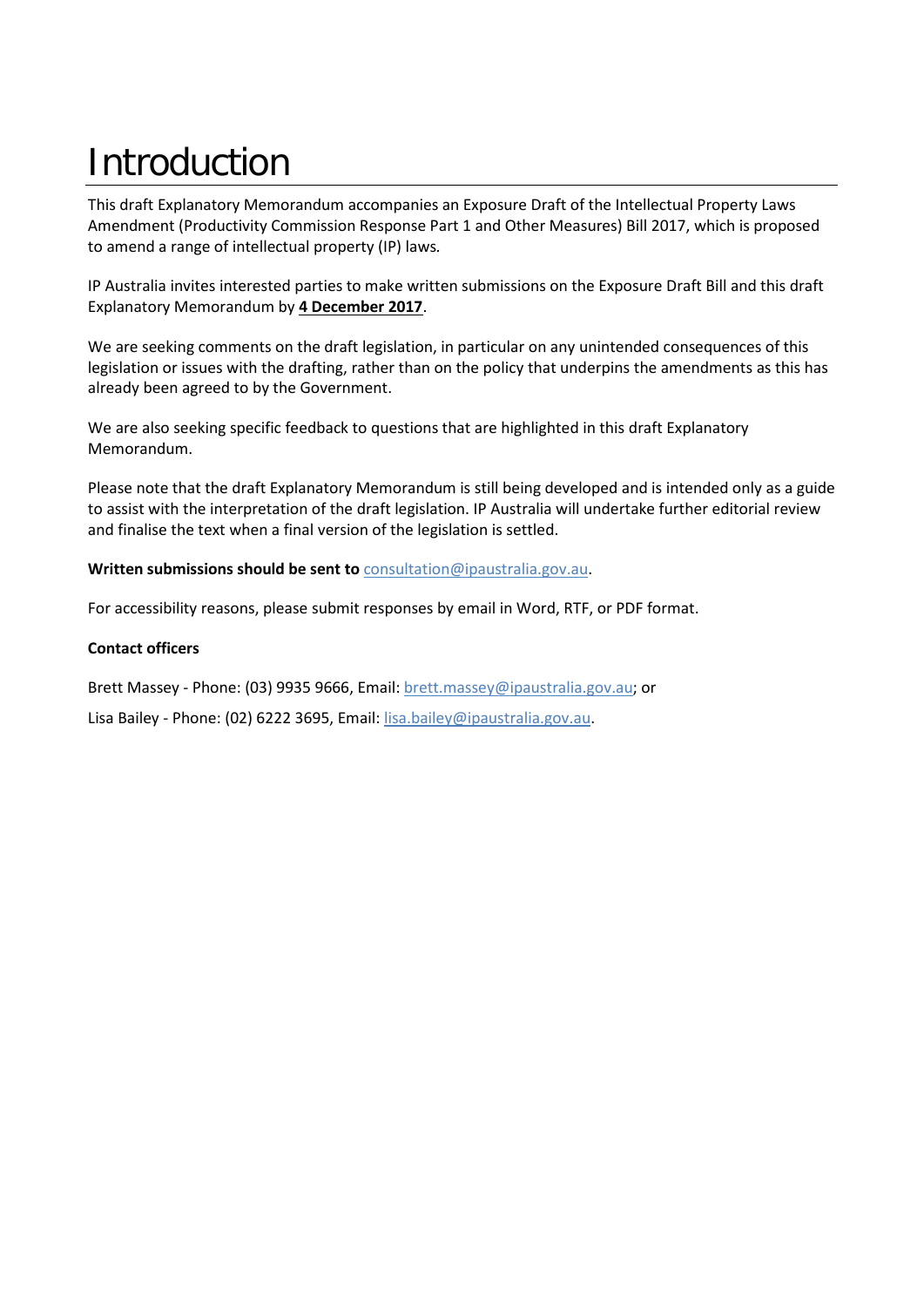# Privacy Notice

Personal information is collected during this public consultation for the purposes of gaining stakeholder insights and comments on the proposed amendments to the Intellectual Property Rights legislation and regulations, and is protected by the *Privacy Act 1988*.

Your submission, along with any personal information you provide as part of that submission, will be published on IP Australia's website. Information published online may be accessed world-wide, including by overseas entities. Once the information is published online, IP Australia has no control over its subsequent use and disclosure.

If you would prefer that your submission, or any part of your submission, not be published on our website, please notify IP Australia in writing, clearly identifying which parts of the submission you consider to be confidential. IP Australia will not publish any submission or part of a submission that you have marked as confidential.

Your submission, including any personal information you provide, may be disclosed to the relevant Ministers and their offices, the Department of Industry, Innovation and Science and other Commonwealth government agencies, for the purpose of briefing on the results of the consultation in general and/or about specific issues on which you have commented. This disclosure may occur whether or not your submission has been marked as confidential. Where contact details are provided, IP Australia may also contact you by telephone or email to discuss your submission.

A request made under the *Freedom of Information Act 1982* for access to a submission marked confidential will be determined in accordance with that Act.

IP Australia will not otherwise use or disclose your personal information without your consent, unless authorised or required by or under law.

IP Australia retains sole discretion to decide not to publish a submission or part thereof, or to remove any defamatory or offensive content from a submission before publishing it on IP Australia's website.

All personal information you provide is handled in accordance with [IP Australia's Privacy Policy.](http://www.ipaustralia.gov.au/about-us/agency-overview/privacy-policy) The Privacy Policy contains relevant information, including:

- how you may seek access to and correction of the personal information we hold;
- how you may make a complaint about a breach of the Privacy Act and how we will deal with your complaint; and
- IP Australia's Privacy Contact Officer details.

By making a public submission, you provide your consent to your personal information being handled in accordance with this privacy notice and the IP Australia Privacy Policy.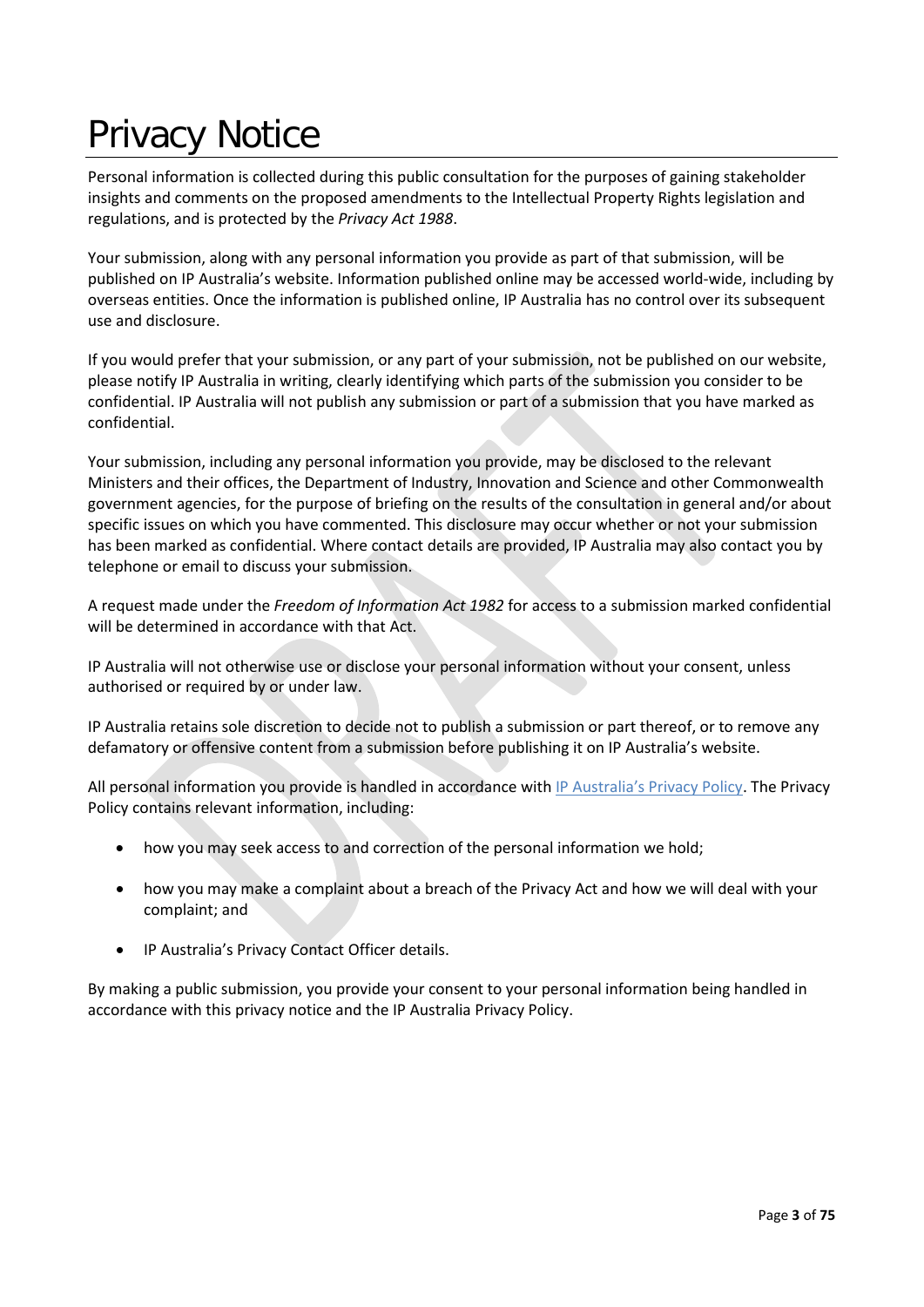# Contents

| Part 5 - Notification of extension of standard patents relating to pharmaceutical substances  23 |  |
|--------------------------------------------------------------------------------------------------|--|
|                                                                                                  |  |
|                                                                                                  |  |
|                                                                                                  |  |
|                                                                                                  |  |
|                                                                                                  |  |
|                                                                                                  |  |
|                                                                                                  |  |
|                                                                                                  |  |
|                                                                                                  |  |
|                                                                                                  |  |
|                                                                                                  |  |
| Part 11 - Further power to award damages under the Plant Breeder's Rights Act 55                 |  |
|                                                                                                  |  |
| Part 13 - Publishing personal information of registered patent or trade marks attorneys  59      |  |
|                                                                                                  |  |
|                                                                                                  |  |
|                                                                                                  |  |
|                                                                                                  |  |
|                                                                                                  |  |
|                                                                                                  |  |
|                                                                                                  |  |
|                                                                                                  |  |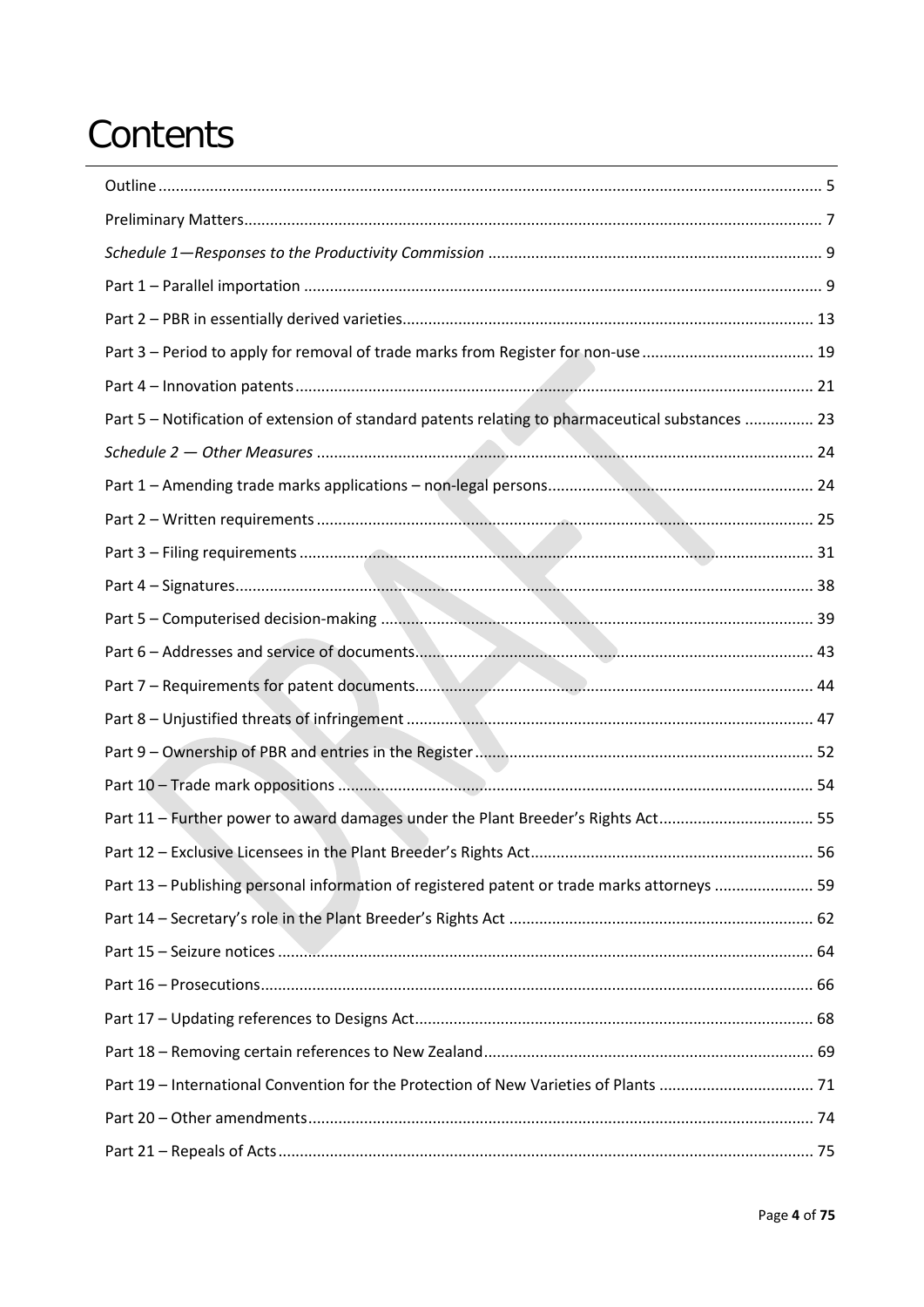# **Intellectual Property Laws Amendment (Productivity Commission Response Part 1 and Other Measures) Bill 2017**

# <span id="page-4-0"></span>**Outline**

The objective of the intellectual property (IP) rights system is to support innovation by encouraging investment in research and technology in Australia, and by helping Australian businesses benefit from their good ideas. The purpose of the Intellectual Property Laws Amendment (Productivity Commission Response Part 1 and Other Measures) Bill 2017 (the Bill) is to make improvements to IP rights legislation to better meet these objectives.

The Bill's amendments to the *Copyright Act 1968* (Copyright Act), *Designs Act 2003* (Designs Act), *Olympic Insignia Protection Act 1987* (Olympic Insignia Protection Act), *Patents Act 1990* (Patents Act)*, Plant Breeder's Rights Act 1994* (Plant Breeder's Rights Act) and *Trade Marks Act 1995* (Trade Marks Act) can be divided into two categories, corresponding to the following two schedules:

- Schedule 1 Responses to the Productivity Commission
- Schedule 2 Other Measures

## **Schedule 1: Responses to the Productivity Commission**

The Productivity Commission (PC) recently completed a public inquiry into Australia's IP system. The PC was asked to consider whether current arrangements provide an appropriate balance between access to ideas and products, and encouraging innovation, investment and the production of creative works. The PC's final report was published in December 2016, and the Minister for Industry, Innovation and Science and the Minister for Communications announced the release of the Government's response to the PC's inquiry on 25 August 2017.

The PC's final report includes a number of recommendations on IP matters,<sup>[1](#page-4-1)</sup> which received support from the Government.<sup>[2](#page-4-2)</sup> Schedule 1 to this Bill gives effect to the PC recommendations that are ready for immediate implementation.

These recommendations are:

**.** 

- abolishing the innovation patent system (recommendation 8.1)
- implementing changes to essentially derived variety (EDV) declarations in the Plant Breeder's Rights Act (recommendation 13.1)
- reducing the grace period for trade mark non-use actions (recommendation 12.1)
- clarifying the circumstances in which the parallel importation of trade marked goods does not infringe a registered trade mark (recommendation 12.1) and
- repealing section 76A of the Patents Act, which requires patentees to provide certain data relating to pharmaceutical patents with an extended term (recommendation 10.1).

The PC and the former Advisory Council on Intellectual Property (ACIP) have recommended that the innovation patent system be abolished. Both found that the innovation patent system is unlikely to provide net benefits to the Australian community or to the small and medium sized enterprises (SMEs) who are the intended beneficiaries of the system. The PC found that the majority of SMEs who use the innovation

<span id="page-4-1"></span><sup>1</sup> Productivity Commission, *Inquiry into Australia's IP Arrangements*, Final Report, 20 December 2016, accessible at http://www.pc.gov.au/inquiries/completed/intellectual-property#report<br><sup>2</sup> Australian Government Response to the Productivity Commission Inquiry into Intellectual Property Arrangements,

<span id="page-4-2"></span>August 2017, accessible at https://www.industry.gov.au/innovation/Intellectual-Property/Pages/default.aspx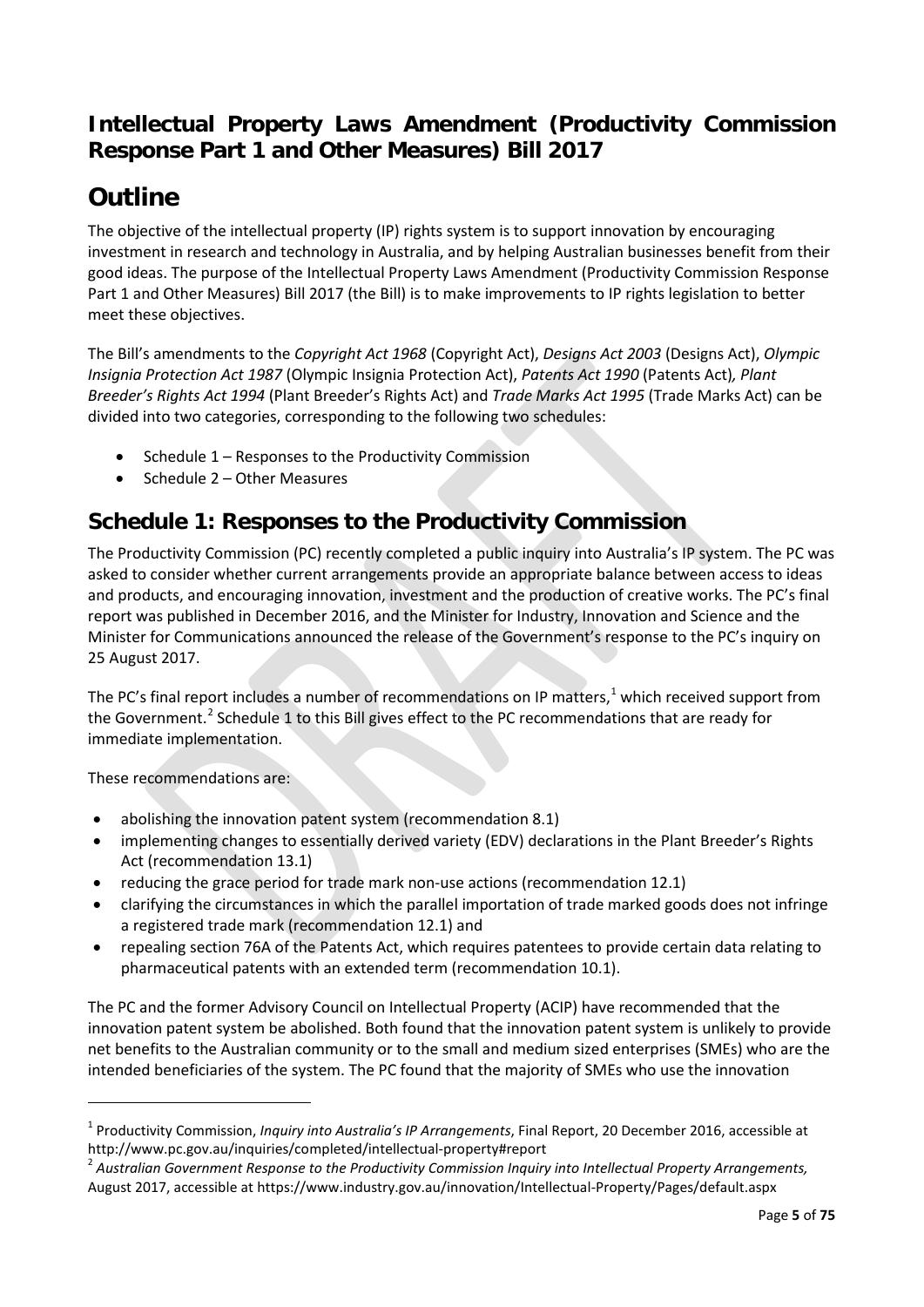patent system do not obtain value from it, and that the system imposes significant costs on third parties and the broader Australian community. Given the overall lack of net benefits the Government has made the decision to abolish the innovation patent system. Details on these changes are provided in Part 4 of Schedule 1.

The PC also made a number of recommendations related to trade marks. The first of which is a reduction in the grace period before new trade mark registrations can be challenged for non-use, with the aim of minimising 'clutter' caused by unused trade marks remaining on the register. The details on these changes are in Part 3 of Schedule 1. The PC also recommended clarifying the defence for parallel imports for trademarked goods. Parallel importing increases the competition in a market, however, recent legal decisions have increased the difficulty for importing legitimately marked goods into Australia. Part 1 of Schedule 1 proposes changes to the parallel importation defence to reduce uncertainty for importers, which will ultimately strengthen competition, benefitting the market and consumers.

The PC also recommended the implementation of a former ACIP recommendation to amend the Plant Breeder's Rights Act to enable an EDV declaration be made in respect of any variety. Currently the Plant Breeder's Rights Act only allows declaration of EDV to be sought from a derived variety in cases where a breeder has lodged an application for Plant Breeder's Rights (PBR). This effectively means there is a loophole that allows breeders of the derived variety to make minor changes to a PBR protected variety and market the resulting plants or seeds by not applying for PBR. Expanding those circumstances where an EDV declaration can be applied for will ensure PBR rights holders are protected, regardless of whether breeders of a derived variety have applied for a PBR or not. The details on these changes are in Part 2 of Schedule 1.

Details of proposed changes in relation to provision of certain information relating to pharmaceutical substances are outlined in Part 5 of Schedule 1.

### **Schedule 2: Other Measures**

Schedule 2 to the Bill will implement a number of measures to streamline and align the administration of the Australian IP system, and will implement a number of other high priority IP law measures that are ready for implementation.

The majority of the measures in Schedule 2 have already undergone consultation through the Exposure Draft of the Intellectual Property Laws Amendments Bill 2017. However, implementation of these measures was previously delayed until the Government response to the PC report was released. Schedule 2 will implement a number of these measures under the following Parts:

- Part 2 Written requirements
- Part 3 Filing requirements
- Part 4 Signatures
- Part 5 Computerised decision-making
- Part 6 Address for service of documents
- Part 7 Requirements for patent documents
- Part 8 Unjustified threats of infringement
- Part 9 Ownership of PBR and entries in the Register
- Part 10 Trade mark oppositions
- Part 13 Publishing personal information of registered patent or trade marks attorneys
- Part 14 Secretary's role in the Plant Breeder's Rights Act
- Part 15 Seizure notices
- Part 16 Prosecutions
- Part 17 Updating references to the Designs Act
- Part 20 Other amendments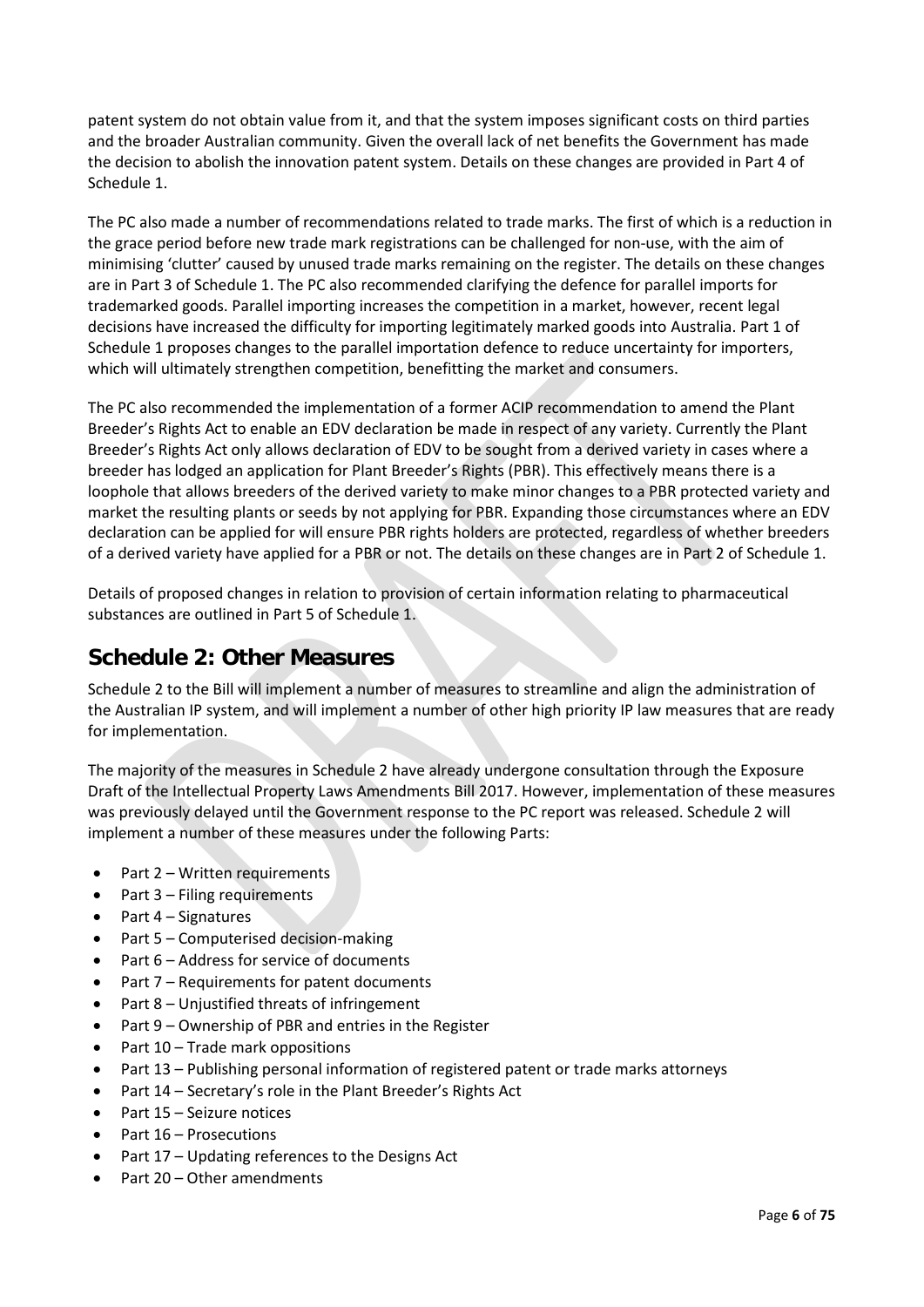Several of these measures have been amended in light of stakeholder feedback received during consultation on that Exposure Draft.

The remaining measures in Schedule 2 have not previously been consulted on. These include:

- Part 1 Amending trade marks application non-legal persons
- Part 11 Further power to award damages under the Plant Breeder's Rights Act
- Part 12 Exclusive licensees in the Plant Breeder's Rights Act
- Part 18 Removing certain references to New Zealand
- Part 19 International Convention for the Protection of New Varieties of Plants
- Part 21 Repeals of Acts

Many of the measures in Schedule 2 will go towards streamlining and aligning the processes for IP Rights. This will reduce delays that can have an impact on the interests of IP owners and third parties. In Australia a large percentage of IP applicants and owners are SMEs, which play a vital role in the Australian economy. Reducing complexity and delays in the IP system will particularly assist SMEs and self-filers. The measures will also seek to correct a number of references, and address a small number of errors and inconsistencies, in the IP legislation.

Collectively, the measures in Schedule 2 will improve the way IP Australia is able to deliver service to its customers by reducing the time both customers and IP Australia needs to spend on administrative matters and simplifying processes in the IP rights system.

# <span id="page-6-0"></span>**Preliminary Matters**

### **Notes on clauses**

#### **Clause 1: Short title**

Upon enactment, the Bill will be known as the *Intellectual Property Laws Amendment (Productivity Commission Response Part 1 and Other Measures) Act 2017*.

#### **Clause 2: Commencement**

A number of provisions in the Bill will commence the day after the Bill receives the Royal Assent.

These provisions involve no or minor system and practice changes, so their immediate commencement will realise their benefits as soon as possible. These provisions are:

- Schedule 1, Part 1 relating to parallel importation
- Schedule 1, Part 5 relating to notification of extension of standard parents relating to pharmaceutical substances
- Schedule 2, Part 1 relating to amending trade mark applications non legal persons
- Schedule 2, Part 4 relating to signatures
- Schedule 2, Part 5 relating to computerised decision-making
- Schedule 2, Part 13 relating to publishing personal information of registered patent and trade marks attorneys
- Schedule 2, Part 15 relating to seizure notices
- Schedule 2, Part 16 relating to prosecutions
- Schedule 2, Part 17 relating to updating references to Designs Act
- Schedule 2, Part 18 relating to removing certain references to New Zealand
- Schedule 2, Part 19 relating to International Convention for Protection of New Varieties of Plants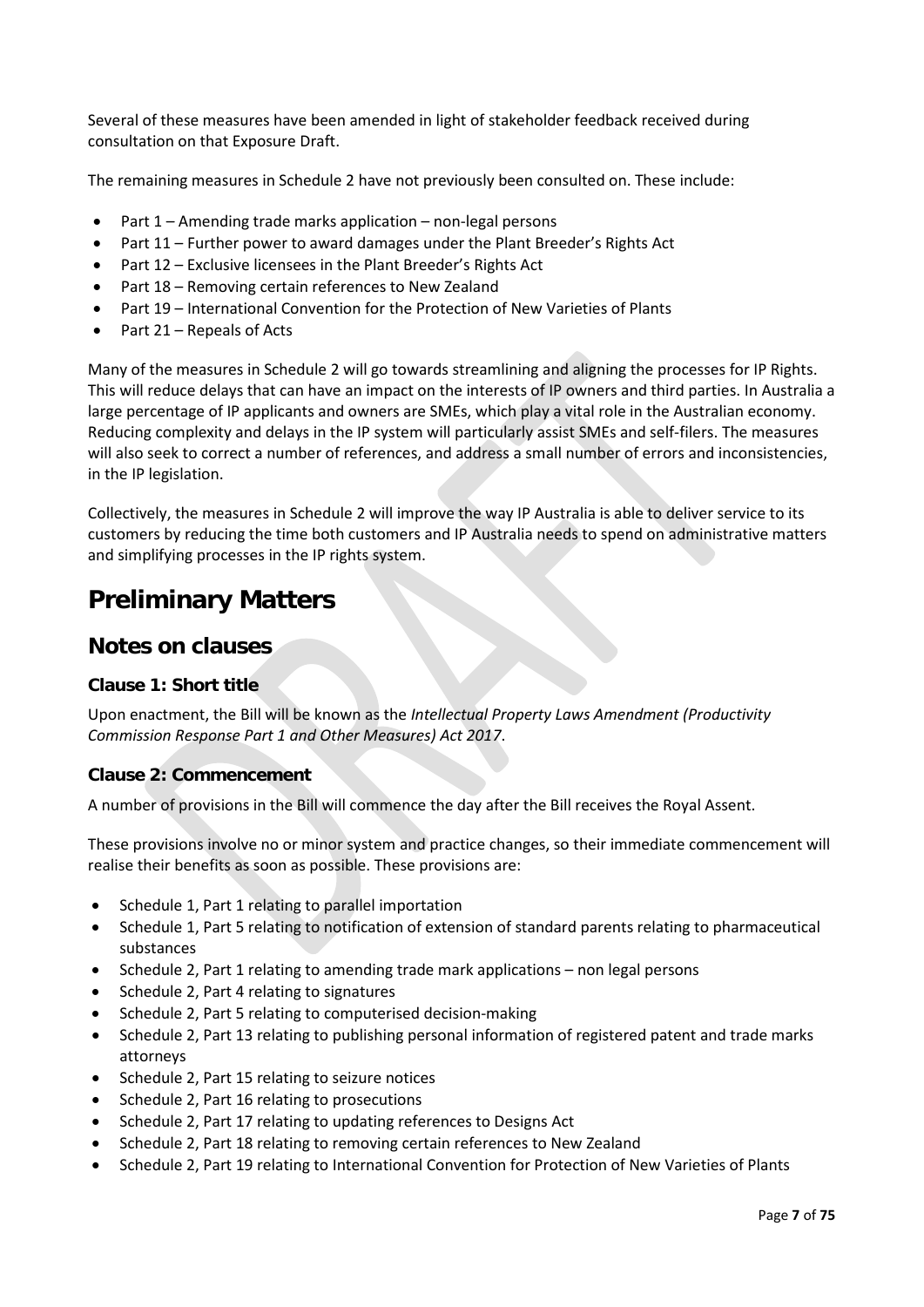- Schedule 2, Part 20 relating to other amendments
- Schedule 2, Part 21 relating to repeals of Acts

A number of provisions in the Bill will commence on a single day to be fixed by Proclamation or 6 months after this Bill receives Royal Assent. This will enable the necessary regulation and system changes to be made before commencement. These provisions are:

- Schedule 1, Part 2 relating to PBR in essentially derived varieties
- Schedule 1, Part 3 relating to period to apply for removal of trade marks from Register for non-use
- Schedule 2, Part 2 relating to written requirements
- Schedule 2, Part 3 relating to filing requirements
- Schedule 2, Part 6 relating to addresses and service of documents
- Schedule 2, Part 7 relating to requirements for patent documents
- Schedule 2, Part 8 relating to unjustified threats of infringement
- Schedule 2, Part 9 relating to ownership of PBR and entries in the Register
- Schedule 2, Part 10 relating to trade mark oppositions
- Schedule 2, Part 11 relating to further power to award damages under the Plant Breeder's Rights Act
- Schedule 2, Part 12 relating to exclusive licensees in the Plant Breeder's Rights Act
- Schedule 2, Part 14 relating to Secretary's role in the Plant Breeder's Rights Act

Schedule 1, Part 4 relating to the innovation patent will commence the day after the end of the period of 12 months beginning on the day this Act receives the Royal Assent. This commencement provision is necessary to ensure the existing rights of patent applicants are maintained. Currently the timeframe for filing an innovation patent application that claims priority from a provisional or basic application is 12 months, so this commencement timeframe will ensure that applicants who have filed a provisional or basic application before the Royal Assent date will continue to have the full 12 months to file an innovation patent. Applicants whose provisional or basic application is filed sometime between Royal Assent and the commencement of Schedule 1, Part 4 will have whatever period remains until that commencement to file an innovation patent, but will still have 12 months to file a standard patent.

#### **Clause 3: Schedules**

The Copyright Act, Designs Act, Olympic Insignia Protection Act, Patents Act, Plant Breeder's Rights Act and the Trade Marks Act are to be amended as set out below in Schedules 1 and 2 to the Bill.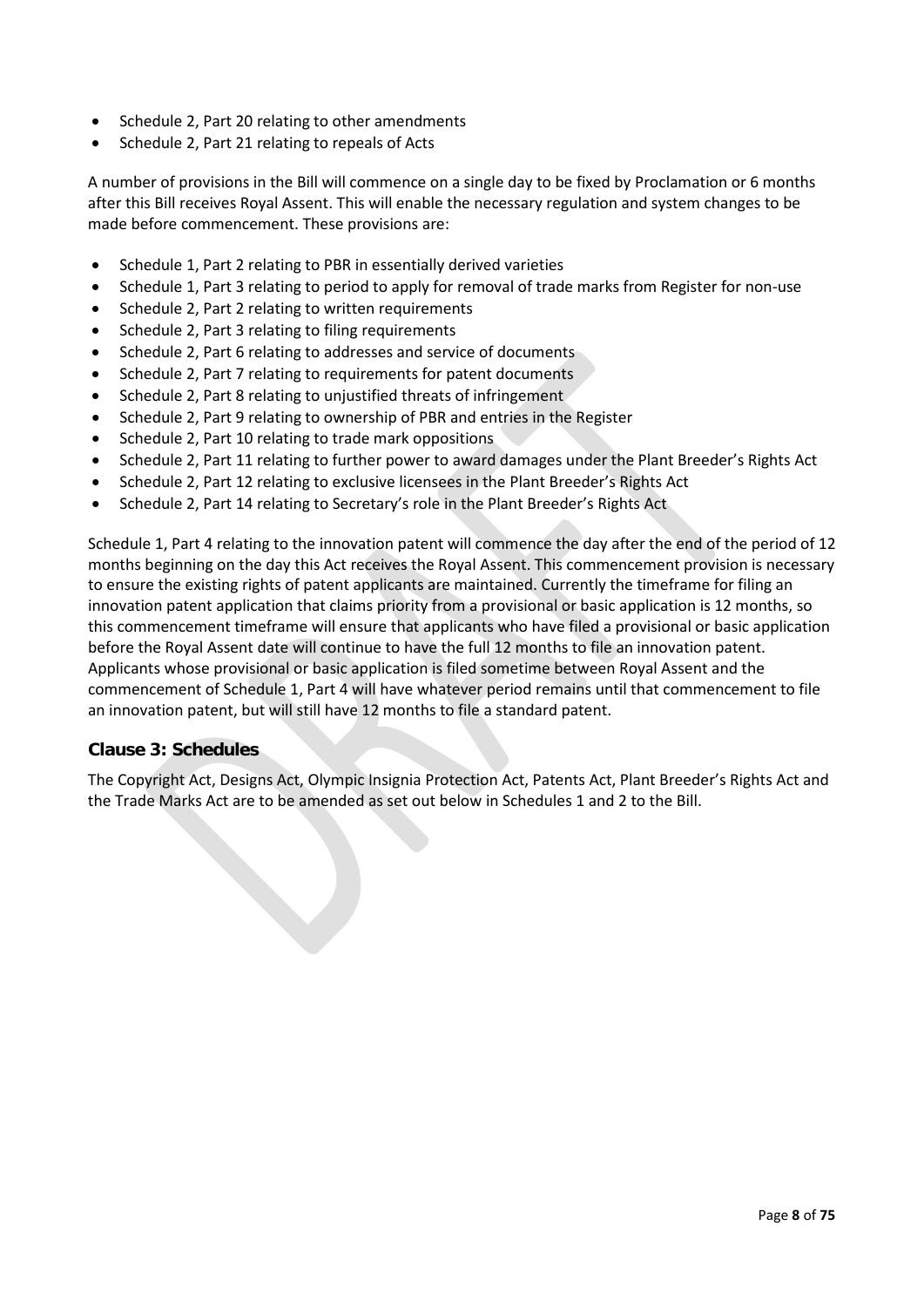# <span id="page-8-0"></span>Schedule 1—Responses to the Productivity Commission

# <span id="page-8-1"></span>**Part 1 – Parallel importation**

### **Introduction**

This Part amends the Trade Marks Act to clarify the circumstances in which the parallel importation of trade marked goods does not infringe a registered trade mark.

The amendments are intended to ensure section 123 and related provisions of the Trade Marks Act better meet the objective of facilitating the parallel importation of goods into Australia to the benefit of consumers by limiting the strategic use of restrictions by registered trade mark owners. The amendments also introduce greater clarity and certainty in how the provisions operate.

The Australian Government's policy position on parallel imports is that they benefit competition and the Trade Marks Act was intended to allow for the parallel importation of legitimately trade-marked goods. However, the existing section 123 is limited in its scope and clarity, and this has permitted the use of various corporate or contractual arrangements that subvert the policy intent of allowing parallel imports. The amendments in this Part are intended to ensure that parallel imports of legitimately marked goods are not taken to infringe an Australian registered trade mark when the goods have first been brought to market by the registered owner of that mark or another person who has (or had at the relevant time) some sort of relevant commercial or contractual relationship with the registered owner.

### **Division 1—Amendments**

### Copyright Act 1968

#### **Item 1: Section 198A**

[s 198A]

This item repeals section 198A of the Copyright Act, which provides for the circumstances in which the parallel importation of copyright material does not infringe a registered trade mark. This provision is no longer required because the matters it deals with are covered by the amendments made to the Trade Marks Act in this Part.

# Trade Marks Act 1995

#### **Item 2: After section 122**

#### [s 122A]

This item inserts a new provision into the Trade Marks Act to clarify the circumstances in which genuine trade marked goods may be imported into Australia or sold in Australia without infringing a registered trade mark.

New section 122A is intended to provide a more comprehensive description of the circumstances where a trade mark registration is not taken to be infringed. The overall principle is that the registered owner's rights are exhausted following the initial application of the trade mark to, or in relation to, goods which have been put on the market. The subsequent use of the trade mark in relation to those goods by another person therefore does not infringe the trade mark rights of the registered owner in respect of those goods, as long as there is an appropriate relationship between the registered owner of the trade mark in Australia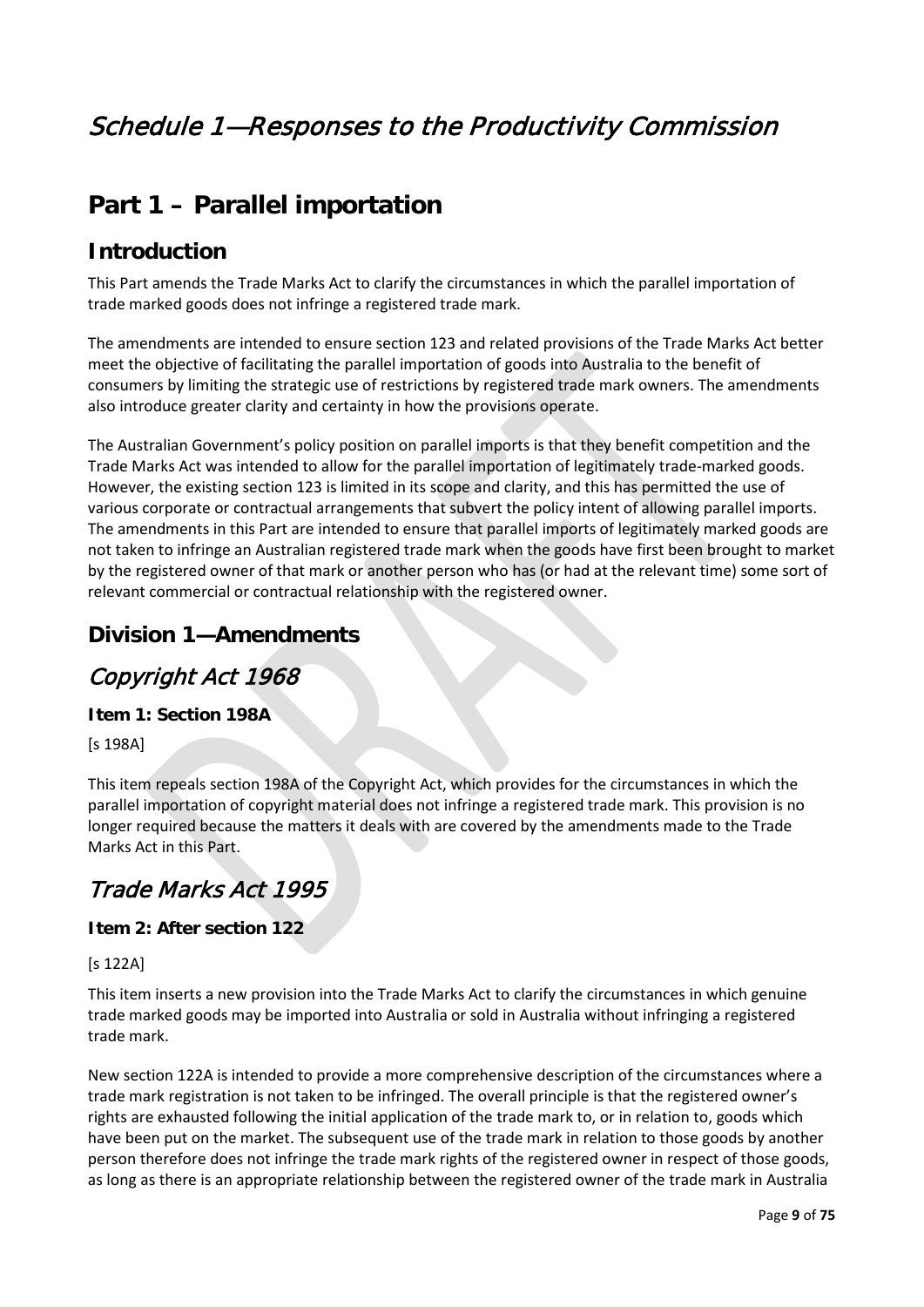and the party who put the goods on the market. Where there is some commercial, corporate or contractual relationship of control or influence between the registered owner in Australia and the party that put the goods on the market, then the goods should be considered genuine parallel imports and should be able to benefit from the defence.

Subsection 122A(1) sets out the criteria that must be met in order for the person's activities to be taken as not infringing the trade mark.

- Paragraph 122A(1)(a) requires that the goods the person has used the trade mark on are similar to the goods or closely related to the services covered by the Australian trade mark registration. Use of another person's registered trade mark on goods that meet this description would ordinarily constitute infringement of the trade mark under section 120 of the Trade Marks Act.
- Paragraph 122A(1)(b) requires that the goods have been previously put on the market or offered for sale in Australia or in any other country. This paragraph does not require that any actual sales of the goods have taken place. For example, where goods have been offered for sale, but no sales have been made, could be considered to have been put on the market.
- Paragraph 122A(1)(c) requires that it was reasonable to assume that the trade mark was applied to, or in relation to, the goods by any of the parties listed in subparagraphs  $122A(1)(c)(i)$  to (iv). Paragraph 122A(1)(c) specifically refers to 'the time of the application or consent' to protect the parallel importer in the situation where the owner of the Australian trade mark changes between the application of the mark to the goods and the use of the mark on the goods in Australia.

Paragraph 122A(1)(c) is intended to cover the situation where the trade mark was applied to, or in relation to, the goods by the registered owner of the trade mark in Australia or by certain other parties who have the relevant kind of relationship with the registered owner.

Subparagraph 122A(1)(c)(ii) refers to an authorised user of the trade mark, which is defined in section 8 of the Trade Marks Act. Subparagraph 122A(1)(c)(iii) refers to a person authorised to use the trade mark by either the registered owner or an authorised user, such as a licensee, or to a person who has significant influence over how the registered owner or authorised user uses the mark. This language is broad and is intended to capture any significant contractual or commercial relationship where one party influences the registered owner or authorised user or vice versa.

- For instance, it is intended to capture a situation where the Australian trade mark owner licenses the use of the mark to some other person overseas (e.g. a manufacturer or overseas distributor). The first part of subparagraph (iii) is intended to capture any other kind of substantive authorisation, even if it does not come within the narrow terms of the existing definition of 'authorised user' in section 8, which requires control. If the registered owner authorises a person to use the mark without exercising any further quality or financial control, then that does not change the fact that the mark is still being used with their consent and in relation to goods that are genuine.
- It is also intended to address a situation where the initial owner of the mark in Australia assigns the mark to an Australian distributor (with some requirement for the mark to be assigned back or otherwise controlled by the previous owner). Previously, such an arrangement may have been used to attempt to nullify the parallel importation defence, as the party that applied the mark to the goods was now no longer the ostensible owner (even if they effectively controlled the registered owner's use of the mark via contractual arrangement): see e.g. *Transport Tyre Sales Pty Ltd v Montana Rims and tubes Pty Ltd* [1999] FCA 329.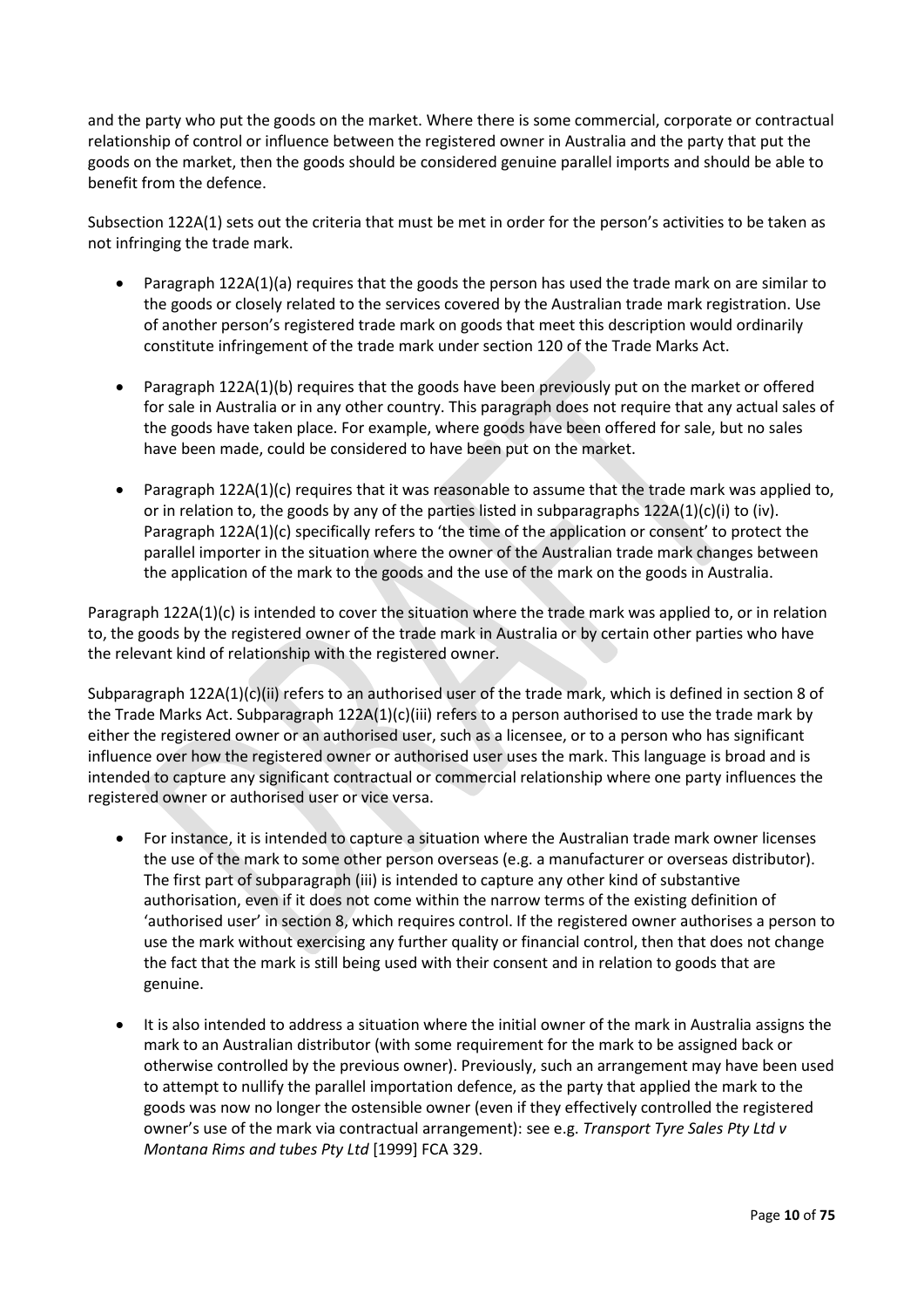Subparagraph 122A(1)(c)(iv) refers to an associated entity of any of the parties listed in subparagraphs 122A(1)(c)(i) to (iii). 'Associated entity' is defined in section 50AAA of the *Corporations Act 2001*. By way of example, this is intended to cover the situation where the trade mark was applied to the goods in a foreign country by one member of a corporate group structure, but the owner of the trade mark in Australia is a different member of the same corporate group.

*Consultation Question 1: Are there any scenarios not captured by the amendments where the trade mark owner and associated entity could make an arrangement to prevent parallel imports? Are there any scenarios where the amendments operate to excuse conduct that is not a legitimate parallel importation?*

Subsection 122A(1) is also intended to confirm that the person who subsequently uses the trade mark as described in section 122A does not have to prove that the registered owner applied the trade mark to the goods or consented to the application of the trade mark by another party. Paragraph 122A(1)(c) requires only that it was reasonable to assume that the application of the trade mark was made by or with the consent of any of the parties mentioned in paragraphs  $122A(1)(c)(i)$  to (iv). This is intended to avoid placing an unreasonable evidentiary burden on the parallel importer as they could not be expected to have access to the type of documents or information that could prove that consent was actually given, such as contracts or other commercial records.

Subsection 122A(2) provides guidance on how the issue of 'consent' should be interpreted for the purposes of paragraph 122A(1)(c). Paragraph 122A(2)(a) refers to consent that is 'subject to a condition', such as a geographical restriction on where a licensee may sell the trade marked goods. This type of conditional consent has been interpreted to mean that the registered owner did not consent to the application of the trade mark to goods intended for sale in a different country: see e.g. *Paul's Retail Pty Ltd v Sporte Leisure Pty Ltd* [2012] FCAFC 51. Paragraph 122(2)(a) is intended to ensure that the registered owner cannot circumvent the defence against trade mark infringement provided by section 122A by imposing specific restrictions or conditions on licensees or other authorised users. Registered owners may continue to put such limitations in their licences, but in the advent of the mark being used in a manner contrary to that condition, the registered owner should seek a remedy from their licensee, not from a parallel importer.

Subsection 122A(3) provides guidance on how the authorisation or significant influence referred to in subparagraph 122A(1)(c)(iii) should be construed. Again, the intention is to capture a broad range of behaviours so that the provisions operate to permit genuine parallel imports regardless of how the relevant authorisation or significant influence arose.

#### **Items 3 to 5: Section 123 – consequential amendments**

[s 123]

The existing section 123 provides for certain circumstances in which a registered trade mark is not infringed. Subsection 123(1) is no longer required as the circumstances it deals with are replaced by new section 122A. Subsection 123(2) deals with services and is not replaced by section 122A because the parallel importation issues above have not arisen in Australia in relation to services. These items therefore delete subsection 123(1) and make consequential amendments to the heading and content of section 123 to allow for this.

*Consultation Question 2: Should services be captured in the proposed amendment? Are there any scenarios in which a service could be a parallel import? For example, could software, platforms or infrastructure be provided as a service (e.g., providing access to hosting or storage environments) that could be a parallel import?*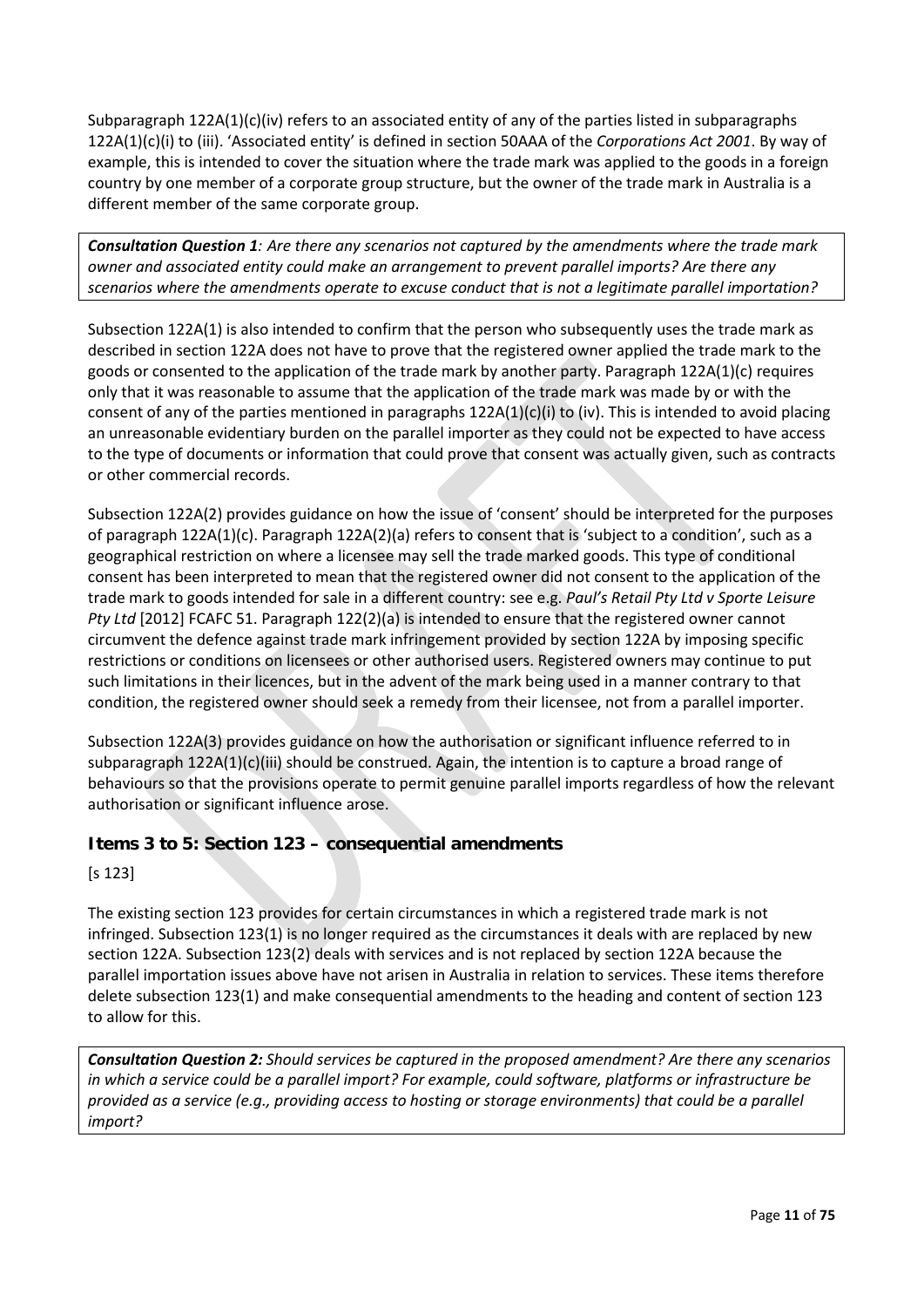# **Division 2—Application of amendments**

#### **Item 6: Application of amendments**

This item provides for the circumstances in which the amendments in this Part apply.

Item 6(1) provides that the repealed section 198A of the Copyright Act continues to apply in relation to proceedings that had been started before the commencement date of this item.

Item 6(2) provides that the amendments to the Trade Marks Act apply to an action for the infringement of a trade mark that is started on or after the commencement date of this item. For the purposes of this item, it does not matter if the infringement of the trade mark is alleged to have taken place before the commencement date or after.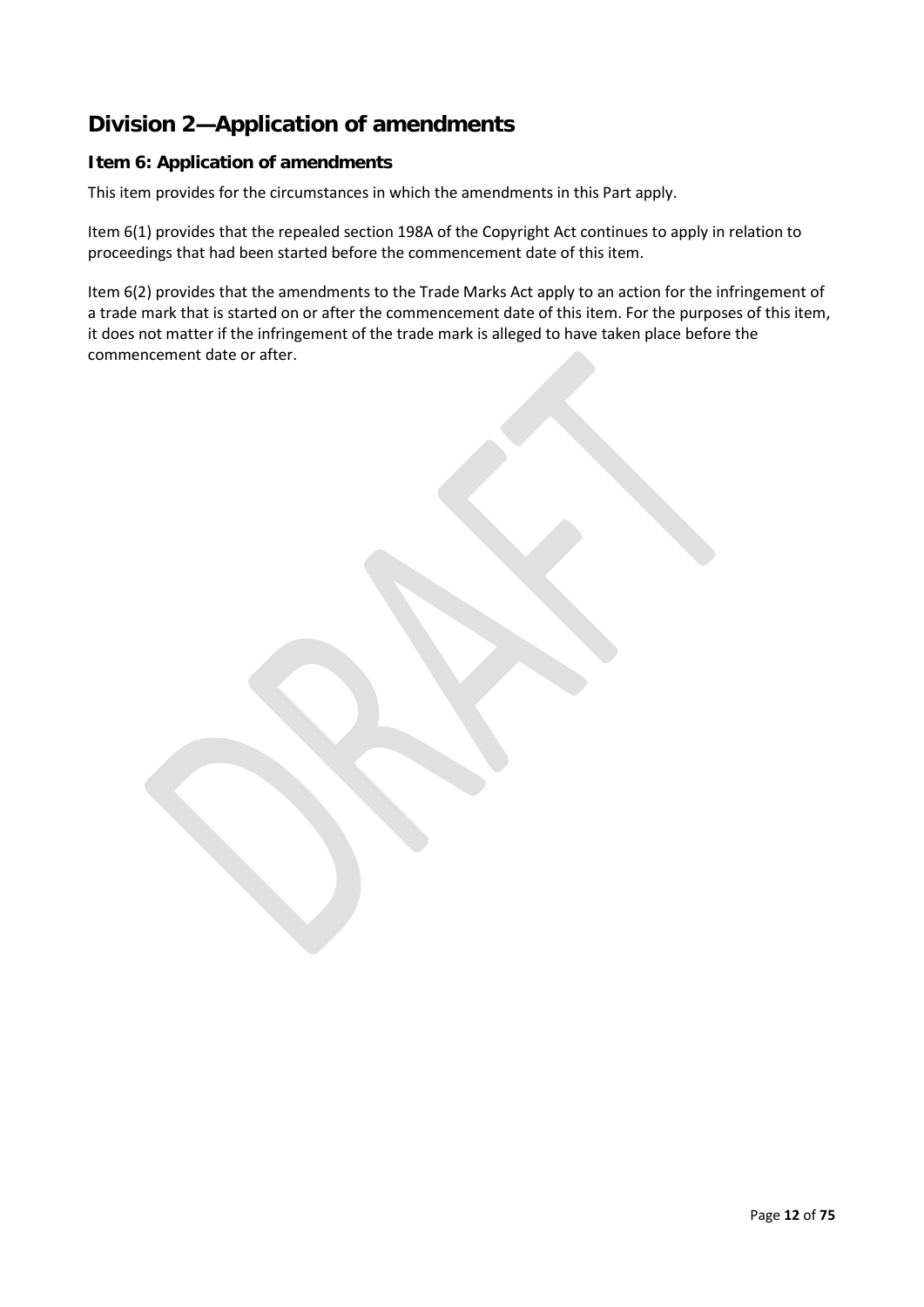# <span id="page-12-0"></span>**Part 2 – PBR in essentially derived varieties**

# **Introduction**

This Part amends the Plant Breeder's Rights Act to allow non-PBR-protected varieties to be declared an essentially derived variety (EDV).

Where a PBR is granted in relation to an initial variety and a second variety has only minor changes compared to the initial variety, the Plant Breeder's Rights Act provides for the second variety to be declared as an essential derivation of the initial variety.<sup>[3](#page-12-1)</sup> An EDV declaration extends the PBR in the initial variety to the second variety. Section 4 defines an EDV as a plant variety that is predominantly derived from the initial variety, retains the essential characteristics that result from the genotype or combination of genotypes of the initial variety, and does not exhibit any important (as distinct from cosmetic) features that differentiate it from the first variety.<sup>[4](#page-12-2)</sup>

The policy objective of an EDV declaration is to reduce the incentive for free-riding on the efforts of original breeders, without limiting the scope for follow-on innovation.<sup>[5](#page-12-3)</sup> The practical effect of an EDV declaration is that the owner of the second variety cannot exercise the exclusive rights in section 11 without the consent of the owner of the initial variety. In practice, this may result in a licence agreement. For example, both parties negotiate an agreement for the owner of the initial variety to be paid a royalty in exchange for consenting to the other party to sell or further license the second variety.

Currently, an EDV can only be granted where an application for, or grant of, a PBR has been made in respect of the second variety (a 'PBR-protected variety'). This allows the breeder of a second variety to avoid an EDV declaration being made in respect of the second variety by not filing a PBR application. A second variety that has not been subject to an application or grant of PBR (and may potentially be essentially derived) is referred to as a 'non-PBR-protected variety' in the amendments.

These amendments are intended to implement recommendations from previous inquiries, by providing for an EDV declaration to be made in respect of any variety, including non-PBR-protected varieties. Two previous reviews considered this issue to be a loophole and recommended that the legislation be amended to allow an EDV declaration to be made in respect of any variety, regardless of whether it is a PBR-protected or a non-PBR-protected variety.<sup>[6](#page-12-4)</sup> Both recommendations have been accepted by the Australian Government, $^7$  $^7$  and the amendments are intended to have a number of benefits. For example, the Productivity Commission stated that "[i]mproved enforcement and compliance will increase incentives to invest in pasture and fodder crop breeding, contributing to genetic gain increases and boosting livestock farming productivity and profitability."<sup>[8](#page-12-6)</sup>

**.** 

<span id="page-12-2"></span>

<span id="page-12-1"></span><sup>&</sup>lt;sup>3</sup> Plant Breeder's Rights Act, ss 4, 12, 40 and 41.<br><sup>4</sup> Plant Breeder's Rights Act, s 4.<br><sup>5</sup> See PC Inquiry into Australia's IP Arrangements, Final Report, 20 December 2016, page 418.

<span id="page-12-4"></span><span id="page-12-3"></span><sup>6</sup> Advisory Council on Intellectual Property, *Review of enforcement of Plant Breeder's Rights*, (Final report, 2010), p 9; Productivity Commission, *Intellectual Property Arrangements*, (Inquiry report, no 78, 2016), p 423.<br><sup>7</sup> Australian Government, *Government Response – enforcement of Plant Breeder's Rights*, (2011), rec 8; Australian

<span id="page-12-5"></span>Government, *Australian Government Response to the Productivity Commission Inquiry into Intellectual Property* 

<span id="page-12-6"></span>*Arrangements*, (August 2017), p 16 (rec 13.1).<br><sup>8</sup> Productivity Commission, *Intellectual Property Arrangements*, (Inquiry report, no 78, 2016), p 29.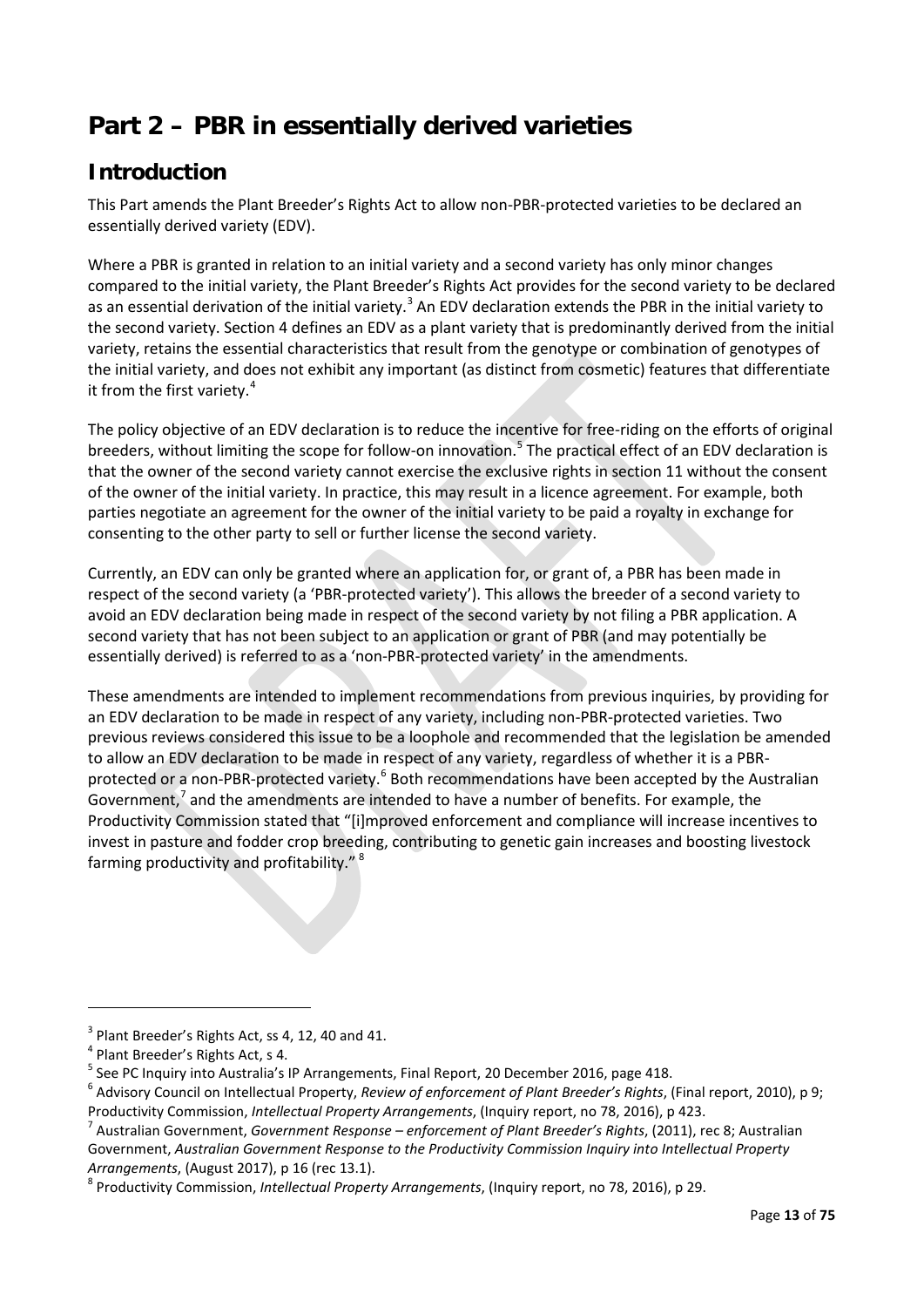# Plant Breeder's Rights Act 1994

#### **Items 7 to 24, 26, 27, 29 to 32, 34 and 35: Consequential amendments to item 25**

[ss 3, 4, 12, 22, 34, 40, 41, 45, 46, 47, 48, 50, 53, 75, 80]

These items implement various amendments that are consequential to the main changes in item 25 or make other minor stylistic changes to the text of the existing legislation to bring it into line with modern plain-English drafting practices.

#### **Item 25: EDV declarations over non-PBR-protected varieties**

[ss 41A-41F]

This item inserts a number of new provisions into the Plant Breeder's Rights Act to provide for the new EDV process for non-PBR-protected varieties.

#### **Section 41A (Application for declaration)**

Section 41A provides that a grantee of an initial variety is able to make an application for a declaration that a non-PBR-protected variety is an EDV. This process will be separate from the existing process in sections 40 and 41, where the second variety is PBR-protected. Without a PBR or PBR application on the second variety, different measures are required to ensure that there is sufficient information for the Registrar to make a decision on the application for an EDV declaration.

The requirement that the initial variety is not itself an EDV (paragraph 41A(1)(c)) mirrors the existing requirement for EDV declarations in respect on PBR–protected varieties – see paragraph 40(1)(d).

Subsections 41A(2) and (3) set out the requirements for the content of the application for a declaration. Subsection 41A(3) requires the applicant for a declaration to provide information relevant to establishing, on the balance of probabilities, that the second variety is both essentially derived and a *registrable* variety. Under the existing section 40, an applicant for an EDV declaration over a PBR-protected variety needs to establish a *prima facie* case, which the second breeder must rebut. However, for non-PBR-protected second varieties the applicant for a declaration needs to establish all matters on the higher 'balance of probabilities' standard. This is because the second breeder does not have the benefit of access to information obtained during their PBR application that may be used to rebut a *prima facie* case. The essential derivation requirement follows the existing requirement for an EDV declaration in section 40.

The assessment of the second variety as registrable for EDV declarations for non-PBR-protected second varieties is required as the second variety will not have already been assessed as per the ordinary registration requirements for PBR. Given that a successful EDV declaration will mean that the applicant for a declaration's PBR will extend to the second variety, fulfilment of the ordinary registration criteria for PBR is required.

*Consultation Question 3: Part 12 of Schedule 2 provides for a PBR exclusive licensee to bring infringement proceedings. Should an exclusive licensee of the PBR grantee also be able to make an application for a declaration?*

*Consultation Question 4: Is it appropriate for the second variety to meet all the ordinary criteria for registration in subsection 43(1)? If there are reasons why a particular criterion is not appropriate to include, please provide reasons. For example, is the requirement in s 43(1)(e) an unreasonable requirement to impose on the applicant for a declaration when they may not be aware of previous sales by the second breeder?*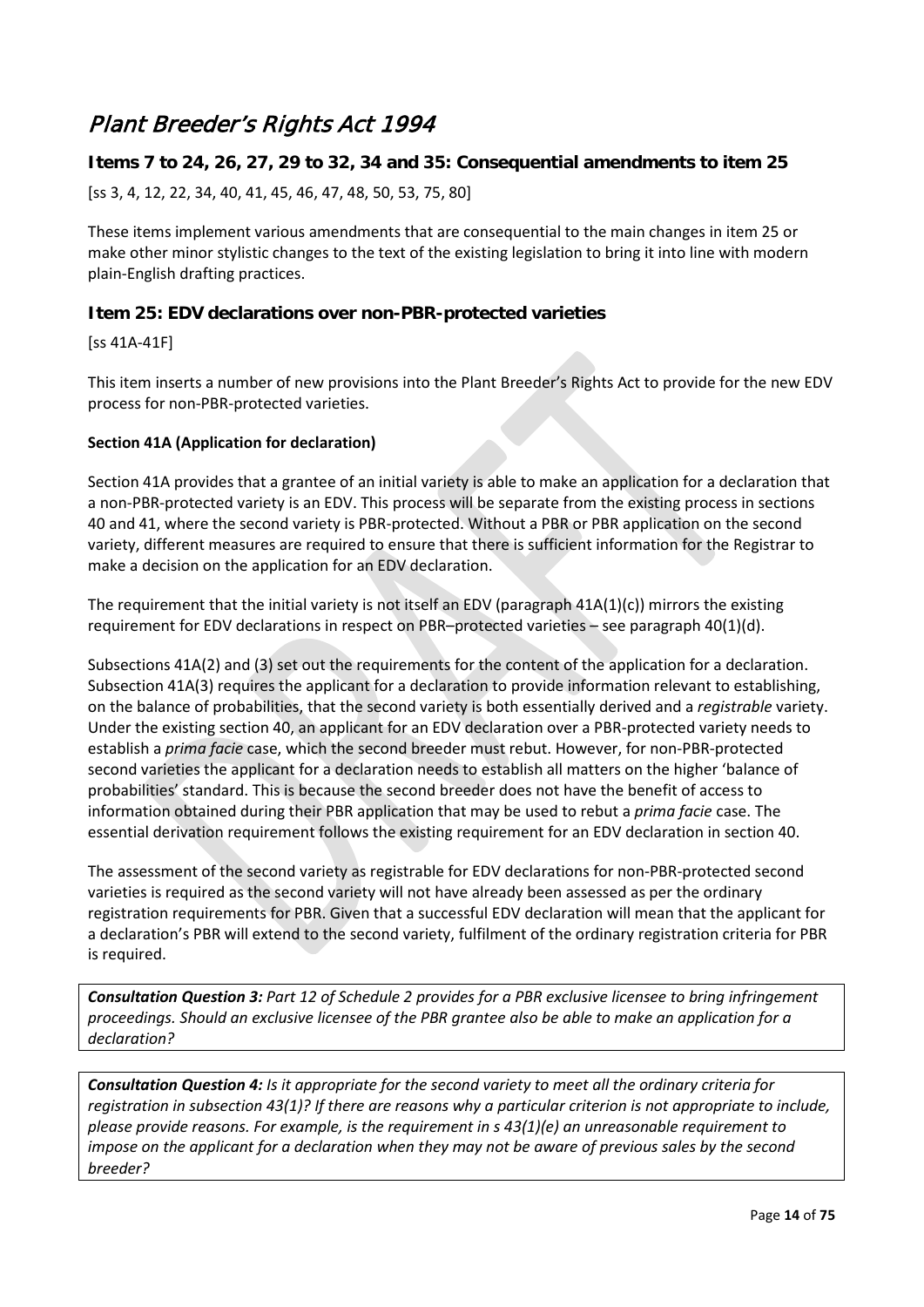#### **Section 41B (Notice and publication of applications)**

Section 41B provides for the breeder of the second variety to be notified and for the application for a declaration to be published. Although the breeder of a non-PBR-protected second variety has no statutory rights under the Plant Breeder's Rights Act in the variety, they may have economic interests in whether an EDV declaration is made over their variety. Additionally, other persons (such as retailers of the second variety) may have an interest in the application for a declaration or wish to provide information to the Registrar. To help ensure that all persons with a relevant interest in the application for a declaration are aware of the application, the amendments require that the applicant for a declaration notify the person that they consider is the breeder of the second variety (subsection 41B(1)) and that the Registrar publish relevant details of the application, other than information determined to be commercial-in-confidence, so that any other interested person has an opportunity to be involved in the proceedings (subsections 41B(3) to (5)).

*Consultation Question 5: Does the commercial-in-confidence test strike the right balance between protecting the privacy of parties and ensuring that all information relevant to the decision is available to all interested parties?*

The amendments also permit the regulations to prescribe additional detail to be provided in the notification or publication. This provides the flexibility to prescribe any further requirements necessary to help ensure that the second breeder, or any other interested person, is provided with sufficient information.

#### **Section 41C (Opportunity to be heard)**

Section 41C provides that any interested person has the opportunity to be heard by the Registrar prior to making a decision regarding the application for a declaration. The amendments set out the process for the Registrar to receive either written or oral submissions from any interested person, including the second breeder. This ensures that every affected party has an opportunity to be heard before the Registrar makes a decision.

The second breeder or any other interested person who wishes to be heard must be given an opportunity to be heard before the Registrar makes a final decision (subsection 41C(1)). This safeguards the interests of any person who may have an economic interest in the second variety.

A person who wishes to be heard must give the Registrar an address for service (subsection 41C(2)). This ensures that the Registrar can contact a person who wishes to be heard.

The regulations will provide for the detail of how an interested person may provide information to the Registrar (subsection 41C(3)). Consistent with other IP legislation, this ensures that while the right to be heard is enshrined in the Act, $9$  the details of the hearing mechanism can be prescribed in the regulations.<sup>[10](#page-14-1)</sup> This provides flexibility allowing the legislation and procedure to remain aligned across IP rights in the future. The regulations will provide a comparable hearing procedure to the one prescribed in current regulations 22.22 and 22.23 of the *Patents Regulations 1991*. IP Australia would consult on any future regulation changes,<sup>[11](#page-14-2)</sup> and any future regulation changes would be tabled in Parliament and subject to disallowance. $12$ 

**.** 

<span id="page-14-1"></span><span id="page-14-0"></span><sup>&</sup>lt;sup>9</sup> See e.g., Patents Act, Chapter 5.<br><sup>10</sup> See e.g., Patents Regulations, Chapter 5.<br><sup>11</sup> *Legislation Act 2003*, ss 17.<br><sup>12</sup> *Leaislation Act 2003*, ss 38 and 42.

<span id="page-14-2"></span>

<span id="page-14-3"></span>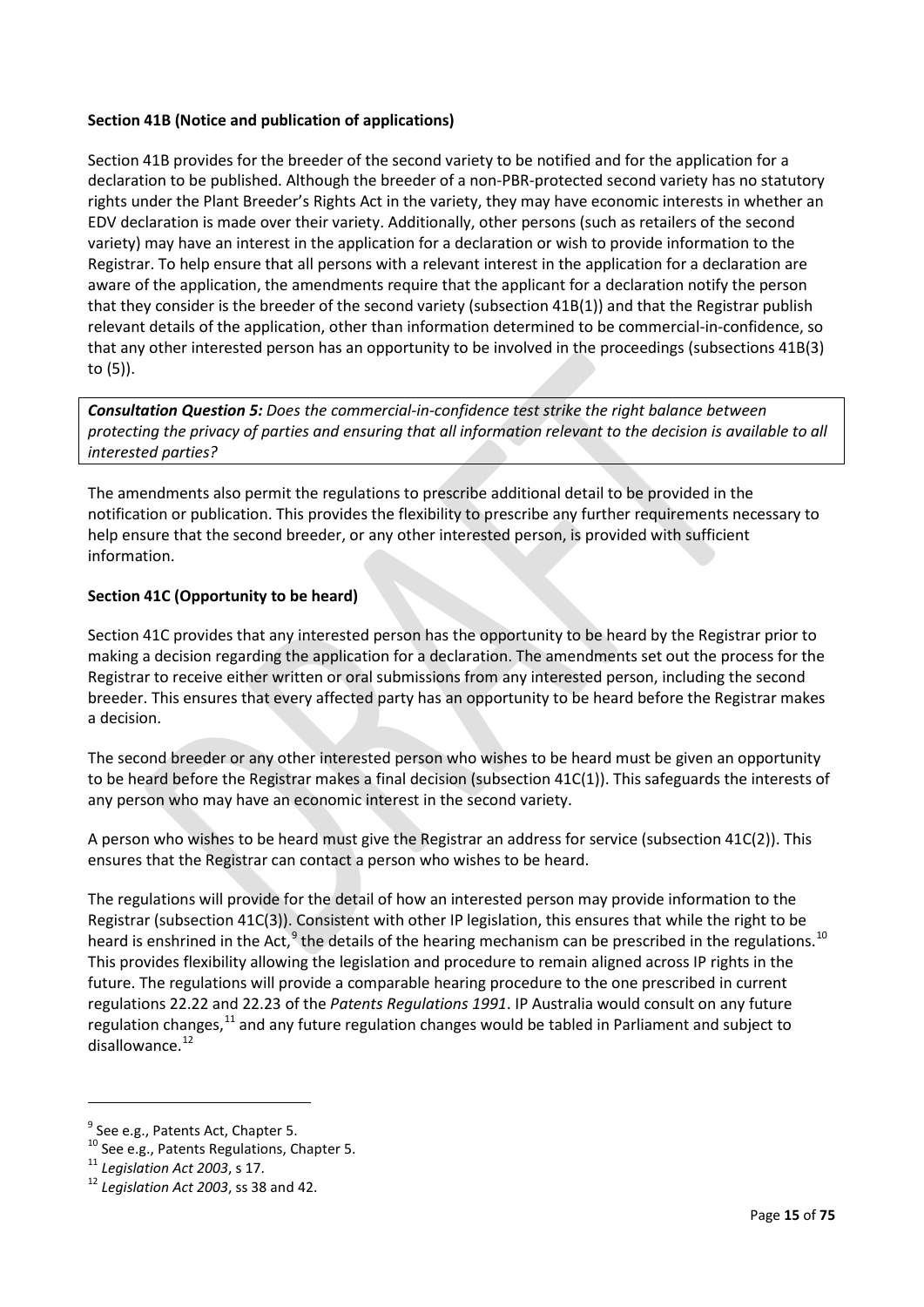The regulations will prescribe how written or oral information is given, how hearings may be convened and managed, and any fees for an opportunity to be heard (subsection 41C(4)). This ensures that the regulation making power is sufficiently broad to enable the regulations to govern the administrative aspects of giving an interested person an opportunity to be heard. Note that no hearing fee is initially intended to be prescribed, given that IP Australia does not expect there to be a significant increase in workload. However, the flexibility to prescribe fees in the future is desirable in case the workload implications turn out to be greater than expected.

If an interested person either notifies the Registrar that they do not want to be heard, or fails to provide information in accordance with an opportunity to provide written or oral submissions, the interested person is taken to have declined the opportunity to be heard (subsection 41C(5)). This ensures that the Registrar can resolve the matter if parties lose interest and do not actively participate in the proceedings.

#### **Section 41D (Declaration)**

Section 41D provides for the Registrar to make a decision on whether the second variety is an EDV of the initial variety (subsection 41D(1)). After considering the relevant information and evidence, the Registrar must decide whether to make, or refuse to make, a declaration that the second variety is an EDV of the initial variety (subsection 41D(1)).

The decision is made according to the civil standard of proof (balance of probabilities) and considers the key criteria that the application for a declaration is required to address, as discussed in respect of section 41A above (subsection 41D(2)).

The Registrar is required to consider all relevant information, including the information given in the application, any information provided by an interested person as written or oral submissions, and any information obtained from a test growing (subsection 41D(3)).

If an interested person does not give the Registrar an address for service or declines an opportunity to be heard, the Registrar may draw an inference that is unfavourable to the person's interest in the proceedings (subsection 41D(4)). This helps ensure that the applicant for a declaration is not unfairly disadvantaged by other parties' refusal to participate in the proceedings. As discussed above, the onus is on the applicant for a declaration to satisfy the Registrar of all relevant matters 'on the balance of probabilities'. This approach also allows an interested third party to do nothing and put the applicant for a declaration to the proof. However, some matters relating to the application for a declaration (particularly the circumstances of the breeding) may be difficult for the applicant to acquire, as they are within the knowledge of the second breeder. While the applicant for a declaration still needs to provide satisfactory evidence of these matters, the ability to be able to draw an adverse inference against the interested party ensures that the Registrar can take into account any implications if the interested person does not attempt to rebut a relevant matter.

The Registrar must not make a decision unless all interested persons have either made use of their hearing opportunity or the relevant time period for them to take up that opportunity has expired (subsection 41D(5)). This ensures that an EDV declaration cannot be made until all interested parties have had a reasonable opportunity to participate.

All parties who participated in the proceeding are notified of the decision, including the ability to seek review by the Administrative Appeals Tribunal (AAT) (subsections 41D(6) and (7)).

If a declaration is made, the two year period, in which a person may make a request for reasonable public access to the variety under section 19, starts from the date of the EDV declaration (subsection 41D(8)). Where the second variety is PBR-protected, the period ordinarily starts from the date of grant of the PBR on the second variety. Where the second variety is non-PBR-protected, the period will start from the date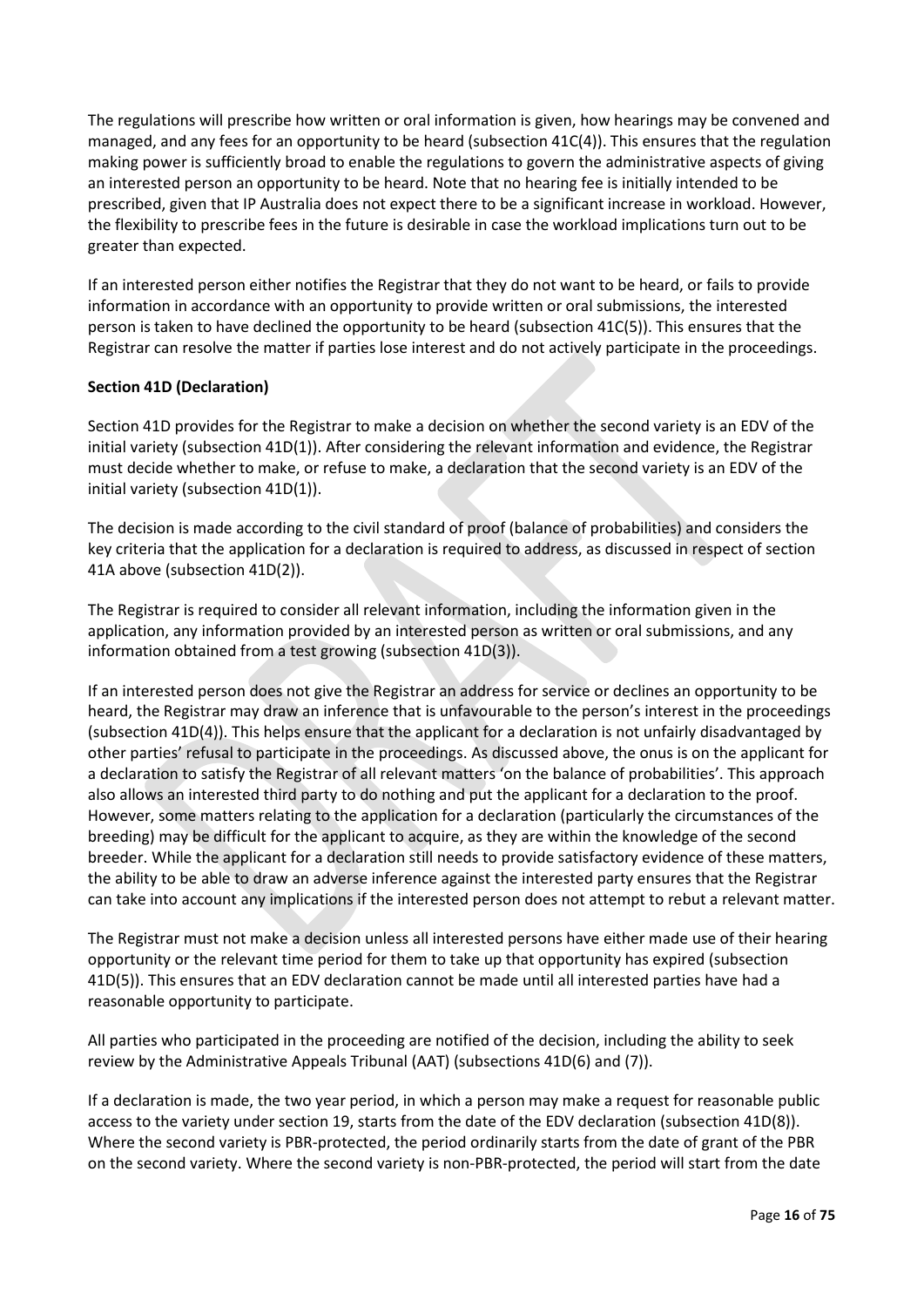of the declaration. This is when the applicant for a declaration's PBR in the initial variety will extend to the second variety.

#### **Section 41E (test growing)**

Section 41E allows the Registrar to order a test growing if it would assist them in making their decision. This is because some relevant information may only be obtained through growing the initial and second varieties under controlled conditions. This provision follows the existing procedure for test growings under section 41 in respect of PBR-protected varieties, with some differences.

The test growing can be conducted to assist the Registrar to determine if the second variety is either essentially derived or registrable (subsection 41E(1)).

The Registrar must notify the applicant for a declaration (grantee in the initial variety) and any interested person of the decision to conduct a test growing, and may require them to provide the materials necessary to conduct the test growing (subsections 41E(2) and (3)). The Registrar must specify a reasonable time frame to provide the materials, noting that what is reasonable may depend on the circumstances and the individual breeding characteristics of the variety (eg some varieties may only produce propagating material in certain seasons).

The applicant for a declaration and the other parties must comply with the request for material. If the applicant for a declaration fails to comply the Registrar must refuse the application for a declaration (subsection 41E(5)). The onus is on the applicant for a declaration to establish all relevant matters and so it is reasonable to expect them to provide the material necessary to conduct a test growing if the Registrar deems this to be necessary. If an interested person fails to provide the material, the Registrar may draw an unfavourable inference from their failure to do so (subsection 41E(6)). The Registrar has the discretion whether to draw an inference, as, for example, an interested person could have an interest in the second variety without having any propagating material (eg they wish to commercialise it, but have not yet done so and have no plants in their possession).

The applicant for a declaration is required to pay all costs associated with the test growing (subsection 41E(8)). As the applicant would benefit if the variety is declared an EDV, it is reasonable for them to bear the costs of test growing.

*Consultation Question 6: Is it appropriate for the applicant for a declaration to pay all costs associated with the test growing, or is another arrangement more appropriate? For example, should the second breeder instead pay those costs?*

#### **Section 41F (application lodged for PBR in second variety)**

Section 41F provides that if a PBR application is filed for the second variety before the application for a declaration is decided, the Registrar must convert the application for a declaration in respect of a non-PBRprotected variety to an application for a declaration in respect of a PBR-protected variety (section 40). If the EDV application is converted, all interested parties are notified (subsections 41F(3) to (5)). Any information or evidence obtained in respect of the original EDV application under the new provisions can be considered in assessing the converted EDV application (subsection 41F(7)).

#### **Item 28: PBR Register**

[s46]

This item amends section 46 to provide that the relevant details of non-PBR-protected varieties are entered on the PBR Register if they are declared an EDV.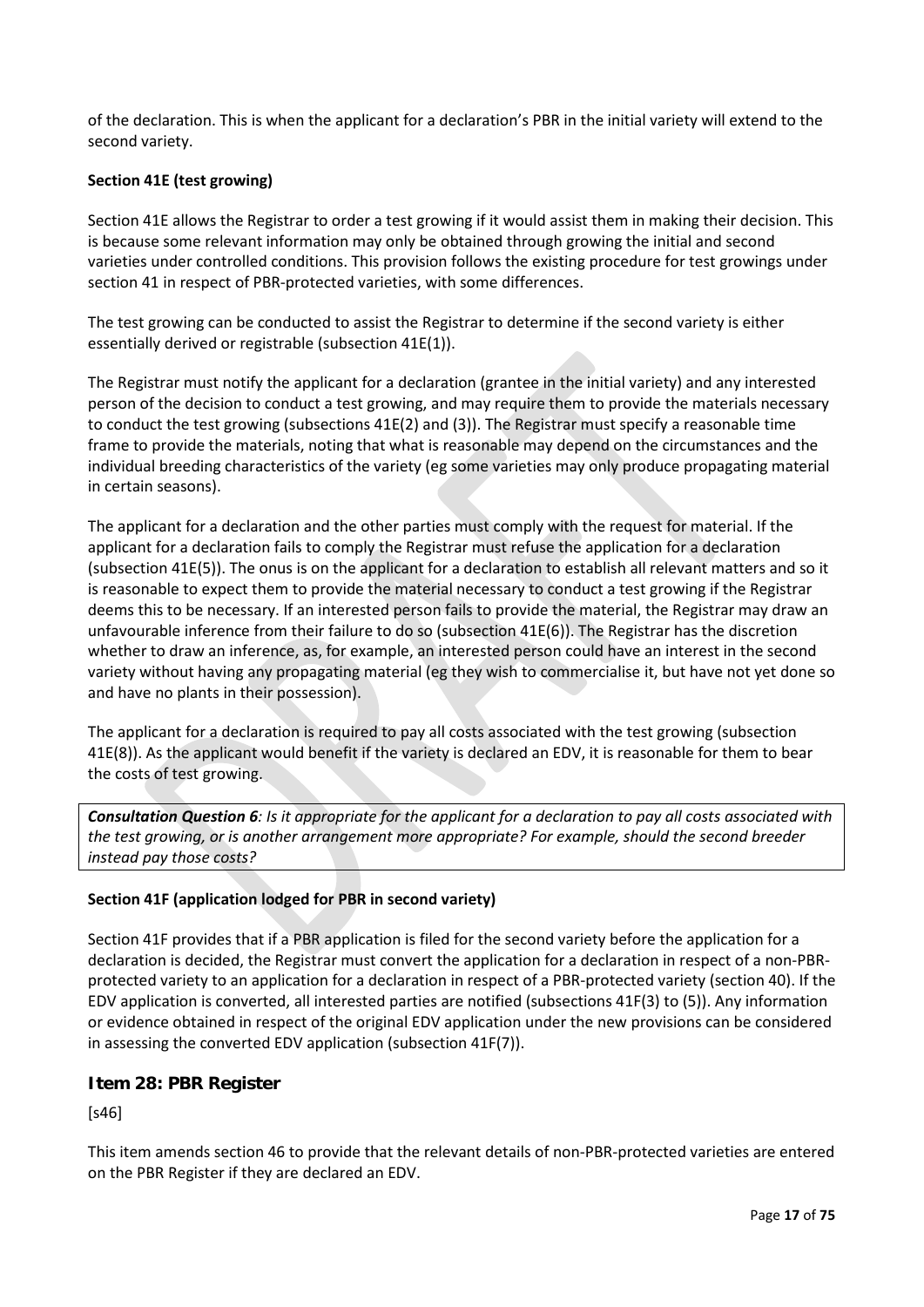#### **Item 33: Review of decisions**

[s77]

This item provides that all final decisions relating to the application for a declaration are subject to merits review by the AAT. This ensures all parties have an appropriate opportunity to challenge a relevant decision that affects their interests.

The only exception is a decision by the Registrar to convert an EDV application made under the new section 41A (non-PBR-protected second variety) to an EDV application made under the existing section 40 (PBRprotected second variety). As the final decision to make or refuse to make an EDV declaration under section 40 is ultimately AAT reviewable,<sup>[13](#page-17-0)</sup> allowing AAT review at the time of the conversion decision could unreasonably delay the ultimate resolution of the issues. However, the merits of the Registrar's decision to convert can be reviewed as part of the final decision.

#### **Item 36: Application of amendments**

This item provides that the new process for non-PBR-protected second varieties allows an EDV application to be made on or after commencement, regardless of when the second variety was derived.

<span id="page-17-0"></span> $13$  Plant Breeder's Rights Act, s 77(1)(b)(xiii)

 $\overline{a}$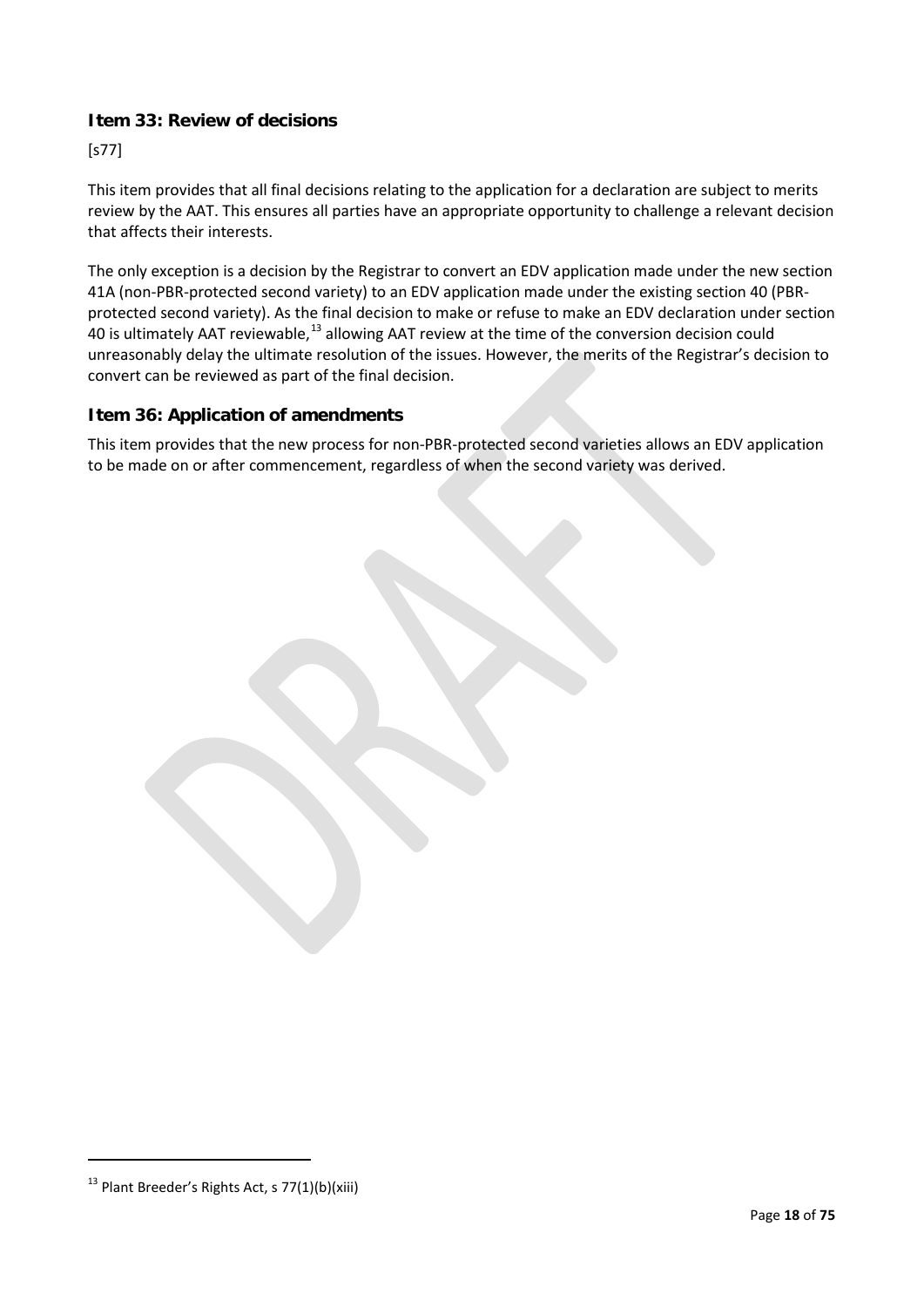# <span id="page-18-0"></span>**Part 3 – Period to apply for removal of trade marks from Register for non-use**

# **Introduction**

This Part contains amendments to the Trade Marks Act to change the period that must elapse before some trade mark non-use actions can be taken. The amendments are intended to help address concerns that there are many unused trade marks on the Register.

The PC inquiry into Australia's intellectual property arrangements recommended reducing the current five year period to three years and the Government decided to change the period from five years from the filing date of the trade mark application to three years from the date the trade mark becomes registered. This reduces the overall period for the vast majority of trade marks, while better aligning Australia's non-use provisions with international standards.

# Trade Marks Act 1995

#### **Item 37: At the end of subsection 92(4)**

[s 92]

This item adds a note to the end of subsection 92(4) of the Trade Marks Act to confirm when the registration of a trade mark is taken to have effect from for the purposes of subsection 92(4).

The item is not intended to amend the interpretation of the Act but simply to direct the reader to the relevant provisions. For the purposes of subsection 92(4), registration is taken to have effect from the dates provided for in sections 72 or 239A, whichever is relevant.

#### **Item 38: Subsection 92(5)**

[s 92]

This item amends subsection 92(5) to use more simple and consistent language across sections 92 and 93. This amendment is not intended to alter the interpretation or operation of subsection 92(5), but simply amends the way a non-use application made under subsection 92(1) or (3) is referred to.

#### **Item 39: Section 93**

[s 93]

This item repeals and replaces the text in section 93 of the Trade Marks Act. Section 93 provides for the time periods for making non-use applications.

Subsection 93(1) provides that a non-use application made on the grounds referred to in paragraph 92(4)(a) can be made at any time after the filing date of the relevant trade mark application. The new subsection 93(1) is intended to operate in the same way as the previous subsection 93(1) – the only change is to simplify the language used to refer to 'non-use applications' and make it consistent with section 92.

Subsection 93(2) provides for the time in which a non-use application may be made on the ground mentioned in paragraph 92(4)(b). The new subsection 93(2) amends the relevant period to change it from five years from the filing of the trade mark application to three years from the date the particulars of the trade mark were entered into the Register under section 69.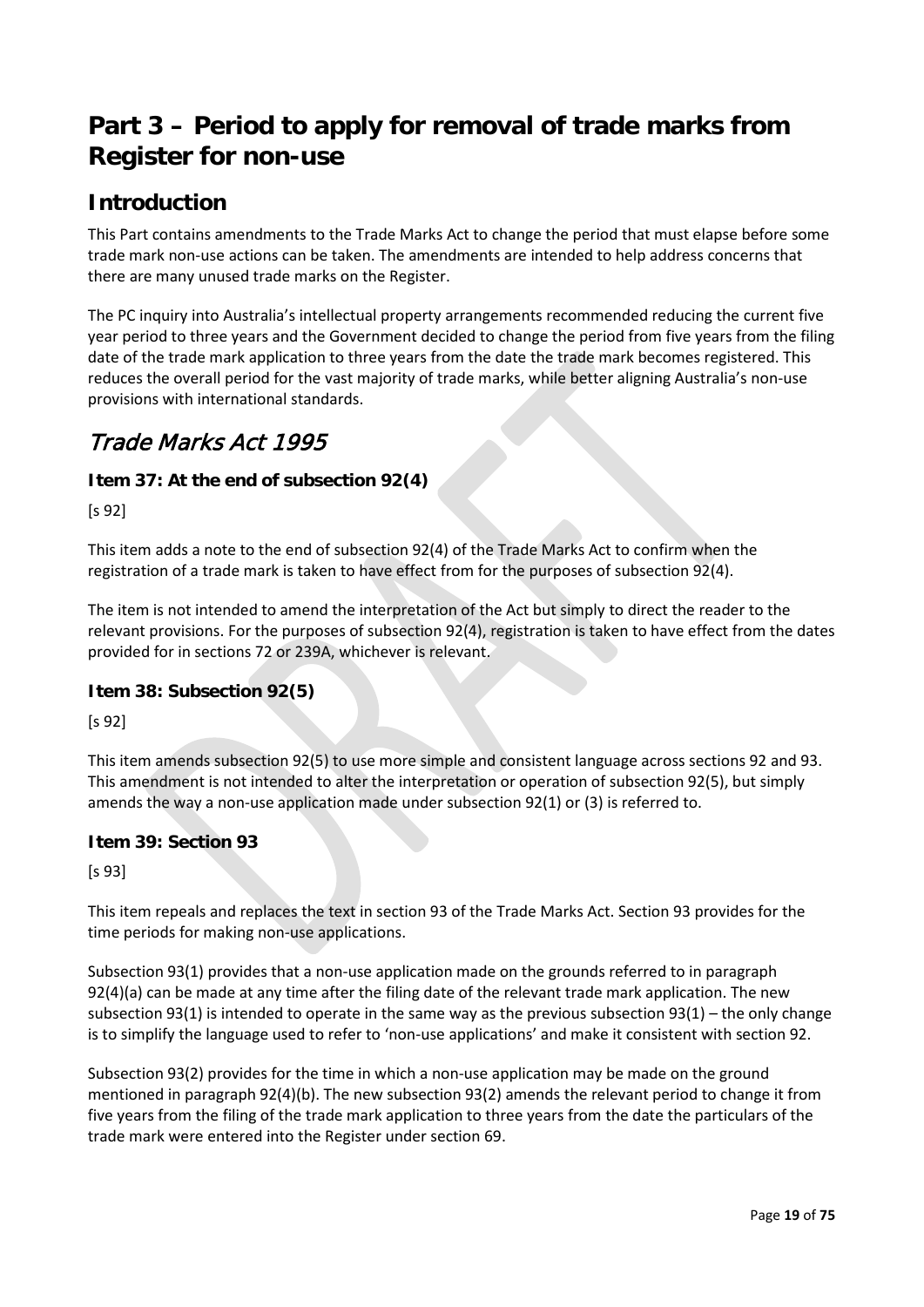The note under subsection 93(2) clarifies that the date from which the registration of a trade mark is taken to have effect is different to the date the particulars of the trade mark are entered into the Register. This is intended to avoid any confusion about when the three year period in subsection 93(2) starts from.

#### **Item 40: Application of amendments**

This item provides that the amendments in item 39 apply to trade mark applications with a filing date on or after the commencement of this Part. Accordingly, the new time period in subsection 93(2) applies only to trade marks where the application for the registration of the trade mark has a filing date on or after the date item 39 commences. A non-use application made in relation to a trade mark which has a filing date that is earlier than the commencement date of this Part will be subject to the previous subsection 93(2) and therefore cannot be made within five years from that filing date.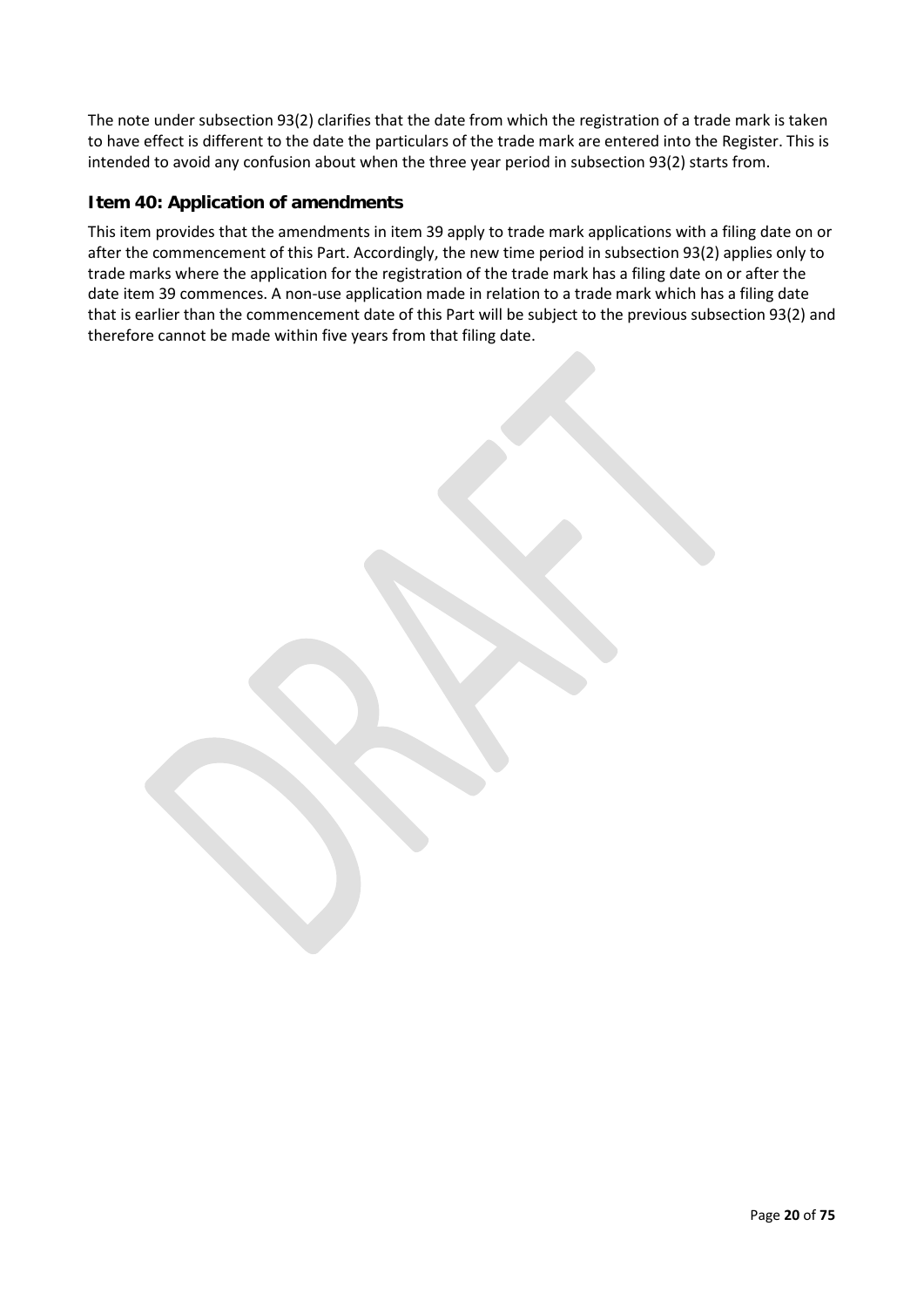# <span id="page-20-0"></span>**Part 4 – Innovation patents**

# **Introduction**

This Part contains amendments to the Patents Act to commence the abolition of the innovation patent system by preventing the filing of new applications, subject to certain limited exceptions.

The innovation patent system was established to provide Australian SMEs with a quicker and more affordable way to protect their innovations. However, the PC found that the majority of SMEs who used the system did not obtain much value from it and that the system imposes unreasonable costs on third parties. Both the PC and the former ACIP have recommended that the innovation patent system be abolished. The Government agreed with these assessments.

Abolishing the innovation patent system is not intended to affect existing rights. The system will continue to operate for innovation patents that were filed before these amendments commence. In addition, existing rights to file divisional applications and convert a standard patent application to an innovation patent application will be maintained for any patent or application that was filed prior to the commencement date of these amendments. This is achieved under the legislation by requiring that any innovation patent filed after the commencement date must have a date of patent and a priority date for each claim that is before the commencement date.

# Patents Act 1990

#### **Items 41, 43 and 48: Definition of 'priority date'**

[ss 3, 43, Schedule 1]

These amendments add the term 'priority date' to the dictionary in the Patents Act. They do not make any changes to the interpretation or function of the term 'priority date'. They are intended only to improve the readability of the legislation.

Item 41 adds 'priority date' to the list of words in section 3 to indicate that a definition of this expression is provided in Schedule 1 to the Patents Act.

Item 43 adjusts the formatting of the words 'priority date' in subsection 43(2) to indicate that a definition is provided in Schedule 1 to the Patents Act.

Item 48 adds the definition of 'priority date' to Schedule 1. The priority date is determined in two ways, according to subsection 43(2) of the Patents Act. If subsection 43(2A) applies to the claim, the priority date is the date determined under the Patents Regulations. If subsection 43(2A) does not apply to the claim, the priority date is the date the specification was filed.

#### **Item 42: At the end of section 52**

[s 52]

This item inserts a new requirement into the formalities check for innovation patent applications. Under this new requirement, the date of the patent for an innovation patent application (if granted) must be earlier than the commencement date of this item. If the date of the patent would be on or after the commencement of this item, the innovation patent will not be granted.

Note 1 added by this item helps the reader identify the commencement date of this item by directing them to the amending legislation.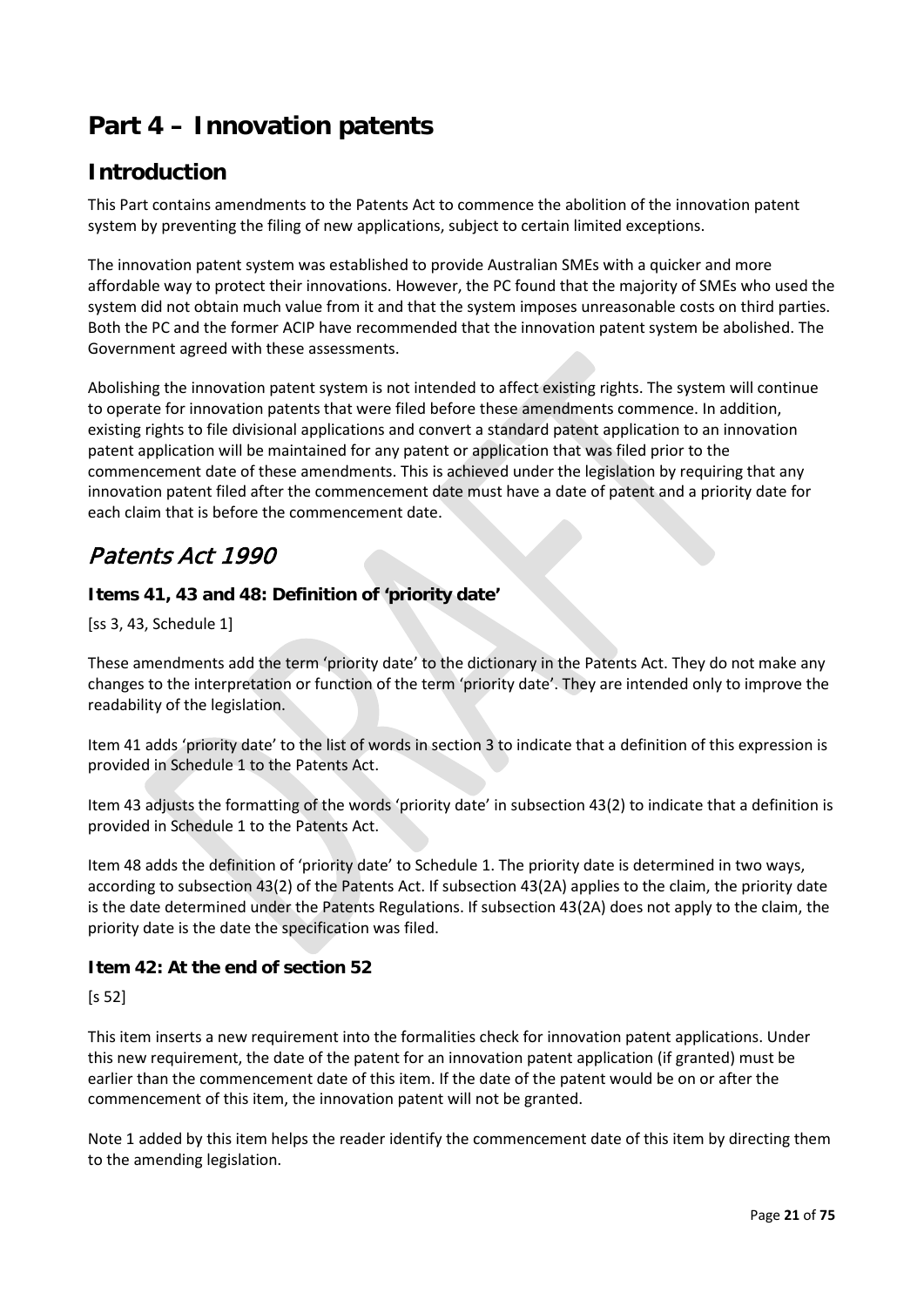Note 2 added by this item directs the reader to section 65 of the Patents Act, which provides for the determination of the date of the patent.

Note 3 added by this item directs the reader to the other requirements of the formalities check, which are provided for in regulations made under paragraph 228(2)(ha) of the Patents Act.

#### **Items 44 and 45: After paragraph 101B(2)(h); At the end of subsection 101B(2)**

[s 101B]

Item 44 inserts a new requirement into the examination criteria for innovation patents. New paragraph 101B(2)(ha) requires the Commissioner to examine and report on whether each claim in the complete specification for an innovation patent has a priority date that is before the commencement date of this item.

The note added by item 45 helps the reader identify the commencement date of this item by directing them to the amending legislation.

#### **Items 46 and 47: After subparagraph 101E(1)(a)(viii); At the end of subsection 101E(1)**

[s 101E]

Item 46 inserts a new requirement into the criteria that must be met before an innovation patent can be certified. Section 101E requires that the Commissioner must be satisfied, on the balance of probabilities, of a number of matters before issuing a certificate of examination to the patent owner. New subparagraph 101E(1)(a)(viiia) includes the requirement that the priority date of each claim in the specification must be earlier than the commencement date of item 44.

The note added by item 47 helps the reader identify the commencement date of this item by directing them to the amending legislation.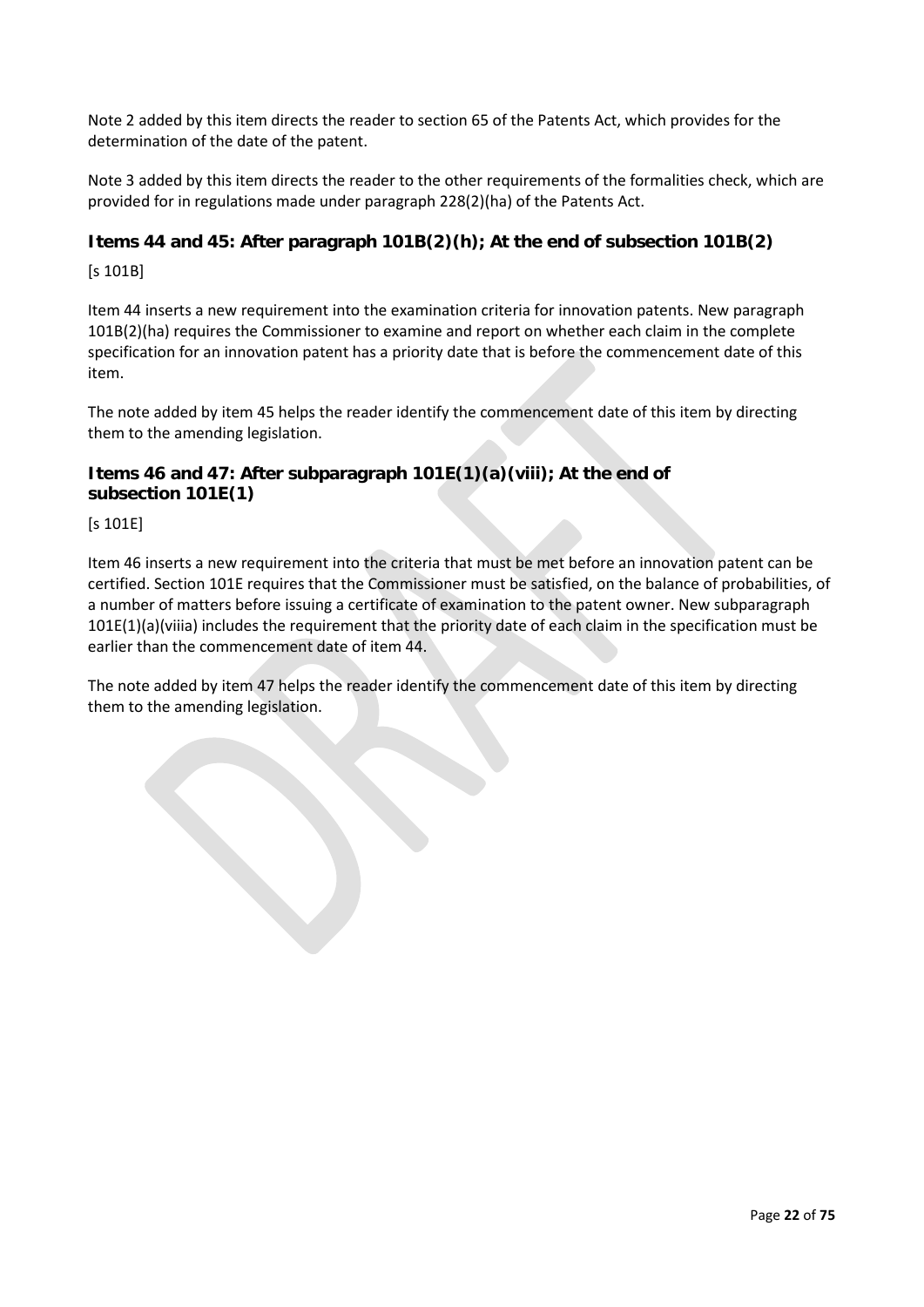# <span id="page-22-0"></span>**Part 5 – Notification of extension of standard patents relating to pharmaceutical substances**

# **Introduction**

This Part amends the Patents Act to repeal section 76A.

# Patents Act 1990

#### **Item 49: Section 76A**

[s 76A]

This item repeals section 76A of the Patents Act.

Section 76A requires patent holders who receive an extension of term under section 76 to provide the Department of Health with specified information about the costs of research and development (R&D), including information on Commonwealth funding. The policy objective of section 76A was to provide data for the government to use to determine whether extensions of term for pharmaceutical patents were serving their purpose in incentivising local R&D in Australia. However, there are no penalties for failing to provide the information so it is not provided on a consistent basis.

The PC in its 2016 review of Australia's intellectual property system recommended that the government reform the extension of term scheme, including section 76A, but the Government decided that this provision is no longer required. Alternative sources of data are now available that can provide the same type of information that section 76A was intended to collect. These include the business register, R&D tax credit, clinical trial data from the Therapeutic Goods Administration and expenditure listed in Portfolio Budget Statements.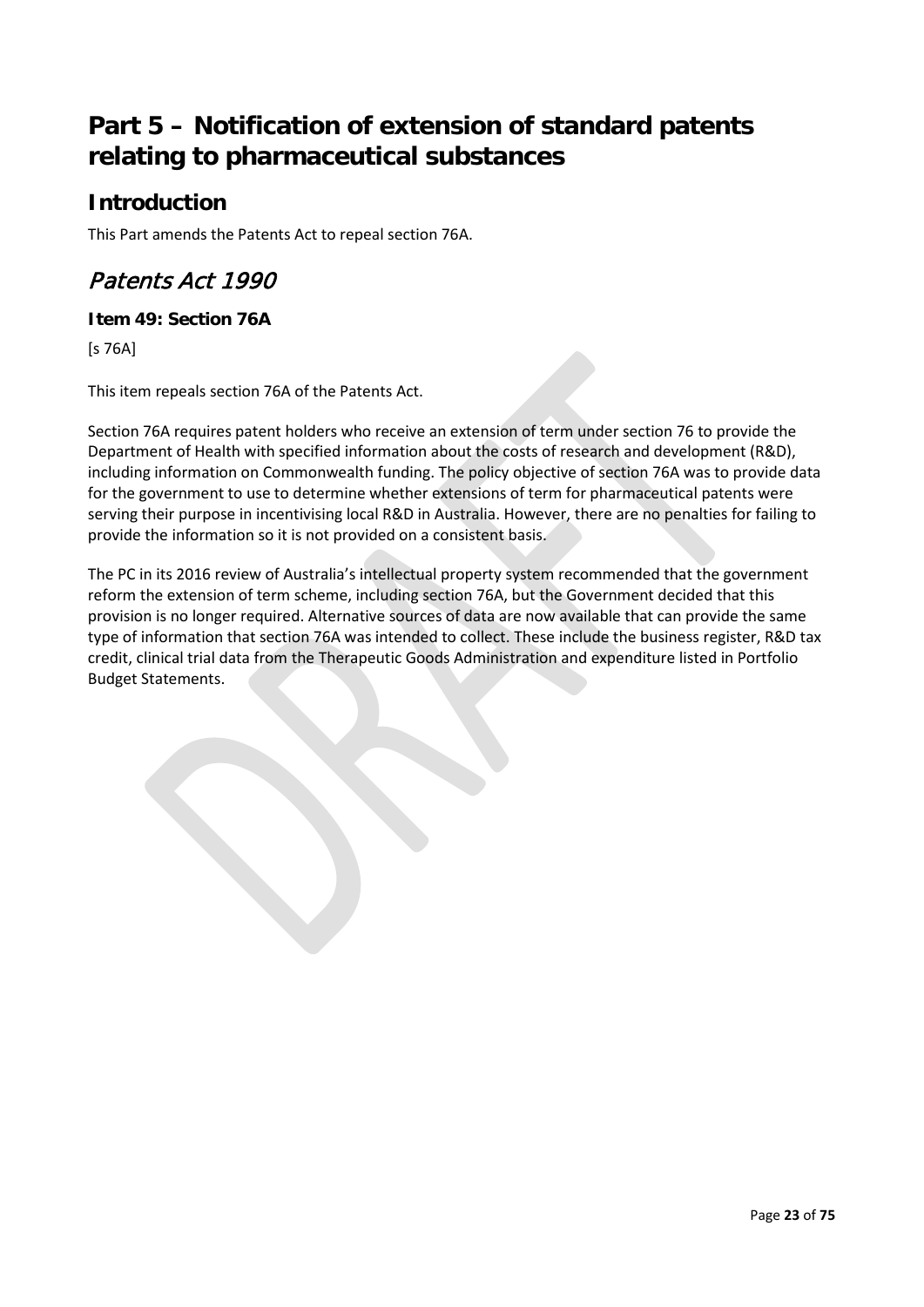# <span id="page-23-0"></span>Schedule 2 — Other Measures

# <span id="page-23-1"></span>**Part 1 – Amending trade marks applications – non-legal persons**

### **Introduction**

This Part amends the Trade Marks Act to confirm that certain amendments can be made to a trade mark application.

## Trade Marks Act 1995

#### **Item 1: At the end of section 65**

[s 65]

Paragraph 27(2)(c) of the Trade Marks Act provides that a trade mark application 'must be made by a person or persons having legal personality.' However, there is no specific provision referring to the amendment of a trade mark application if it is not made by a person having legal personality to one that does.

Section 65 of the Trade Marks Act provides for the type of amendments that can be made to a trade mark application after the application has been published. Subsection 65(7) allows that any particular of the application may be amended, which is considered to include the identity of the applicant. To put this beyond doubt, this item adds a new provision to section 65 to confirm that an application that specifies an applicant without legal personality can have its applicant details amended. New subsection 65(8) clarifies that such an application can be amended to change the applicant to a person with legal personality if that person can be identified as having made the application.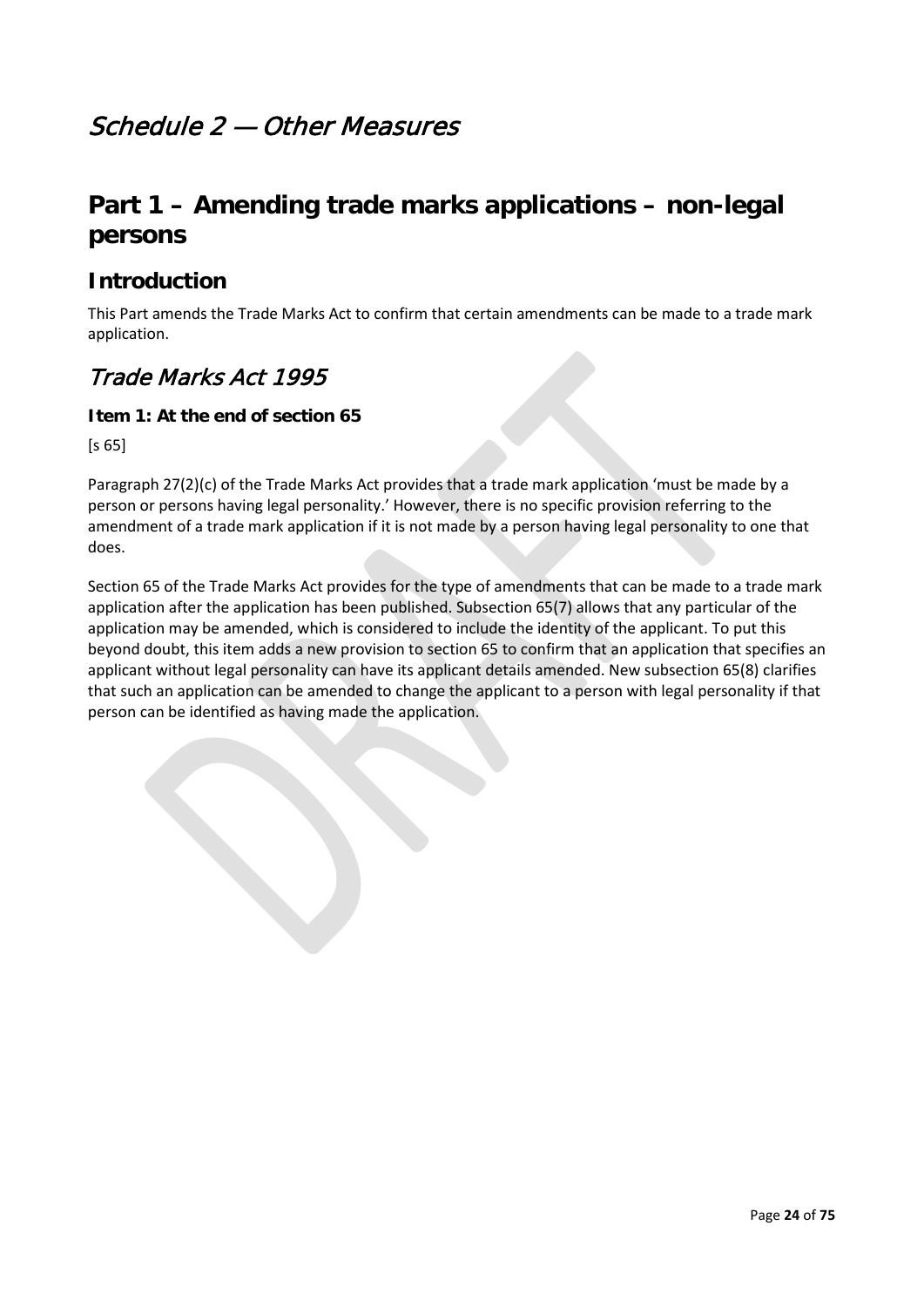# <span id="page-24-0"></span>**Part 2 – Written requirements**

# **Introduction**

The Designs, Patents, PBR and Trade Marks legislation contains a number of requirements for IP Australia to undertake certain actions in writing, such as notifying parties about events and deciding that an innovation patent meets the requirements for certification. These requirements create unnecessary complexity and inflexibility in how actions are to occur. It also results in different requirements across the four IP rights.

As IP Australia adopts further electronic systems for administering the IP rights and for keeping customers informed, there is increasingly less need to give notices or perform actions in writing. Such requirements may prevent IP Australia from using more efficient and appropriate means of communication and administration into the future.

This Part addresses these issues through a number of amendments to give IP Australia the flexibility to take actions or give information by any means of communication, including by electronic means, and to simplify and align the language used in the legislation.

The main changes are:

- replacing the terms 'notice', 'tell', 'advise' and 'inform' with the more general terms 'notification' or 'notify'
- replacing 'send' with 'give', to include making information electronically available; and
- removing unnecessary requirements to give information or do things 'in writing'.

This gives the Commissioner and Registrars the required flexibility and adaptability into the future as modern communication technology develops.

### **Division 1 - Amendments**

### Designs Act 2003

#### **Items 2 and 3: Minimum filing requirements for design applications**

[s 24]

These items change the Registrar's obligations where an application does not meet the minimum filing requirements, and the consequences if they remain unmet. The requirement for the Registrar to 'give a written notice' that an application does meet the minimum filing requirements is replaced by a 'notification' to the applicant.

#### **Items 4 to 15, 17 to 27: Notification requirement**

[ss 33, 41, 42, 43, 57, 58, 59, 66]

These items remove the requirement for the Registrar to give a notice 'in writing' to the applicant or the owner of the design about a deficiency or a refusal. Instead, the Registrar is required to 'notify' the relevant persons by any means of communication (including by electronic means) as provided by item 33.

Consequential amendments are also made to replace 'notice' with 'notification'.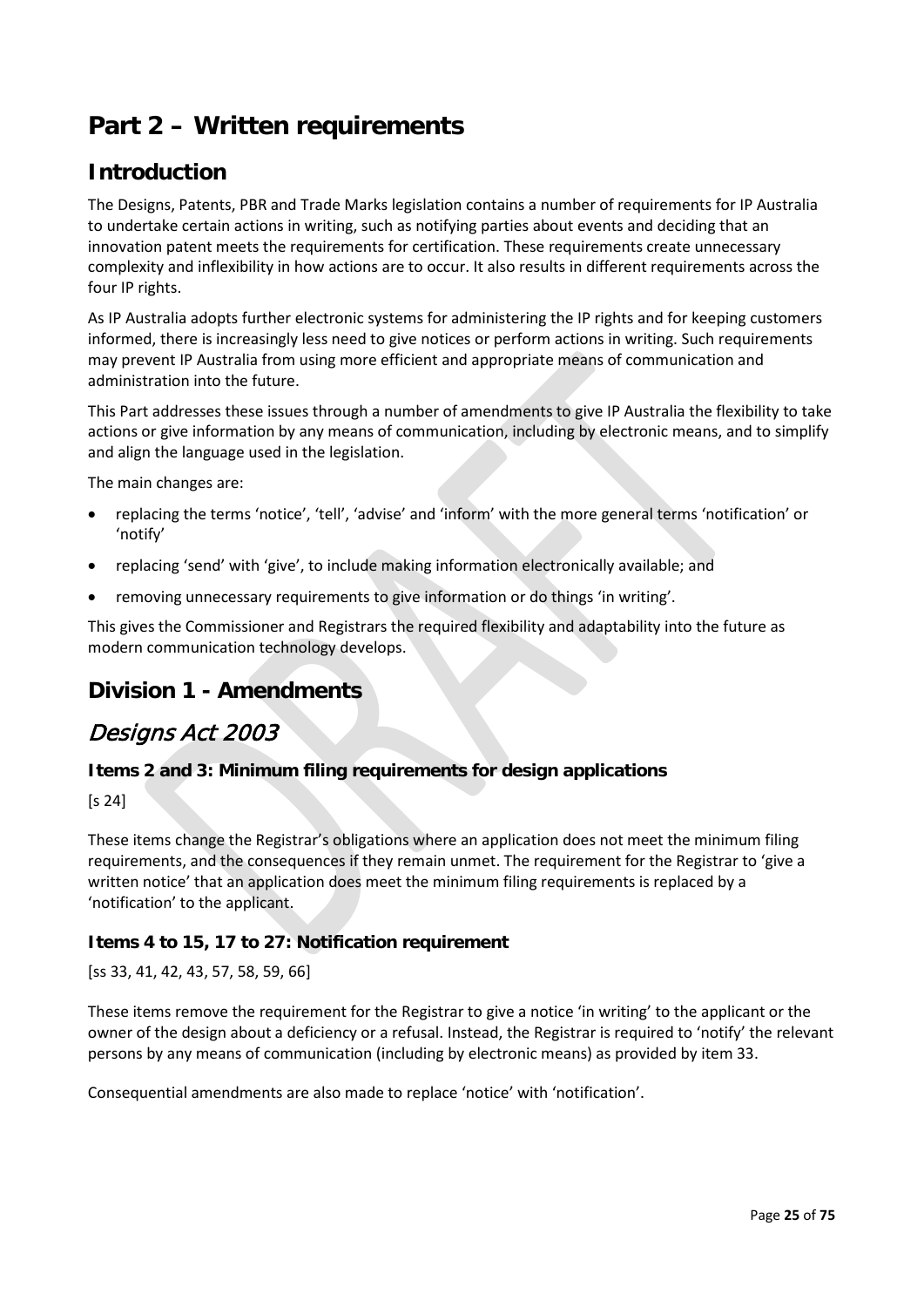#### **Items 31 and 32: Other notification provisions**

[ss 69, 138]

These items substitute the terms 'inform' and 'advise' with the term 'notify' to provide more consistent language in the legislation.

#### **Items 16, 28 to 30: Notifying the relevant person of revocation or certification of a registered design**

[ss 52, 67, 68]

These items simplify the requirement for the Registrar to notify relevant parties of the revocation or certification of a registered design. The requirement that the Registrar must 'give the relevant parties a notice' is replaced by a requirement to 'notify the relevant parties'.

#### **Item 33: Notifications by Registrar under this Act or regulations**

[s 144D]

This item inserts a new section to provide that, if the Registrar is required or permitted to notify a person of a matter, or of something the person must do, the Registrar may do so by any means of communication (including by electronic means).

### Patents Act 1990

#### **Items 34 and 35: Notifying matters affecting validity of standard and innovation patents**

[ss 27, 28]

These items change the Commissioner's obligations when a person notifies the Commissioner under sections 27 and 28 that an invention is not patentable or an innovation patent is invalid. These items also clarify that the copy of a document may be made available to the applicant or patentee electronically.

Currently subsections 27(2) and 28(4) require the Commissioner to inform the applicant or patentee 'in writing' of such a notice and to 'send' the applicant a copy of any document accompanying the notice. This creates inflexibility in the manner that the Commissioner may give such notice and uses inconsistent terminology.

To address these issues, these items repeal and replace subsections 27(2) and 28(4) with new requirements, and insert new subsections 27(2A) and 28(4A). New subsections 27(2) and 28(4) require the Commissioner to 'notify' the applicant of any matter under subsections 27(1) and 28(1), and to 'give' the applicant or patentee a copy of a document accompanying the notice. New subsections 27(2A) and 28(4A) permit the Commissioner to 'give' the copy of the document to the applicant or patentee by making the copy available electronically and notifying the person.

#### **Items 36 to 39: Other written notification provision**

[ss 49, 74, 76]

These items remove the requirement for the Commissioner to make certain notifications 'in writing'.

Currently, paragraph 49(5)(a), subsection 49(7), paragraphs 74(2)(a) and (4)(a), and subsection 76(2) require the Commissioner to notify or inform an applicant/patentee 'in writing' of decisions concerning applications or granted patents.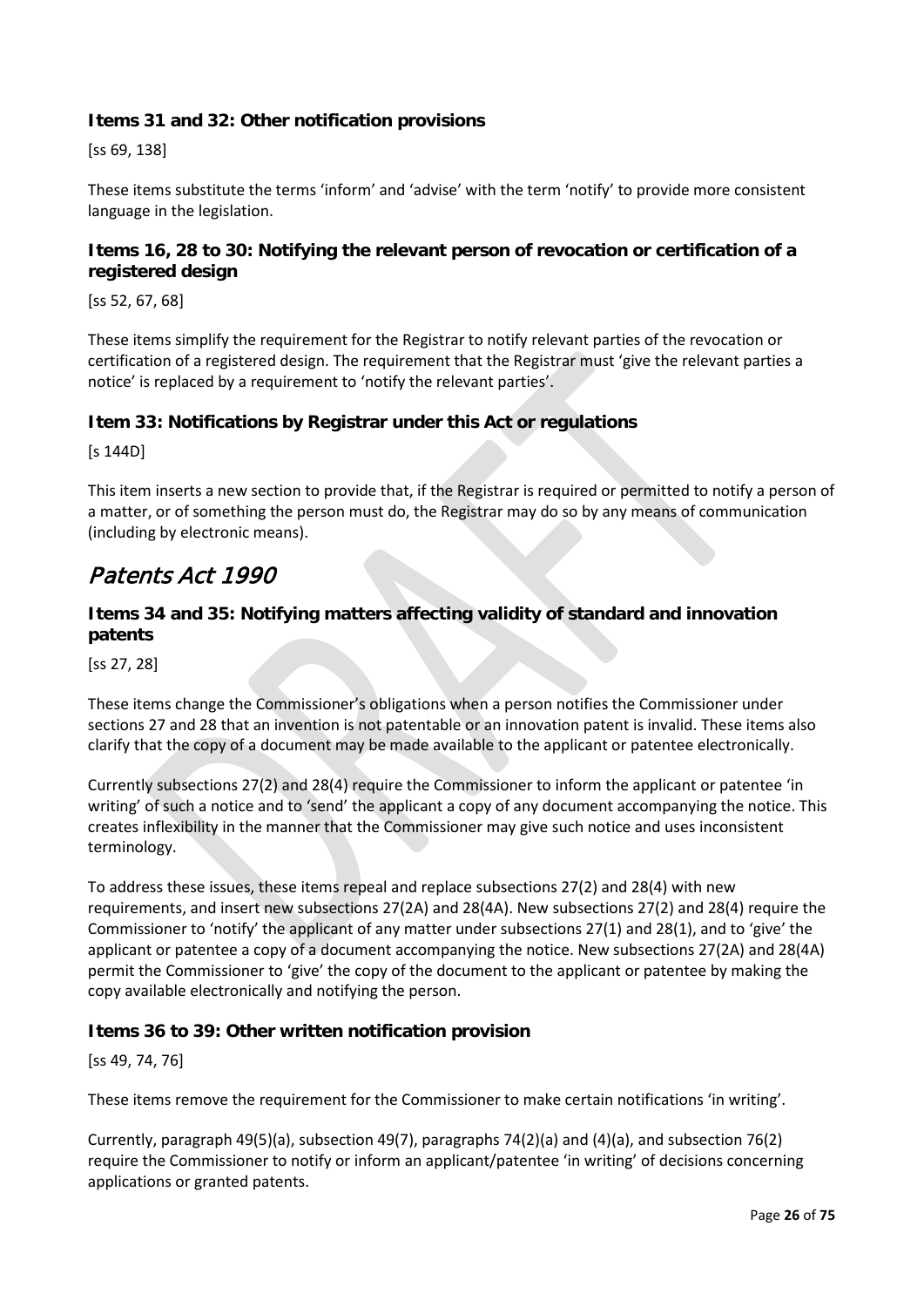These amendments remove the requirement for these notifications to be 'in writing'. The Commissioner may notify relevant persons by any means of communication (including by electronic means), as provided by new section 220A (item 42).

#### **Items 40 and 41: Deciding to certify an innovation patent**

[s 101E]

Item 40 amends paragraph 101E(1)(a) to remove the requirement that a decision of the Commissioner to certify an innovation patent be made 'in writing'.

Following substantive examination of an innovation patent, the Commissioner must decide whether it meets the relevant criteria. This is similar to the process for the other rights. However, paragraph 101E(1)(a) of the Patents Act requires the Commissioner to 'decide in writing' whether the innovation patent meets the relevant criteria. This is in contrast with standard patents and the other IP rights where the form of a decision to accept, refuse, revoke or certify is not specified.

This amendment addresses this problem by removing the requirement that a decision of the Commissioner to certify an innovation patent be made 'in writing'. The decision itself must still be made, but the Commissioner is not restricted in the form the decision takes.

Item 41 is a consequential amendment. It repeals the statement that puts it beyond doubt that the Commissioner's decision in writing to certify an innovation patent is not a legislative instrument. This statement is no longer necessary: as the decision would not be required to be in writing, it could not be a legislative instrument.

#### **Item 42: Notifications by Commissioner under this Act**

[s 220A]

This item inserts a new section to provide that, if required or permitted, the Commissioner may notify a person of a matter, or of something the person must do, by any means of communication (including by electronic means).

# Plant Breeder's Rights Act 1994

*Please note that Part 14 of Schedule 2 to the Bill transfers the powers and obligations of the Secretary of the Department (the Secretary) to the Registrar of PBR (the Registrar) at the same time as the amendments to notification requirements in this Part commence.*

### **Items 56 to 58: Notifying the applicant of acceptance or rejection of an application**

[s 30]

Currently, the Secretary is required to 'give written notice to the applicant' of acceptance under paragraph 30(4)(a) or of rejection under paragraph 30(5)(a). Specifying that the notice must be a written notice creates unnecessary complexity and rigidity.

These amendments address this problem by changing the provisions from 'give written notice to the applicant' to simply 'notify the applicant'. The means for notifying is provided by new section 72A inserted by item 105 (that is, any means of communication, including electronic). This increases the flexibility of the manner in which the Registrar may notify the relevant parties of the outcome of an examination.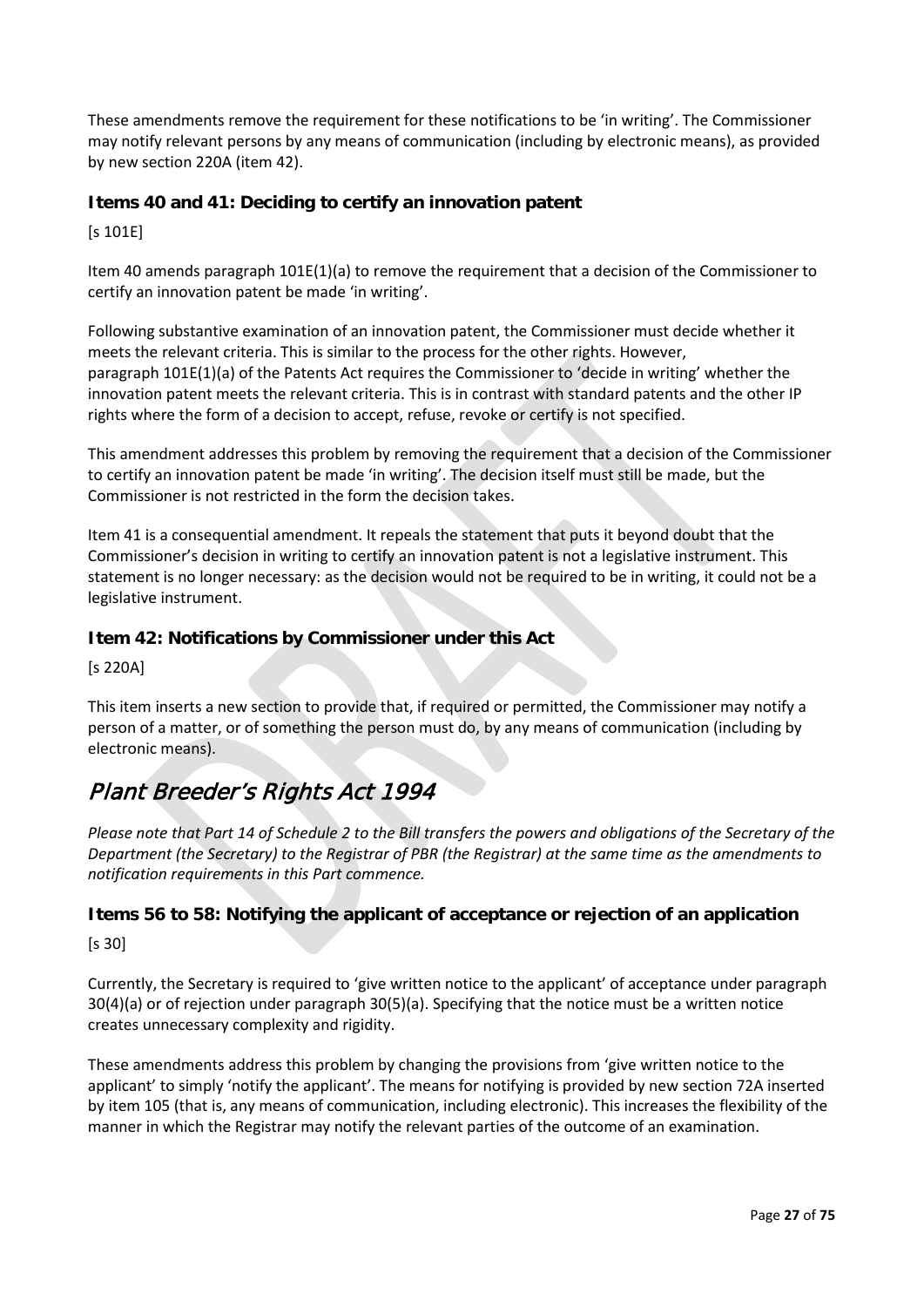#### **Items 43 to 55, 59 to 70, 77 to 80, 95 to 104: Other written notification provisions**

[ss 19, 21, 32, 37, 39, 41, 44, 50]

These items remove the requirement for certain notifications given by the Secretary to be in written form. Instead, the Registrar is required to 'notify' the relevant persons (by any means of communication provided by section 72A as inserted by item 105). This increases flexibility in the manner in which the Registrar may inform or notify relevant persons.

Consequential amendments are also made to substitute 'notice' with 'notification' and 'give notice of' with 'notify' to simplify the language. Items 43 and 44 maintain the existing requirement in subsection 19(6) for the grantee of PBR to be given a copy of the request under subsection 19(4) for a licence.

#### **Items 71 to 76, 106: Other notifications**

[ss 37, 77]

These items replace the requirement for a 'notice' to be 'sent', 'served' or 'issued' with a 'notification' to be 'given'. This gives IP Australia the required flexibility and adaptability into the future regarding the means by which a notification may be given as modern communication technology develops.

#### **Items 81 to 94: Applications for declarations of essential derivation**

[s 40]

These items amend section 40 to remove the requirement for the Secretary to inform the applicant 'in writing' about his or her decision on an application for declarations of essential derivation. Items 83 to 86 substitute 'inform the applicant … in writing' with 'notify the applicant'. Items 87 to 94 replace 'by notice in writing given to' with 'notify'. This simplifies the language and provides flexibility in the manner in which the Registrar may notify the applicant (by any means of communication including electronic means).

Items 81 and 82 amend subsection 40(6) to better structure the provision.

#### **Item 105: Notifications by Registrar**

 $[s 72A]$ 

This item inserts a new section to provide that, if required or permitted, the Registrar may notify a person of a matter, or of something the person must do by any means of communication (including by electronic means).

# Trade Marks Act 1995

#### **Item 108: Notifying of the final outcome of examination**

[s 34]

This item removes the requirement for the Registrar to notify the applicant of the final outcome of examination 'in writing'.

Currently, under paragraph 34(a) the Registrar is required to 'notify the applicant in writing' of the final outcome of examination of an application. Specifying that the notice must be in writing creates unnecessary complexity and rigidity.

This amendment addresses this problem by changing the text from 'notify the applicant in writing' to simply 'notify the applicant'. The means of 'notifying' is provided by section 214A as inserted by item 118.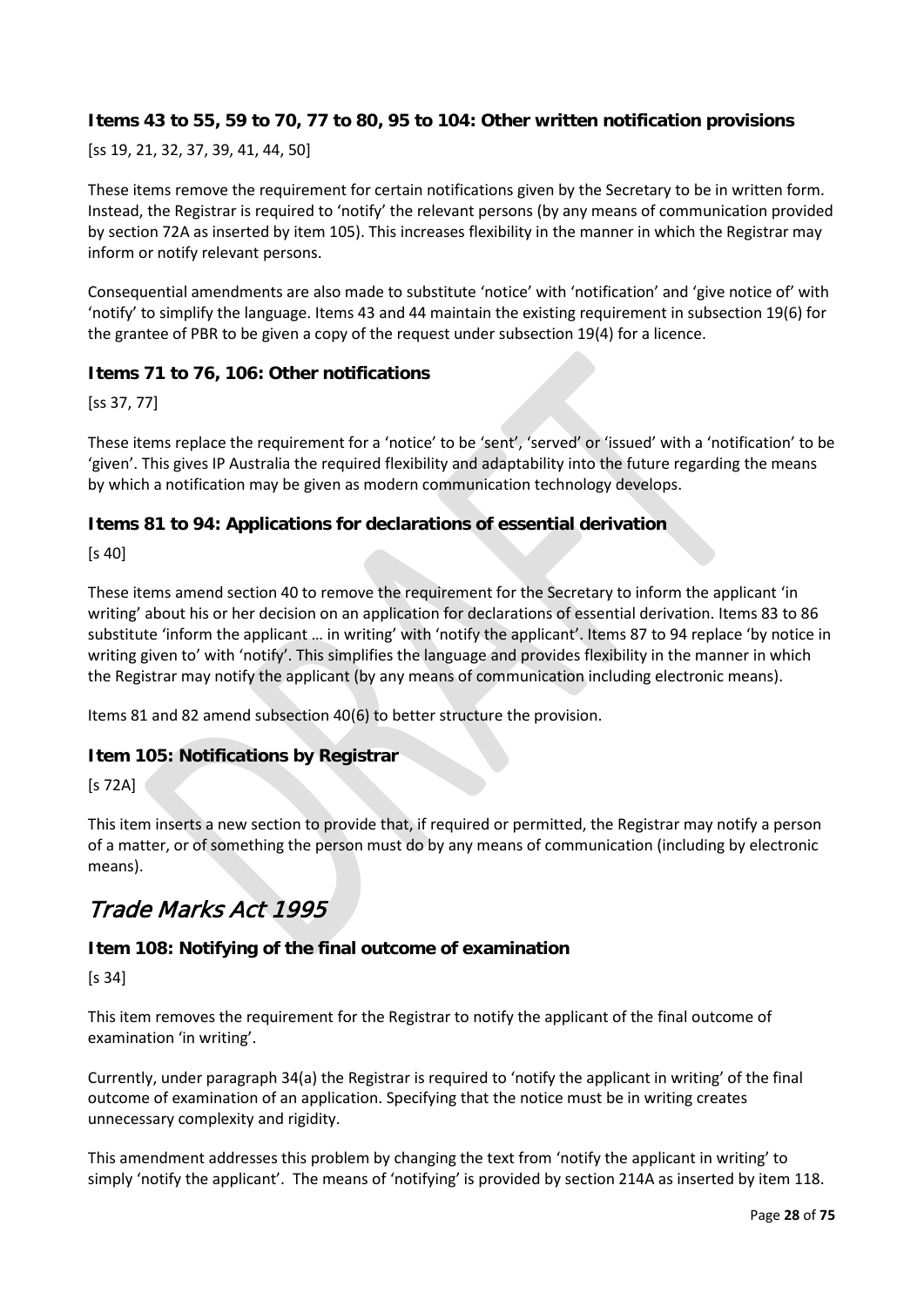This increases flexibility in the manner in which the Registrar may notify the applicant of the outcome of an examination.

#### **Items 107, 109 to 111, 115: Other notification**

[ss 34 (heading only), 77, 80C (heading only), 80E, 111 (heading only)]

These items substitute the term 'notice' with the more general 'notification'. Notifications can be made by any means of communication (including electronic) as provided by new section 214A (item 118).

#### **Items 112 and 113: Revocation of registration**

[s 84A]

These items make changes to the Registrar's obligations when revoking registration. Item 112 provides that the Registrar must give 'notification' instead of 'notice' to the registered owner. The notification may be given by any means of communication (including electronic means) as provided by section 214A. This increases flexibility in the manner in which the Registrar may notify the owner of the revocation decision.

The notification must be given within 12 months of registering the trade mark. The period is specified in subsection 84A(4). Item 113 removes an unnecessary reference to the regulations.

#### **Item 114: Notification of application for removal of trade mark from Register**

[s 95]

This item substitutes the requirement for the Registrar to give 'notice' of an application under section 92 with give 'a copy' of the application. This change removes the rigidity of the requirement and provides flexibility in the manner in which the Registrar may notify relevant persons.

#### **Item 116: Other written notification provisions**

[s 176]

This item removes the requirement for certain notifications given by the Registrar to the applicant of a certification trade mark to be in written form.

Currently, paragraph 176(3)(a) requires that the Registrar 'give to the applicant notice in writing' of the decision to accept or reject a certification trade mark. Specifying 'notice in writing' creates unnecessary complexity and inflexibility.

#### **Item 117: Clarification of expression**

[s 202]

This item clarifies paragraph 202(e) by removing the expression "as he or she considers fit". The paragraph continues to give the Registrar discretion as the Registrar is empowered to notify any person of any matter that, in the Registrar's opinion, should be brought to that person's notice. Additionally, new section 214A (to be inserted by item 118) will give the Registrar discretion as to the means of notification.

#### **Item 118: Notifications by Registrar**

[s 214A]

This item inserts new section 214A to provide that, if required or permitted, the Registrar may notify a person of a matter, or of something the person must do, by any means of communication (including by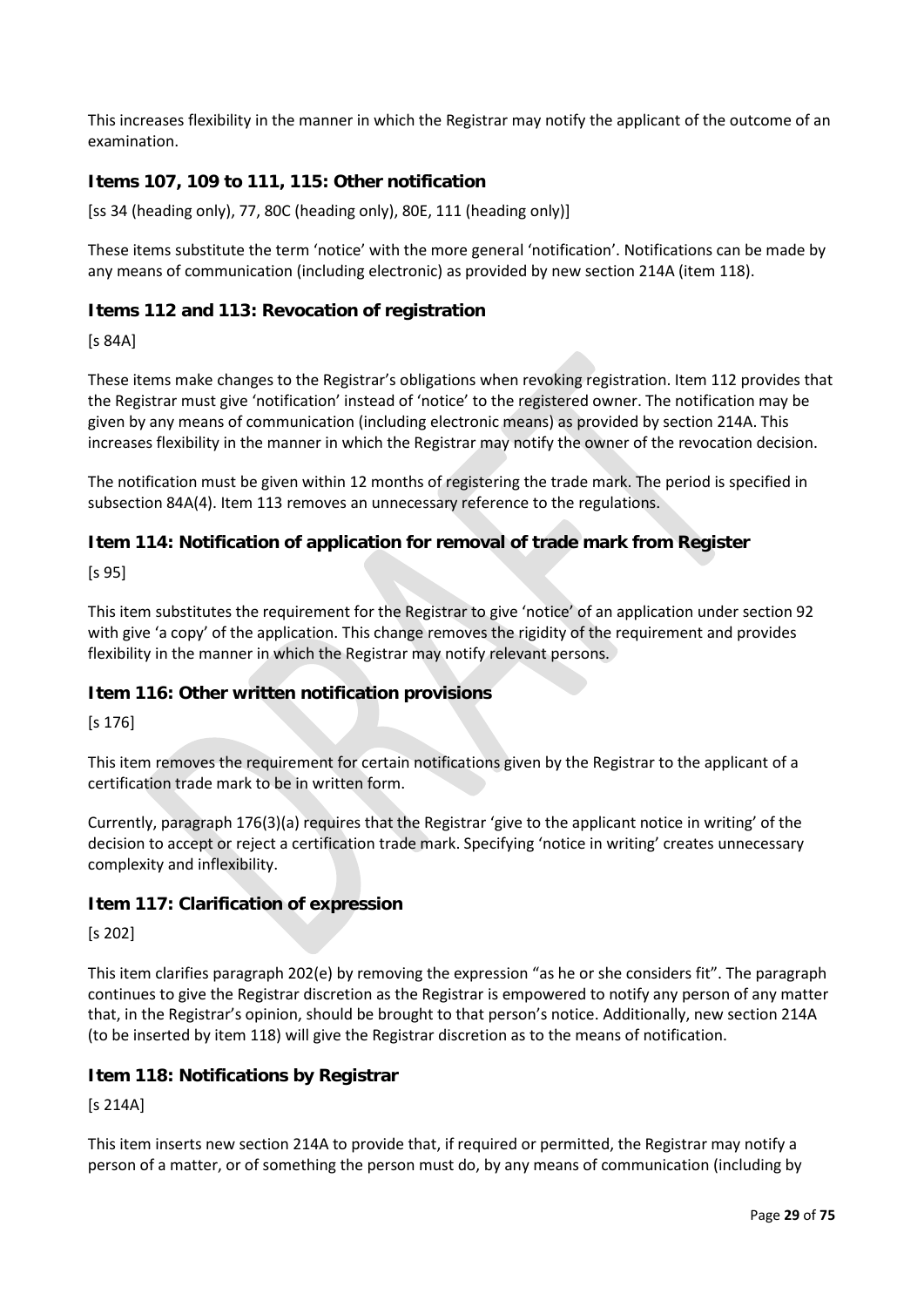electronic means). This gives the Registrar the required flexibility into the future as modern communication technology develops.

# **Division 2 – Application and saving provisions**

#### **Item 119: Designs**

Item 119(1) provides that the amendments to sections 24, 33, 41, 42, 43, 52, 57 to 59, 66 to 69 and 138 of the Designs Act apply in relation to notifications on or after the commencement. This provides the Registrar with the flexibility to notify the applicant or owner by any means of communication on or after commencement.

Item 119(2) provides that the Designs Act as in force immediately before the commencement, continues to apply on and after commencement in relation to a notice given under subsection 24(1) or (2), section 41, paragraph 52(3)(a), subsection 57(3), 66(2) or 67(2) or paragraph 68(2)(a) before that commencement. That is, the current requirements for the Registrar to give notices or perform actions in writing continue to apply to notices given before commencement.

#### **Item 120: Patents**

This item provides that the amendments to sections 27, 28, 49, 74 and 76 of the Patents Act apply in relation to notifications on or after the commencement.

#### **Item 121: PBR**

Item 121(1) provides that the amendment to paragraph 19(6)(b) of the Plant Breeder's Rights Act applies in relation to invitations made on or after the commencement. This provides the Registrar with the flexibility to notify the applicant or owner by any means of communication on or after commencement.

Item 121(2) provides that the amendments of paragraph 19(7)(b), subparagraph 19(9)(b)(i) and sections 21, 30, 32, 37, 39, 40, 41, 44 and 50 of the Plant Breeder's Rights Act apply in relation to notifications on or after the commencement. That is, all notifications given by the Registrar on or after the commencement will not need to be in written form.

Item 121(3) provides continuity in relation to a notice given under various sections (as listed). The current requirement for the Registrar or Secretary to issue written notices will continue to apply to notices given before commencement.

Please note that Part 14 of Schedule 2 to the Bill will transfer the powers and obligations of the Secretary of the Department to the Registrar of PBR, at the same time as the amendments to notification requirements in this Part commence.

#### **Item 122: Trade marks**

Item 122(1) provides that the amendments to sections 34, 77, 80E, 84A, 176 and 202 of the Trade Marks Act apply in relation to notifications on or after the commencement. This provides the Registrar with the flexibility to notify the applicant or owner by any means of communication on or after commencement.

Item 122(2) provides that the Trade Marks Act as in force immediately before the commencement, continues to apply on and after the commencement in relation to a notice given under subsection 77(2), 80E(2) or 84A(4) or paragraph 176(3)(a) before that commencement. That is, the current requirement for the Registrar to issue written notices continues to apply to notices given before commencement.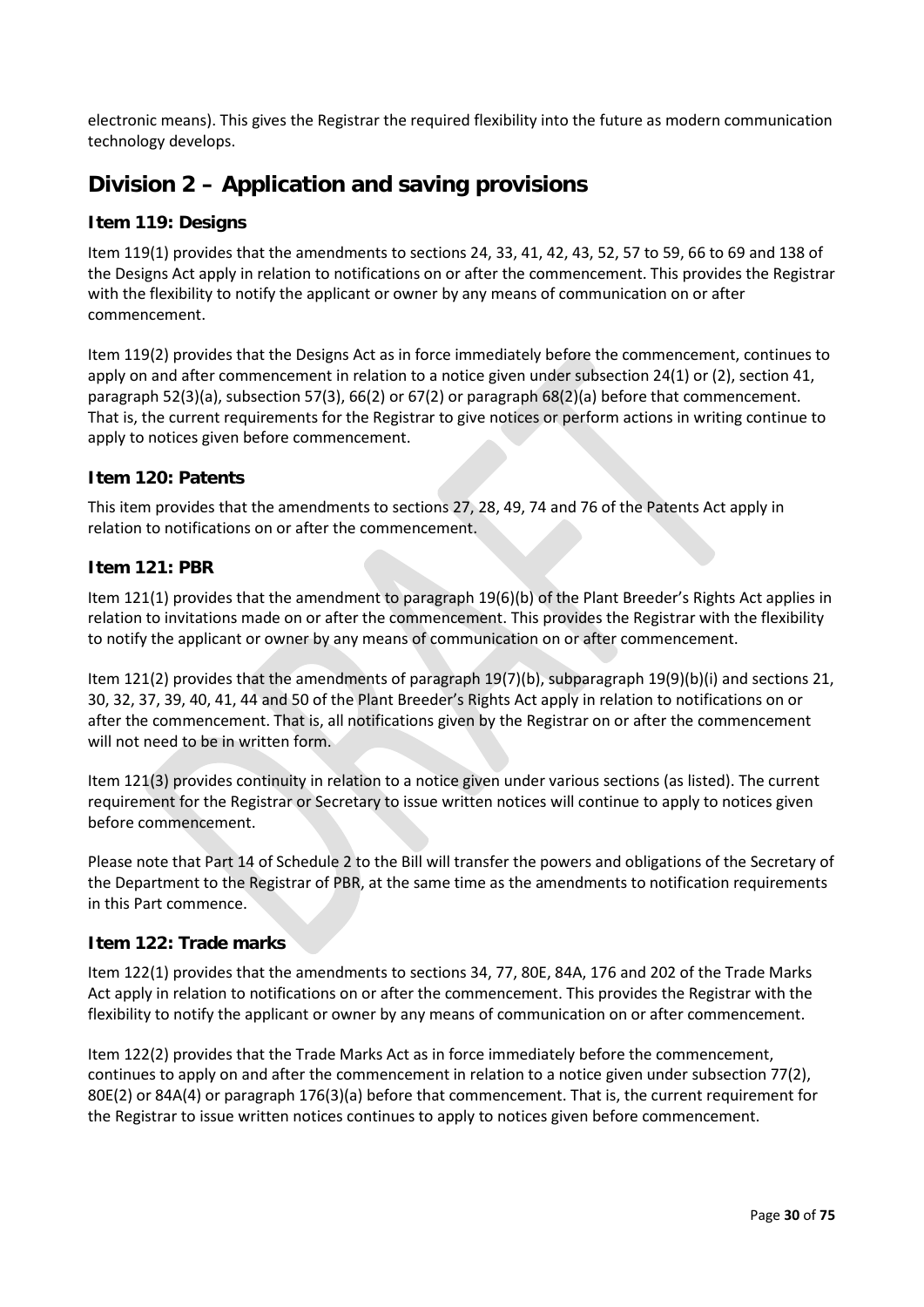# <span id="page-30-0"></span>**Part 3 – Filing requirements**

## **Introduction**

The Designs, Patents, PBR and Trade Marks legislation sets out different ways for applicants to file documents required during the application process or in other situations related to the application for an IP right. Various mechanisms apply for different IP rights and for different circumstances.

The various mechanisms for filing documents across the IP rights legislation are complex, occasionally aligned and at other times inconsistent. This makes it difficult for the applicant to clearly identify the correct filing requirements. In addition, having specific filing requirements in the legislation limits IP Australia's flexibility to adopt more efficient communication technologies as they become available.

The amendments in this part overcome these issues by making filing requirements consistent and flexible. A key change is empowering the Commissioner and Registrars to determine the preferred means for filing and fee payment. The amendments also empower the Commissioner of Patents and the Registrars of Trade Marks and Designs to determine, by written instrument, how evidence may be filed with IP Australia. None of these provisions affect how documents or evidence are to be filed in relation to court proceedings.

## **Division 1 – Amendments**

# Designs Act 2003

#### **Items 123, 125 to 128: Alignment of filing and fee payment requirements between IP Rights**

[ss 5, 130, 130A, 144, 144A, 144B]

These items amend the Designs Act to allow the Registrar to determine, by written instrument, how documents may be filed and fees may be paid, and to allow lower fees to be charged if documents are filed and fees are paid by certain preferred means.

Item 128 amends section 144 and introduces new section 144A which together allow an instrument published by the Registrar to specify the means (including electronic means) by which documents are to be filed with IP Australia.

Section 144A also empowers the Registrar to declare that certain means are preferred means, for which a lower fee will be payable under the regulations. This is provided for by item 125, which amends section 130 of the Act so that reduced fees can be charged for filing documents through a preferred means, or paying fees by a preferred means. Item 126 amends section 130 by inserting a clarifying title.

Item 128 also introduces new section 144B, which allows a notice published by the Registrar to specify the form in which documents must be filed with IP Australia, where an approved form is not provided for.

Item 127 introduces new section 130A, which together with new subsection 130(2C) introduced by item 125 provides that fees must be paid by a means (including electronic means) determined in an instrument published by the Registrar. As with section 144A, section 130A empowers the Registrar to determine that certain means of paying a fee are preferred means, for which a lower fee will be payable under the regulations.

Subsections 130A(5), 144A(5) and 144B(6) indicate that instruments published by the Commissioner under these sections are not legislative instruments. These provisions are included to assist readers, clarifying that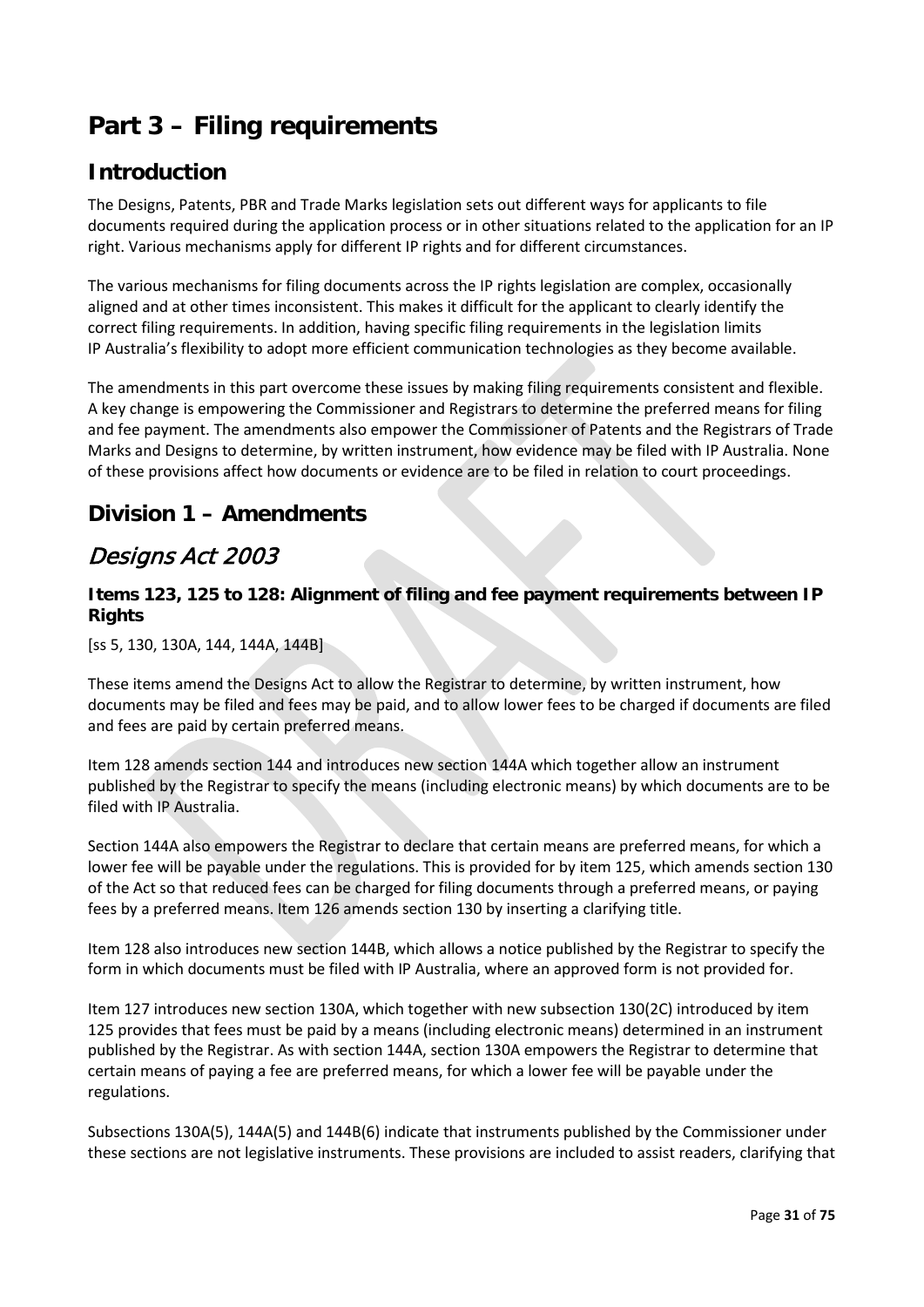the instruments published under these sections are not a legislative instrument within the meaning of section 5 of the *Legislative Instruments Act 2003.*

Item 123 is consequential on the above items, and introduces the definition of 'preferred means' consistent with sections 130A and 144A into the dictionary of the Act in section 5.

In combination, it is intended that these amendments will give IP Australia the flexibility to adopt more efficient communication technologies as required, and charge lower fees where more efficient means of filing documents or paying fees are available, passing on the cost savings from such efficiencies to applicants for IP rights.

#### **Item 124: Physical articles**

[s 69]

This item amends section 69 of the Designs Act, which provides that evidence may be filed relating to whether a design is new or distinctive. This evidence sometimes takes the form of non-paper physical articles. This is rarely necessary, because if any information about a physical item is needed, a written description, photograph and/or video of the article is usually sufficient. Physical evidence constitutes a Commonwealth record and so imposes storage costs on IP Australia. It may not be returned or destroyed, but must be retained in accordance with the relevant Records Disposal Authority issued by the National Archives.

This item amends section 69 so that non-paper physical articles may not be filed without approval from the Registrar. A non-paper physical article which is not accompanied by such approval will be deemed as not filed and IP Australia will be able to return or dispose such articles. This will allow IP Australia the flexibility to allow such filings only if truly necessary, and prevent unnecessary filing and storage costs otherwise.

#### **Item 128: Filing of evidence**

[s 144C]

This item introduces new section 144C to allow the Registrar to determine, by written instrument, how evidence may be filed with IP Australia.

Evidence is filed with IP Australia for a number of processes under the Act, including for oppositions, extensions of time, ownership disputes etc. Such evidence may be in non-documentary form (e.g. physical articles such as an article alleged to have infringed a registered design). As with filing of documents, the provisions for filing evidence across the IP rights are complex and inconsistent.

The amendments address this issue by making filing requirements for evidence consistent and flexible and will allow IP Australia to adopt new and more efficient means for receiving evidence as these become available.

New section 144C therefore allows the Registrar to issue directions in the form of a written notice relating to how evidence must be filed in relation to matters arising under the Act, including the means and form of filing the evidence.

As with item 124 above, new section 144C will allow the directions from the Registrar to include the circumstances under which physical evidence may be filed. Where non-physical evidence such as a photograph will suffice, the Registrar will be able to direct that the evidence take this form. The regulations will provide that non-compliance with the direction of the Registrar will have the consequence that the evidence is treated by IP Australia as not having been filed.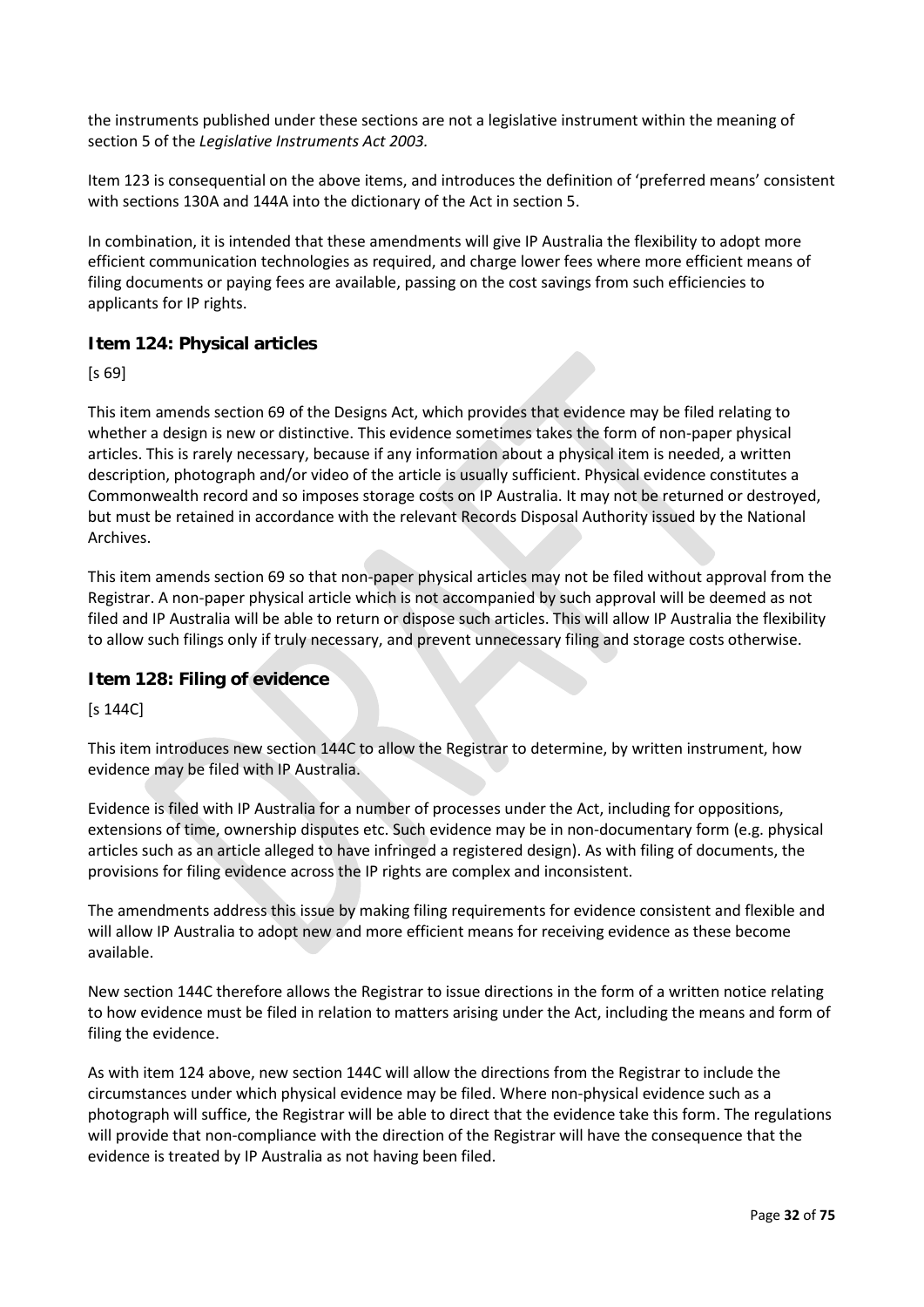New subsection 144C(4) ensures that a direction under new section 144C cannot apply to the provision of material under section 69 (see item 124 above).

Subsection 144C(5) is included to assist the reader, clarifying that the determination published under this section is not a legislative instrument within the meaning of section 5 of the *Legislative Instruments Act 2003.*

#### **Item 129: Regulations**

[s 149]

This item amends the regulation-making power in the Designs Act under section 149. The amendments clarify that the regulation-making power includes the ability to make regulations relating to the filing of documents in accordance with the means and form specified by the Registrar, the consequences of not complying with the requirements issued by the Registrar, and the filing of evidence as specified by the Registrar.

### Patents Act 1990

#### **Items 130 to 135 and 137: Alignment of IP Rights – Filing and fee payment requirements**

[ss 3, 214, 214A, 214B, 227, 227AAA]

These items amend the Patents Act to allow the Commissioner to determine, by written instrument, how documents may be filed and fees may be paid, and to allow lower fees to be charged if documents are filed and fees are paid by certain preferred means.

Items 131 and 132 amend section 214 and introduce a new section 214A which together allow an instrument published by the Commissioner to specify the means (including electronic means) by which documents are to be filed with IP Australia, and to declare that certain means are preferred means, for which a lower fee will be payable under the regulations. This is provided for by item 134, which amends section 227 of the Act so that reduced fees can be charged for filing documents through a preferred means, or paying fees by a preferred means.

Item 133 introduces new section 214B, which allows a notice published by the Commissioner to specify the form in which documents must be filed with IP Australia, where an approved form is not provided for.

Item 135 introduces new section 227AAA, which together with new subsection 227(2C) introduced by item 134 provides that fees must be paid by a manner determined in an instrument published by the Commissioner (which may include electronic means), and that certain means of paying fees are preferred means.

Subsections 214A(5), 214B(4) and 227AAA(5) indicate that instruments published by the Commissioner under these sections are not legislative instruments. These provisions are included to assist readers, clarifying that the instruments published under these sections are not a legislative instrument within the meaning of section 5 of the *Legislative Instruments Act 2003.*

Items 130 and 137 are consequential on the above items, and introduce the definition of 'preferred means' consistent with sections 214A and 227AAA into the dictionary of the Act in section 3 and Schedule 1.

It is intended that these amendments will give IP Australia the flexibility to adopt more efficient communication technologies as required, and charge lower fees where more efficient means of filing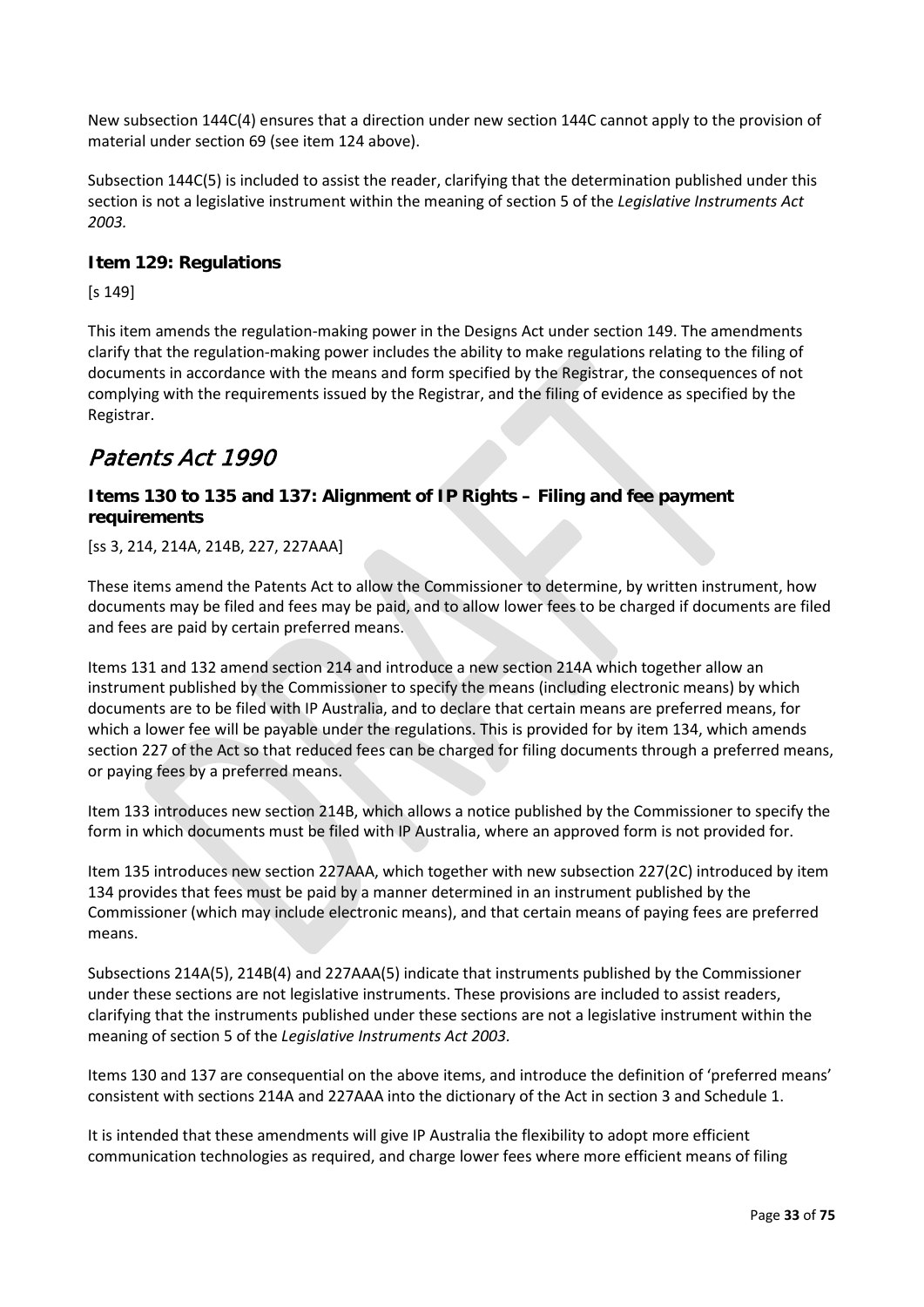documents or paying fees are available, passing on the cost savings from such efficiencies to applicants for IP rights.

#### **Item 133: Filing of evidence**

[s 214C]

This item introduces new section 214C to allow the Commissioner to determine, by written instrument, how evidence may be filed with IP Australia.

As with the Designs Act above, evidence for the Patents Act may be filed with IP Australia for a number of reasons and in a number of forms, including physical non-documentary. The provisions for filing evidence across the IP rights are complex and inconsistent.

The amendments address this issue by making filing requirements for evidence consistent and flexible and will allow IP Australia to adopt new and more efficient means for receiving evidence as these become available.

New section 214C allows the Commissioner to issue directions in the form of a written notice relating to how evidence must be filed in relation to matters arising under the Act, including the means and form of filing the evidence. As with the Designs Act amendments above, this will allow directions from the Commissioner to include the circumstances under which physical evidence may be filed.

Subsection 214C(5) is included to assist the reader, clarifying that the determination published under this section is not a legislative instrument within the meaning of section 5 of the *Legislative Instruments Act 2003.*

#### **Item 136: Regulations**

[s 228]

This item amends the regulation-making power in the Patents Act under section 228. The amendments clarify that the regulation-making power includes the ability to make regulations relating to the filing of documents in accordance with the means and form specified by the Commissioner, the consequences of not complying with the requirements issued by the Commissioner, and the filing of evidence as specified by the Commissioner.

# Plant Breeder's Rights Act 1994

#### **Items 138 to 142, 146 and 147: Alignment of IP Rights – Filing and fee payment requirements**

[ss 3, 26, 34, 40, 72B, 72C, 80, 80A]

These items amend the Plant Breeder's Rights Act to allow the Registrar to determine, by written instrument, how documents may be lodged and fees may be paid, and to allow lower fees to be charged if documents are lodged and fees are paid by certain preferred means.

Item 142 introduces new sections 72B and 72C which together allow an instrument published by the Registrar to specify the means (including electronic means) by which documents are to be lodged with IP Australia, and to declare that certain means are preferred means, for which a lower fee will be payable under the regulations.

Item 147 introduces new section 80A, which together with new subsection 80(3) introduced by item 304 provides that fees must be paid by a means (including electronic means) determined in an instrument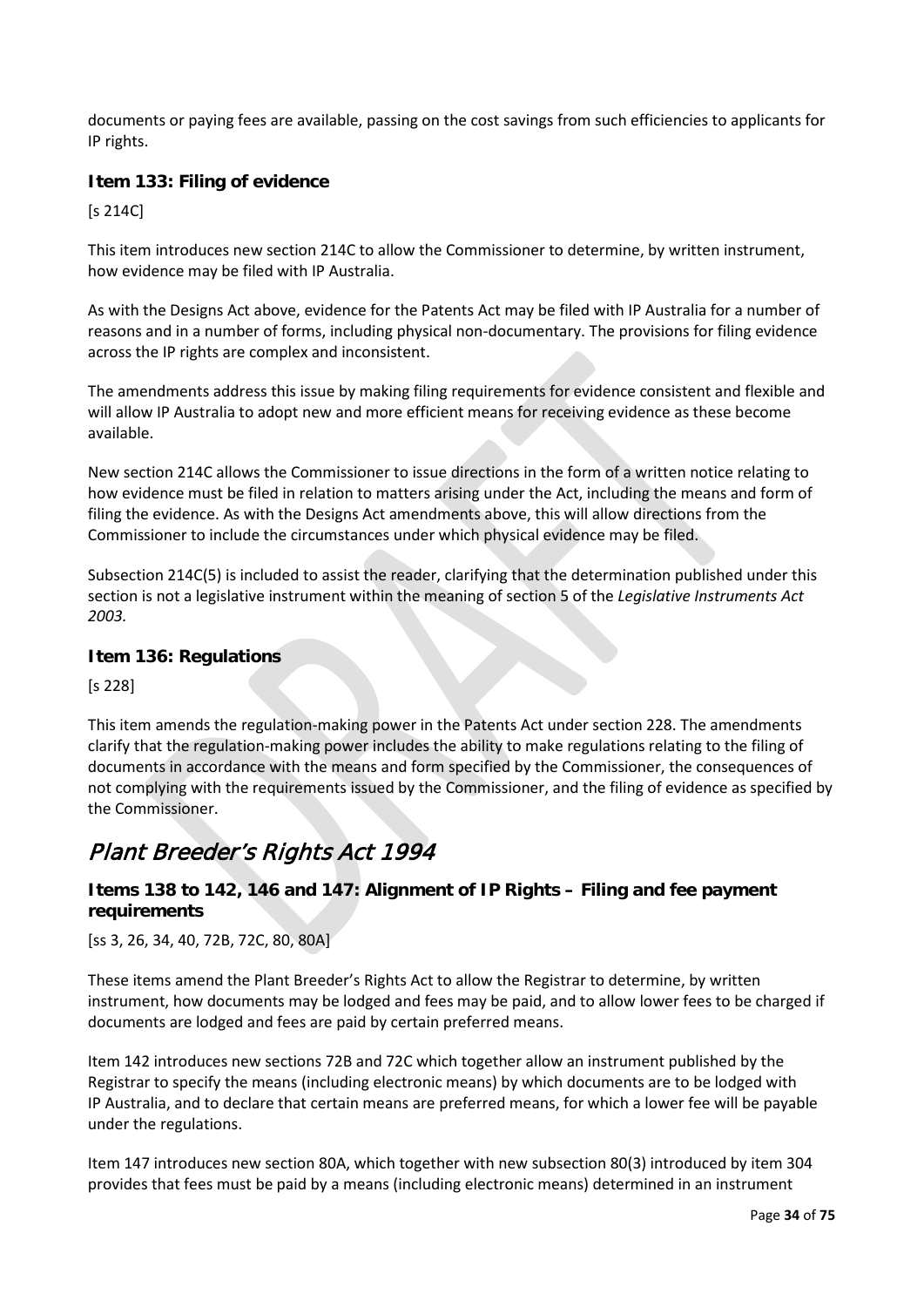published by the Registrar, and that certain means of paying fees are preferred means, for which a lower fee will be payable under the regulations. This is provided for by items 143–145, which amend section 80 of the Act so that reduced fees can be charged for filing documents through a preferred means, or on paying fees by a preferred means.

Subsections 72C(5) and 80A(5) indicate that instruments published by the Registrar under these sections are not legislative instruments. These provisions are included to assist readers, clarifying that the instruments published under these sections are not a legislative instrument within the meaning of section 5 of the *Legislative Instruments Act 2003.*

Item 138 is consequential on the above items, and introduces the definition of 'preferred means' consistent with sections 72C and 80A into the dictionary of the Act in section 3.

Items 139, 140 and 141 are consequential on the above items, and repeal provisions detailing document filing requirements that are now covered by new section 72C.

As with the amendments to the Designs Act, it is intended that these amendments will give IP Australia the flexibility to adopt more efficient communication technologies as required, and charge lower fees where more efficient means of lodging documents or paying fees are available, passing on the cost savings from such efficiencies to applicants for IP rights.

#### **Items 143 to 145: Regulations**

[s 80]

These items amend the regulation-making power in the Plant Breeder's Rights Act under section 80. The amendments clarify that the regulation-making power includes the ability to make regulations relating to fees so that reduced fees can be charged for filing documents through a preferred means, or paying fees by a preferred means.

# Trade Marks Act 1995

#### **Items 148 to 157: Alignment of IP Rights – Filing and fee payment requirements**

[ss 6, 52, 52A, 54A, 96, 213, 213A, 213B, 223, 223AA]

These items amend the Trade Marks Act to allow the Registrar to determine, by written instrument, how documents may be filed and fees may be paid, and to allow lower fees to be charged if documents are filed and fees are paid by certain preferred means.

Items 154 amends section 213 and inserts new section 213A which together allow an instrument published by the Registrar to specify the means (including electronic means) by which documents are to be filed with IP Australia, and to declare that certain means are preferred means, for which a lower fee will be payable under the regulations. This is provided for by item 156, which amends section 223 of the Act so that reduced fees can be charged for filing documents through a preferred means, or paying fees by a preferred means.

Item 155 introduces new section 213B, which allows a notice published by the Registrar to specify the form in which documents must be filed with IP Australia, where an approved form is not provided for.

Item 157 introduces new section 223AA, which together with new subsection 223(2C) introduced by item 156, provide that fees must be paid by a manner determined in an instrument published by the Registrar (which may include electronic means), and that certain means of paying fees are preferred means, for which a lower fee will be payable under the regulations. This is provided for by item 156, which amends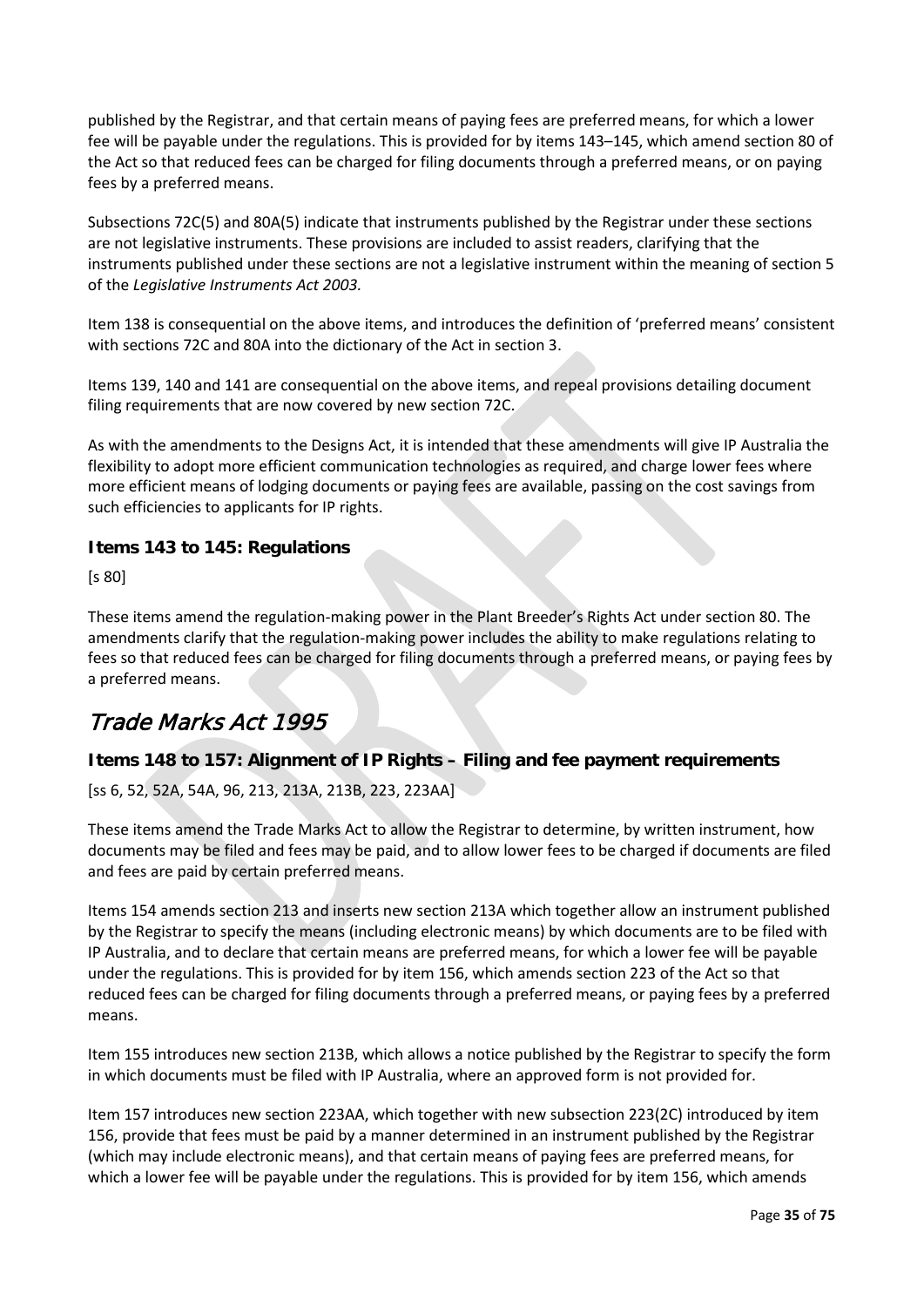section 223 of the Act so that reduced fees can be charged for filing documents through a preferred means, or on paying fees by a preferred means.

Subsections 213A(5), 213B(4) and 223AA(5) indicate that instruments published by the Registrar under these sections are not legislative instruments. These provisions are included to assist readers, clarifying that the instruments published under these sections are not a legislative instrument within the meaning of section 5 of the *Legislative Instruments Act 2003.*

Items 148 and 149 are consequential on the above items, and introduce the definition of 'preferred means' consistent with sections 213A and 223AA into the dictionary of the Act in Section 6.

Items 150 to 153 are consequential on the above items, and repeal provisions detailing document filing requirements that are now covered by new section 213A.

As with the amendments to the Designs Act, it is intended that these amendments will give IP Australia the flexibility to adopt more efficient communication technologies as required, and charge lower fees where more efficient means of filing documents or paying fees are available, passing on the cost savings from such efficiencies to applicants for IP rights.

#### **Item 155: Filing of evidence**

[s 213C]

This item introduces new section 213C to allow the Registrar to determine, by written instrument, how evidence may be filed with IP Australia.

As with the Designs Act above, evidence for the Trade Marks Act may be filed with IP Australia for a number of reasons and in a number of forms, including physical non-documentary. The provisions for filing evidence across the IP rights are complex and inconsistent.

The amendments address this issue by making filing requirements for evidence consistent and flexible and will allow IP Australia to adopt new and more efficient means for receiving evidence as these become available.

New section 213C therefore allows the Registrar to issue directions in the form of a written notice relating to how evidence must be filed in relation to matters arising under the Act, including the means and form of filing the evidence. As with the Designs Act amendments above, this will allow directions from the Registrar to include the circumstances under which physical evidence may be filed.

Subsection 213C(5) is included to assist the reader, clarifying that the determination published under this section is not a legislative instrument within the meaning of section 5 of the *Legislative Instruments Act 2003.*

#### **Item 158: Regulations**

[s 231]

This item amends the regulation-making power in the Trade Marks Act under section 231. The amendments clarify that the regulation-making power includes the ability to make regulations relating to the filing of documents in accordance with the means and form specified by the Registrar, the consequences of not complying with the requirements issued by the Registrar, and the filing of evidence as specified by the Registrar.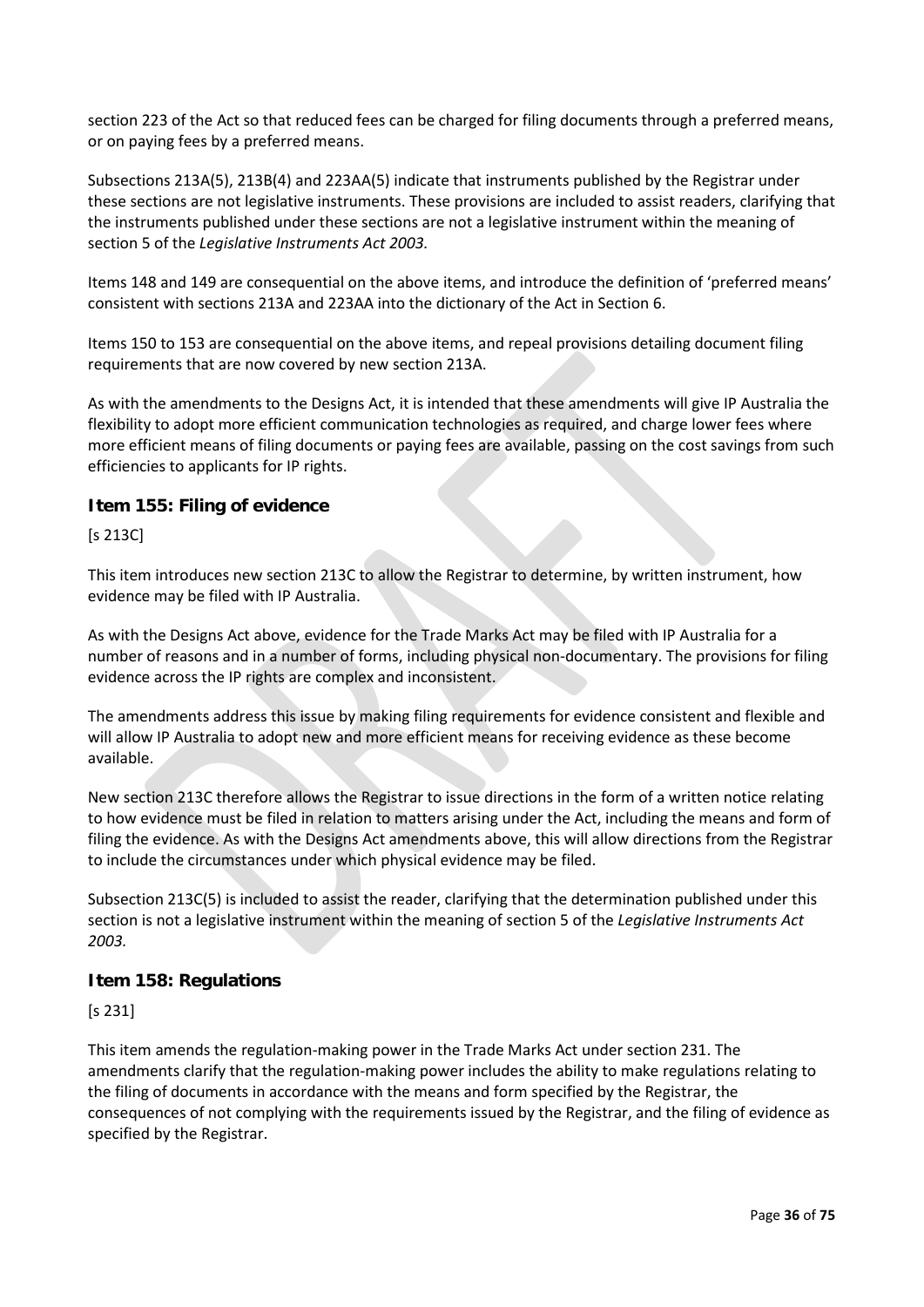## **Division 2 – Application, saving and transitional provisions**

### **Item 159: Designs**

This item provides that specified amendments to the Designs Act above will apply in relation to documents, evidence or material provided or fees paid to the Registrar on or after commencement of the amending items.

### **Item 160: Patents**

This item provides that specified amendments to the Patents Act above will apply in relation to documents or evidence filed or fees paid to the Commissioner on or after commencement of the amending items.

### **Item 161: PBR**

This item provides that specified amendments to the Plant Breeder's Rights Act above will apply in relation to documents lodged applications made or fees paid to the Registrar on or after commencement of the amending items.

The item also provides that approved forms that were in effect before commencement of this item continue to be approved after commencement.

#### **Item 162: Trade Marks**

This item provides that specified amendments to the Trade Marks Act above will apply in relation to documents or evidence filed or fees paid to the Registrar on or after commencement of the amending items.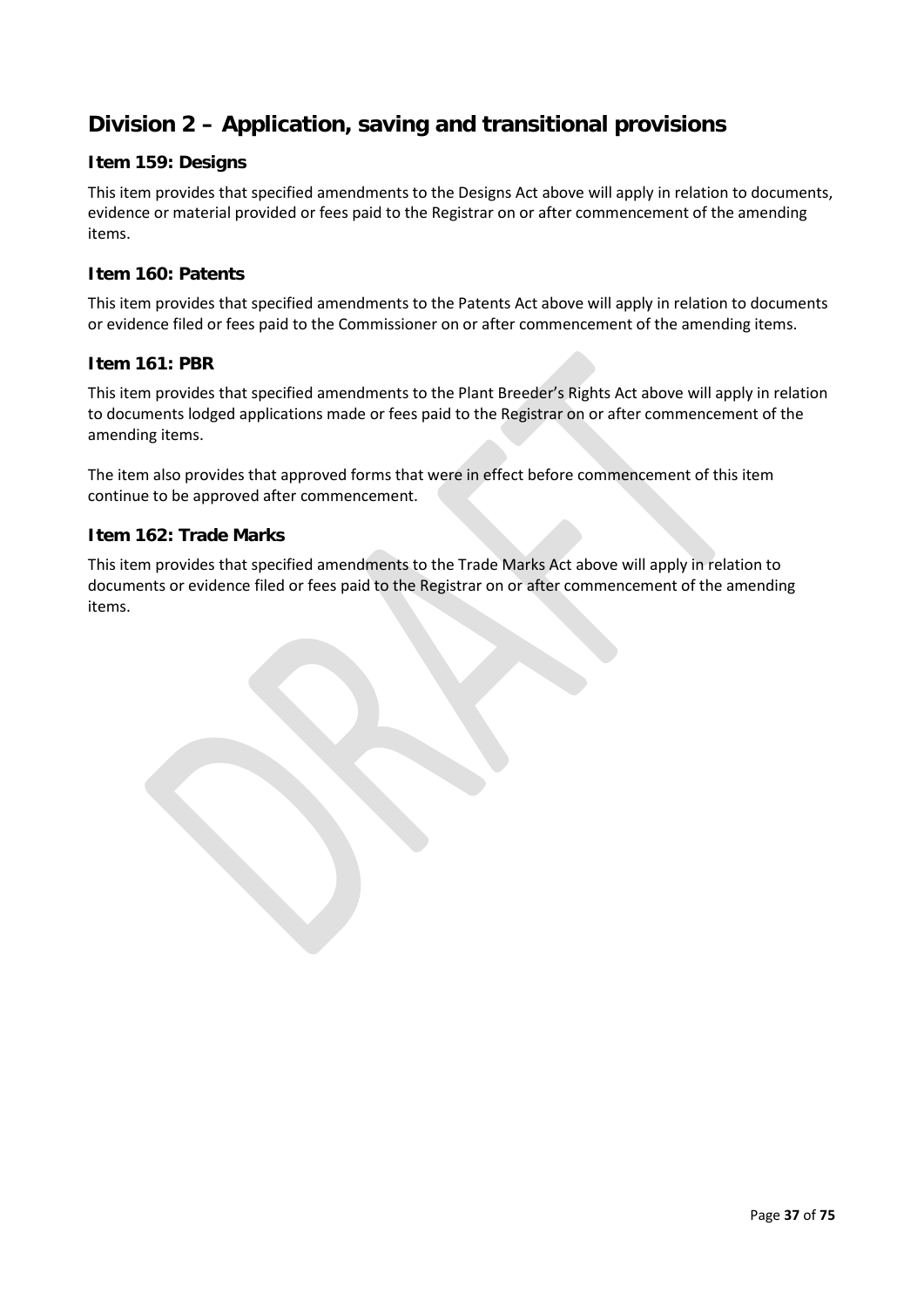# **Part 4 – Signatures**

## **Introduction**

Part 4 of Schedule 1 removes the unnecessary requirement for an applicant to provide a signature in relation to the Patent Cooperation Treaty (PCT) and international patent requests. This removes an unnecessary administrative burden from customers and IP Australia.

## Patents Act 1990

### **Items 163 and 164: Signatures in relation to PCT and international patent requests**

[ss 151, 176]

These items remove unnecessary signature requirements in the Patents Act.

While some of the signature requirements in the Patents Act are necessary to authenticate a document or transaction, for example, when withdrawing a patent application under paragraph 141(1)(a) of the Patents Act, the signature requirements under paragraphs  $151(4)(c)$  and  $176(c)$  are unnecessary.

The above items remove the signature requirements from paragraphs 151(4)(c) (request to reinstate an application as an international application) and 176(c) (request to treat a PCT application as a standard application) because these requests do not involve significant risk of unauthorised actions taking place. The identity and authority of the person in question can be sufficiently confirmed from other information in the documentation.

### **Item 165: Application provision**

The amendments made by this Part will apply in relation to a request referred to in paragraph 151(4)(c) or 176(c) of the Patents Act filed on or after the commencement of this item.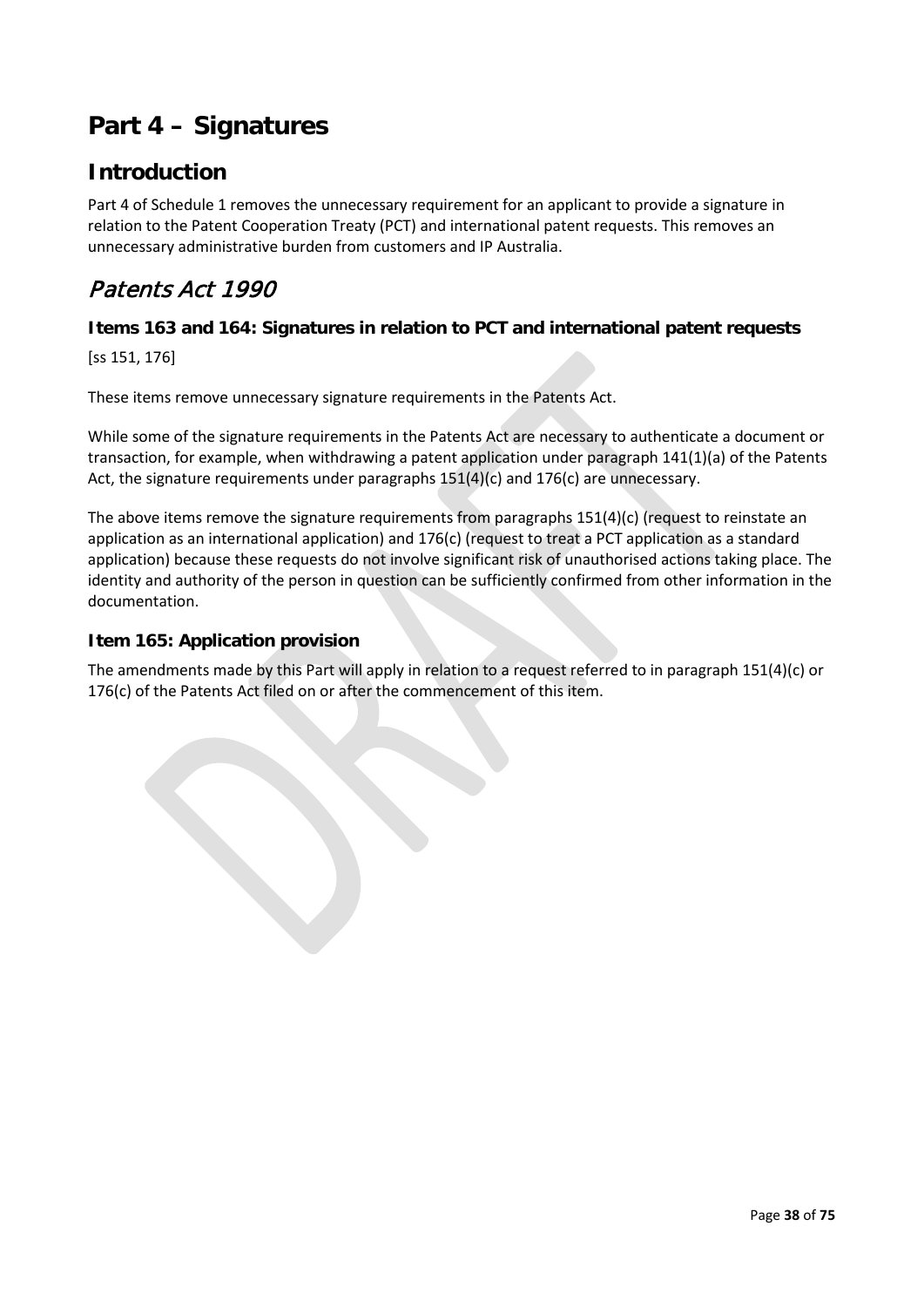# **Part 5 – Computerised decision-making**

## **Introduction**

Part 5 of Schedule 2 introduces a number of amendments to the Designs, Patents, Plant Breeder's Rights and Trade Marks Acts to enable the Commissioner and Registrars to arrange for the use of a computer program to make decisions, exercise powers and comply with obligations under the legislation.

Currently, the administration of the Acts and Regulations requires the Commissioner and Registrars to make a large number of decisions, which are delegated to employees of IP Australia. These decisions range from simple decisions that require no discretion to complex decisions that require judgement to be exercised.

The making of simple, non-discretionary, decisions poses an unnecessary administrative burden upon IP Australia, preventing IP Australia from delivering more cost efficient services. The use of computer and computer-assisted decision making will improve the timeliness and accuracy of decision making and enable staff to deal with more complicated matters. Consequently, IP Australia intends to continue to explore and use new technologies to deliver a high standard of service, which includes the ability to make simple decisions by computer programs.

To realise the full potential of these reforms and provide IP stakeholders with the quickest and most accurate decisions possible, it is important that, in addition to the other measures in the Bill that simplify and streamline processes, some decision-making is also automated. In anticipation of planned business and ICT reforms to achieve this, legislative amendment is required to provide a sound legal basis for computerised decision-making.

In terms of the implementation and safeguards, IP Australia will institute internal governance arrangements so that computerised decision-making will only be implemented for a decision with the direct approval of the Commissioner or the Registrar. It is proposed that the Commissioner and Registrars would not delegate this function to another employee.

It is the intention of IP Australia that, in the short term, computerised decision-making would be implemented only in relation to those decisions clearly suitable for computerised decision making, where no subjectivity for a decision would play a role. Initially, IP Australia proposes to use computerised decision making for:

- simple decisions that require no judgement and only a simple analysis of undisputed facts (for example, granting an extension of time after advertising it, if no opposition has been received within the prescribed period); and
- actions relating to powers or obligations flowing directly from a separate decision that has already been made (for example, notification of a renewal of a trade mark to the registered owner).

Further examples of the sorts of decisions that could be suitable for computerised decision-making include where the decision-making can be converted into an algorithm and where the decision can be generated based on information that is not subject to interpretation or discretion.

Legislative amendments to provide the Commissioner and Registrars the power to enable computerised decision-making need to be deliberately broad. This is for two reasons.

Firstly, it is important that the Commissioner and Registrars have the flexibility to apply computerised decision-making in appropriate circumstances. As electronic capabilities and functions continue to exponentially improve, it is difficult to predict precisely which of the numerous decisions under the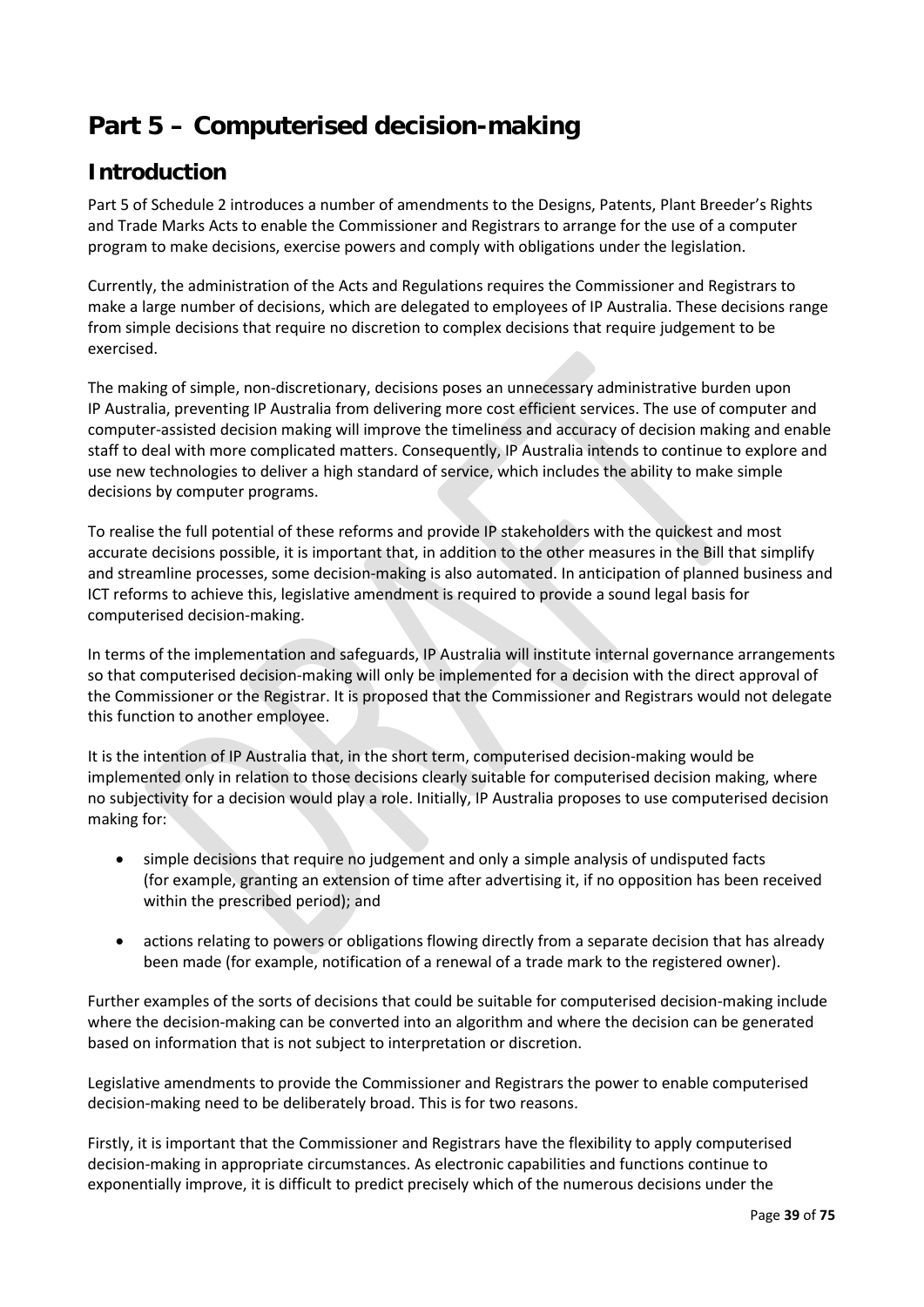legislation might be suitable for computerised decision-making. If the legislation were to specifically list those decisions to which computerised decision-making could be applied, it is likely that the legislation would need to be continuously amended as capabilities improve and either existing, or new types of, decisions need to be added to the list. Importantly, where the Commissioner or Registrar authorises the use of a computer program to make a decision, the decision made by a computer program must comply with all of the requirements of particular legislative provisions, in the same way that a person's decision would. This means that existing appeal mechanisms are in place.

Secondly, to gain maximum benefit from computerised decision-making the enabling powers need to permit a computer program to undertake actions related to making decisions, exercising powers, and complying with obligations under the legislation.

In addition to these requirements, should a computer program malfunction or make an incorrect decision, the Commissioner and Registrars need a power to be able to substitute that decision. In these circumstances, an applicant would not need to request a review of an incorrect decision made by a computer program because the Commissioner or Registrars would be able to exercise this substitution power on "own motion" review. An "own motion" review power enables the Commissioner and Registrars to look at a decision and consider whether it should be varied, without a person having to formally ask the Commissioner or Registrars to review the decision. The "own motion" review power is designed to correct computerised decisions that are incorrect. Importantly, the proposed "own motion" review power would be in addition to a person's existing statutory review rights and would not affect their right to request review of a decision with which they are dissatisfied.

The power to substitute an incorrect decision made by a computer program also needs to provide the Commissioner and Registrars the flexibility to consider all relevant factors, thereby ensuring the substituted decision is not only correct but the substitution of the decision is fair and appropriate. For example, the Commissioner and Registrars may wish to take into consideration other factors such as the time between the initial decision and when the Commissioner or Registrars are satisfied that the decision made by the operation of the computer program is incorrect, whether substituting the decision would adversely affect others, whether substituting the decision will affect any consequential decisions that have been made, and any other matters that the Registrar/Commissioner considers relevant.

In regard to appeals of decisions more generally, if a person were dissatisfied with a correctly made computer generated decision, they could exercise their existing statutory rights of review under the legislation. If an applicant believes a computer has made an incorrect decision, they would be able to contact a staff member of IP Australia to discuss the issue. All normal processes for appeal and recourse would be still available to the applicant.

# Designs Act 2003

### **Item 166: References to computerised decision-making**

[s 129]

This item inserts a reference to new Part 3A (introduced in items 167 to 169) that deals with computerised decision-making.

### **Items 167 to 169: Computerised decision-making**

[ss 135A, 136]

Item 167 introduces new section 135A to enable the Registrar of Designs to use computer programs for any purposes for which the Registrar may, or must, make a decision, exercise a power or comply with an obligation, or do anything else related to these actions. Where the Registrar uses a computer program for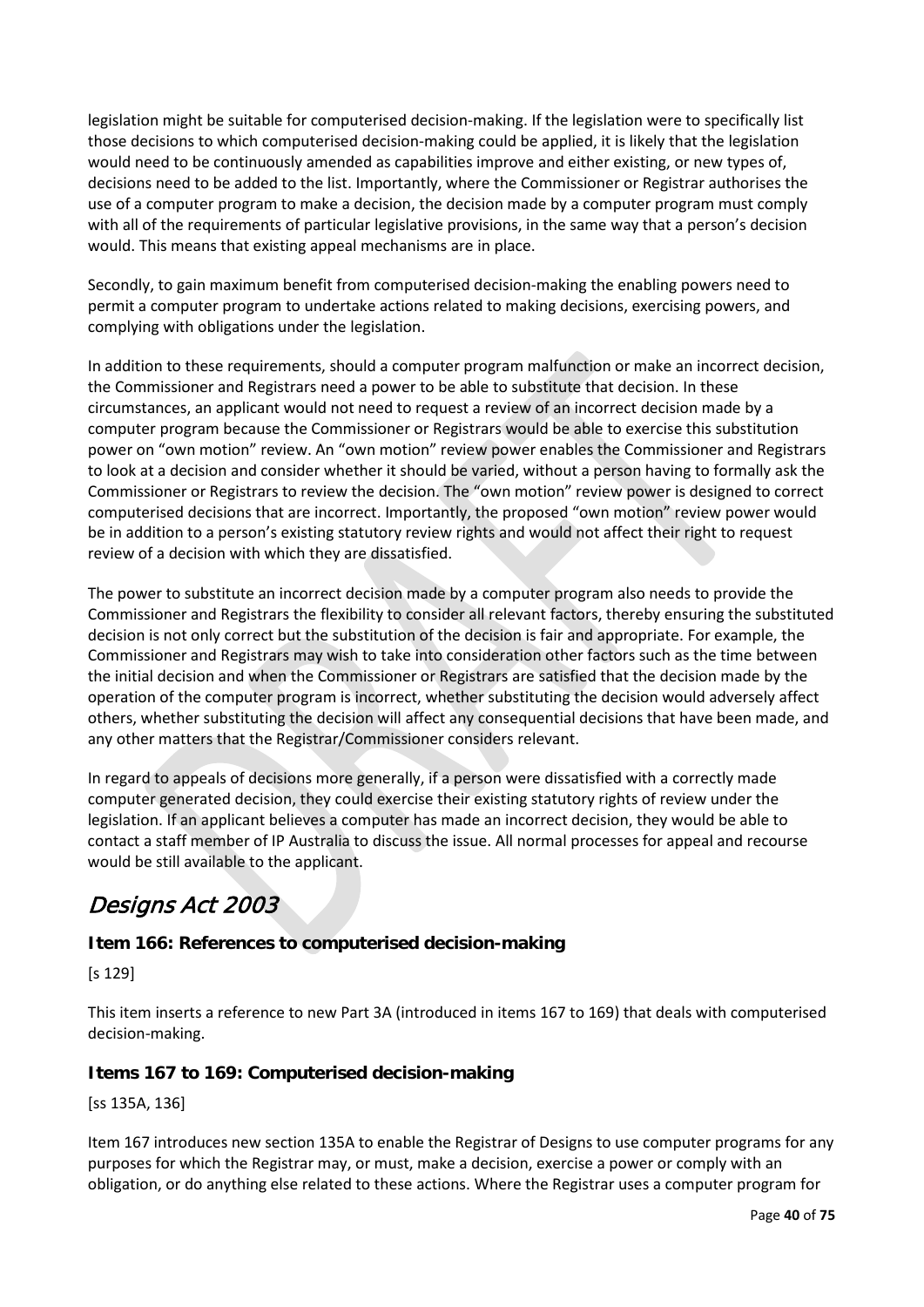these purposes, the Registrar is taken to have made the decision, exercised the power or complied with the obligation. The action is to be treated in the same way as any similar action performed normally by the Registrar or a delegate of the Registrar.

New subsection 135A(3) provides that the Registrar can substitute a new decision for a decision made by computer if the Registrar is satisfied that it was incorrect. This ensures that the Registrar can address any incorrect operation of a computer system.

Items 168 and 169 amend section 136 to provide that a person may apply to the AAT for review of a substituted decision if the person may apply to the AAT for review of the initial decision.

## Patents Act 1990

### **Items 170 to 172: Computerised decision-making**

[ss 223A, 224]

Item 170 introduces new section 223A to enable the Commissioner of Patents to use computer programs for any purposes for which the Commissioner may, or must, make a decision, exercise a power or comply with an obligation, or do anything else related to these actions. Where the Commissioner uses a computer program for these purposes, the Commissioner is taken to have made the decision, exercised the power or complied with the obligation. The action is to be treated in the same way as any similar action performed normally by the Commissioner or a delegate of the Commissioner.

New subsection 223A(3) provides that the Commissioner can substitute a new decision for a decision made by computer if the Commissioner is satisfied that it was incorrect.

Items 171 and 172 amend section 224 to provide that a person may apply to the AAT for review of a substituted decision if the person may apply to the AAT for review of the initial decision.

## Plant Breeder's Rights Act 1994

### **Items 173 to 176: Computerised decision-making**

[ss 76B, 77]

Item 173 introduces new section 76B to enable the Registrar of PBR to use computer programs for any purposes for which the Registrar may, or must, make a decision, exercise a power or comply with an obligation, or do anything else related to these. Where the Registrar uses a computer program for these purposes, the Registrar is taken to have made the decision, exercised the power or complied with the obligation. The action is to be treated in the same way as any similar action performed normally by the Registrar or a delegate of the Registrar.

New subsection 76B(3) provides that the Registrar can substitute a new decision for a decision made by computer if the Registrar is satisfied that it was incorrect.

Items 174 to 176 amend section 77 to provide that a person may apply to the AAT for review of a substituted decision if the person may apply to the AAT for review of the initial decision.

Please note that Part 14 of Schedule 2 to the Bill transfers the powers and obligations of the Secretary of the Department to the Registrar of PBR.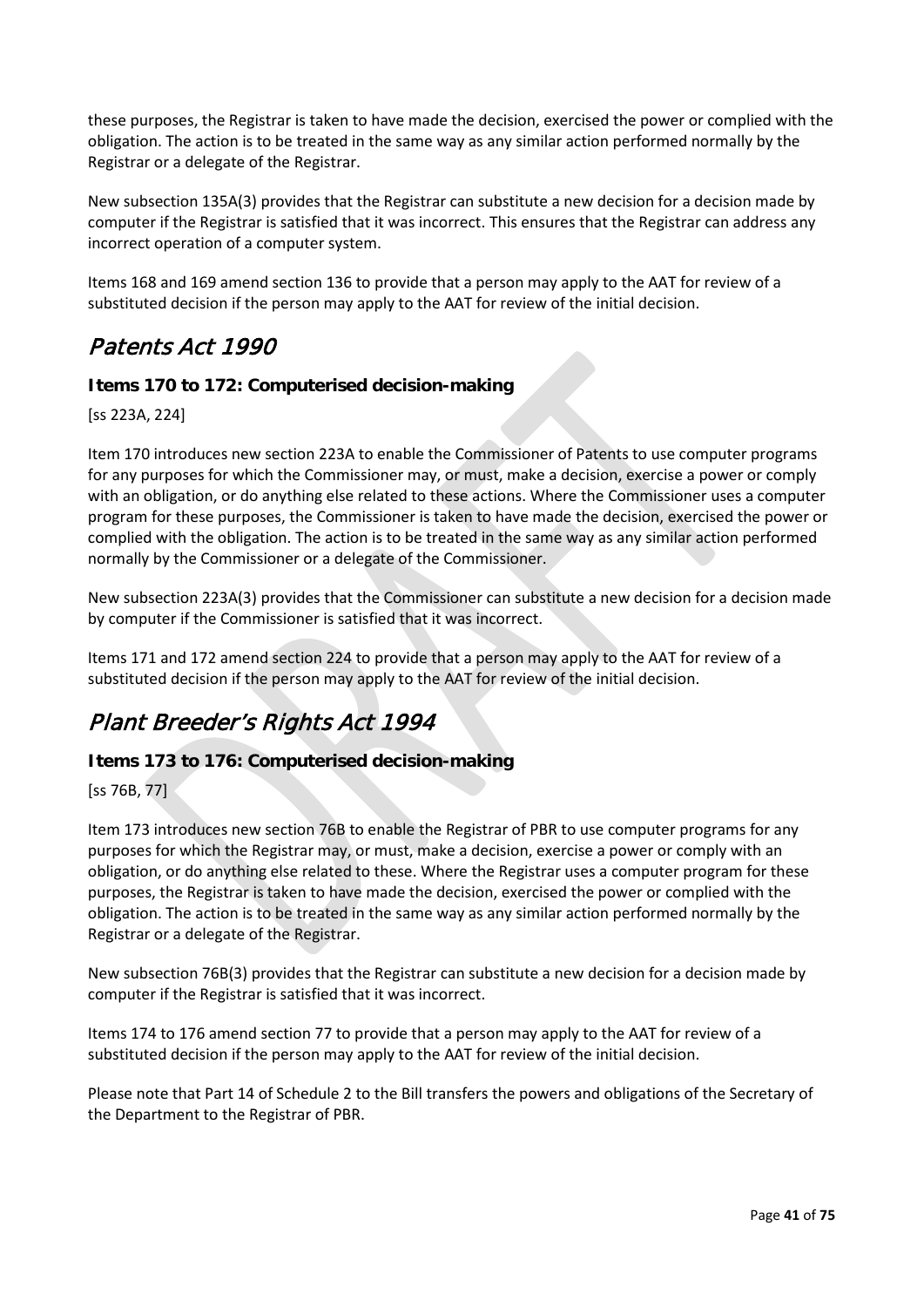## Trade Marks Act 1995

### **Item 177: Computerised decision-making**

[s 222A]

Item 177 introduces new section 222A to enable the Registrar of Trade Marks to use computer programs for any purposes for which the Registrar may, or must, make a decision, exercise a power or comply with an obligation, or do anything else related to these. Where the Registrar uses a computer program for these purposes, the Registrar is taken to have made the decision, exercised the power or complied with the obligation. The action is to be treated in the same way as any similar action performed normally by the Registrar or a delegate of the Registrar.

New subsection 222A(3) provides that the Registrar can substitute a new decision for a decision made by computer if the Registrar is satisfied that it was incorrect.

New subsection 222A(4) provides that a person may apply to the AAT for review of a substituted decision if the person may apply to the AAT for review of the initial decision.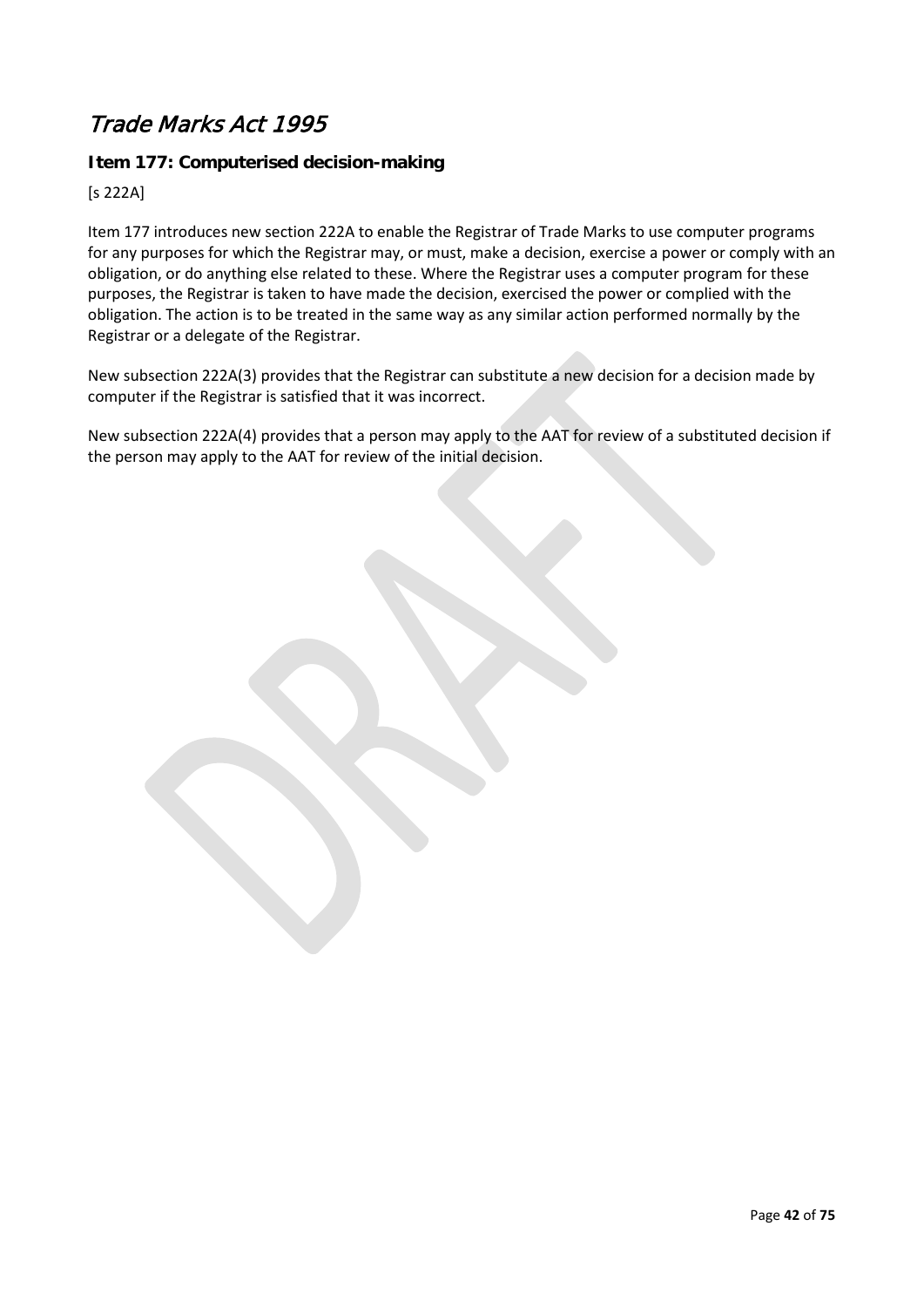# **Part 6 – Addresses and service of documents**

## **Introduction**

These items amend the Plant Breeder's Rights Act to clarify and simplify the address requirements by moving some requirements to the approved form for applying for PBR. This will simplify and align the PBR legislation with the other IP rights.

Schedule 4 of the *Intellectual Property Laws Amendment Act 2015* amended the Plant Breeder's Rights Act to provide that an address for service must be an address in Australia or New Zealand. Subsection 26(3) provides that, if an applicant is resident overseas in a country other than New Zealand, the applicant must, unless the applicant has appointed an agent resident in Australia or New Zealand, specify in addition to any overseas address an address in Australia or New Zealand for the service of notices on the applicant.

The items under this part repeal subsection 26(3) and insert new subsection 26(1A) to provide that the approved form must require the inclusion of an address in Australia or New Zealand for service. The items also make a number of consequential amendments.

## Plant Breeder's Rights Act 1994

### **Item 178: Electronic address**

 $[s 3]$ 

This item is consequential upon item 183.

Schedule 4, Part 1, item 60 of the *Intellectual Property Laws Amendment Act 2015* inserted new subsections into section 3 of the Plant Breeder's Rights Act. Subsection 3(2) provides that a reference in the Plant Breeder's Rights Act to an address includes a reference to an electronic address. Subsection 3(4) provides that section 3 does not apply to certain references to 'address' in subsections 26(2) and (3).

Item 183 below repeals subsection 26(3), thereby requiring an amendment to subsection 3(4) to remove the existing reference to subsection 26(3).

### **Items 179 to 181 and 184 to 187: Addresses for notifications and service**

[ss 19 (note only), 21 (note only), 31, 73 (note only)]

Items 179, 180, 185 and 187 insert notes into subsections 19(5A), 21(5), 31(3) and 73 to clarify that the address referred to in these provisions may be an electronic address. Items 184 and 186 substitute the term 'notices' with the term 'documents' to allow for service of documents to an electronic address in the future, when specified in the regulations, if considered appropriate.

### **Items 182 and 183: Applicant's address for service**

[s 26]

These items move the requirement that an address for service must be in Australia or New Zealand to the approved form for applying for PBR. Item 182 also inserts a note to clarify that the address may be an electronic address. These amendments simplify the address requirements in the Plant Breeder's Rights Act.

### **Item 188: Application provision**

This item provides that the amendments made to section 26 by this Part apply to applications for PBR made on or after commencement of this item.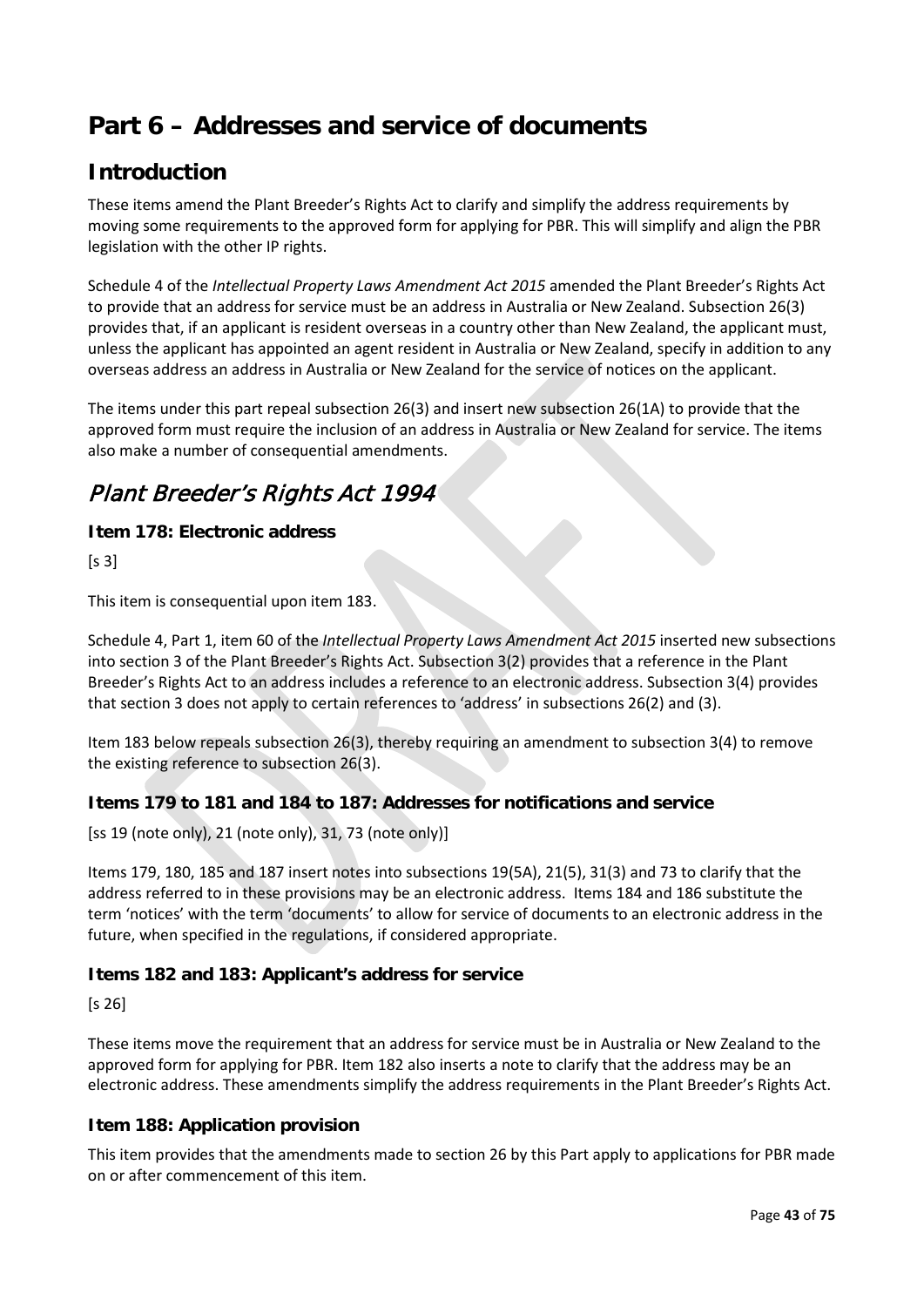# **Part 7 – Requirements for patent documents**

## **Introduction**

Part 7 of Schedule 2 consolidates the requirements for patent applications and specifications and requires complete applications to comply with the formality requirements outlined in an instrument made by the Commissioner. The amendments in this part also modernise some of the existing requirements which are out-of-date with current photographic technology.

## Patents Act 1990

### **Item 189: Application for patent – general rules**

[s 29]

This item repeals subsections 29(3) and (4) and substitutes subsections 29(3) to (4B) to consolidate all the requirements for patent applications and specifications in section 29 and to require complete applications to comply with the formality requirements outlined in an instrument made by the Commissioner under a new section 229 (see item 201 below).

Subclauses 11(1) to 11(18) in Schedule 3 to the Patent Regulations currently sets out the formal requirements for drawings in patent specifications. One of these requirements is that the drawings are to be in black and white rather than colour. This was included to comply with filing requirements currently in place under the PCT and due to various problems with using colour.

However, colour drawings and photographs are better able to convey information in certain situations. These include where it is necessary to distinguish components of similar shape that have different physical or chemical properties. Also, the cost and reliability of colour imaging has improved. Recognising this, the PCT Union intends to amend the PCT Rules to allow colour drawings to be filed in international applications. It is not certain when the Rules will be changed and what the exact requirements will be.

The amendment addresses this issue by enabling the Commissioner of Patents to prescribe the formalities requirements for complete patent applications and specifications in an instrument made under new section 229 rather than in Schedule 3 of the Regulations. This will enable the Commissioner to ensure that the formalities requirements are in line with changing technologies and our international obligations. This instrument would be published by IP Australia for applicants to reference.

### **Item 190: Application for patents – special rules for PCT applications**

[s 29A]

In line with item 189 above, this item allows graphics and photographs included in a PCT application, in addition to drawings, to be treated as a complete specification in respect of the application.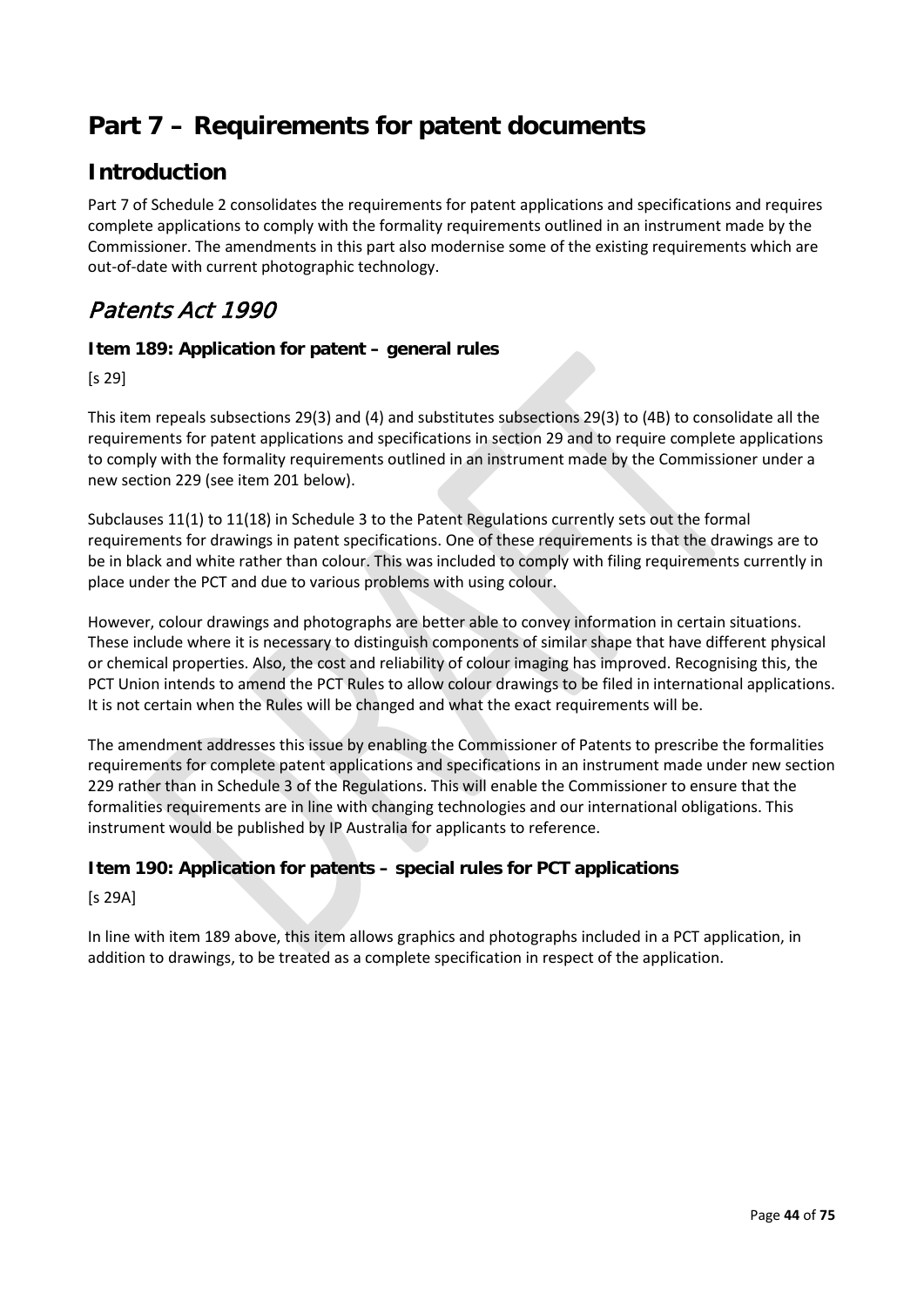### **Item 191: Specifications**

[s 40]

In line with item 189 above, this item includes graphics and photographs, in addition to descriptions and drawings, as matters which the claim or claims must not rely on in the patent specification unless absolutely necessary to define the invention.

### **Items 192 and 193: Withdrawn international applications treated as standard patent applications under this Act**

[ss 151, 176]

These items provide that where an applicant requests a withdrawn international application to be treated as a standard patent application any graphics and photographs that may have been included in the international application must also be treated as part of a complete specification filed in respect of the application. These changes are in line with item 189 above.

### **Items 194 and 195 : Regulations on formalities of innovation patents**

[s 228]

Item 194 clarifies that the power to make regulations setting out the formalities checking process for innovation patents under paragraph 228(2)(ha) incorporates compliance with new subsections 29(4A) and (4B) (introduced by item 189 above) which consolidate the formalities requirements in respect of patents.

Item 195 provides that the regulation making power for setting innovation patent application formalities includes empowering the Commissioner to direct an innovation patent applicant to do such things as are necessary to ensure that the relevant formalities requirements are met.

### **Items 196 and 197: Regulations on formalities of PCT applications**

[s 228]

Item 196 clarifies that the regulation-making power to set out a formalities checking process for PCT applications under paragraph 228(2)(i) incorporates compliance with subsection 29A(5).

Item 197 provides that the regulation making power for setting PCT patent application formalities includes empowering the Commissioner to direct a PCT applicant to do such things as are necessary to ensure that the relevant formalities requirements are met.

### **Item 198: Regulations on provisional applications**

[s 228]

This item provides a new regulation-making power in subsection 228(2) enabling the Commissioner to direct the applicant to do such things as are necessary to ensure that a provisional specification complies with the requirements of subsection 29(4) and allowing for the consequences of the applicant not complying with a direction within a specified timeframe.

#### **Items 199 and 200: Regulations on standard patents**

[s 228]

These items provide that the regulation-making power under paragraph 228(2)(j) enables the Commissioner to direct an applicant for a standard patent to do such things as are necessary to ensure that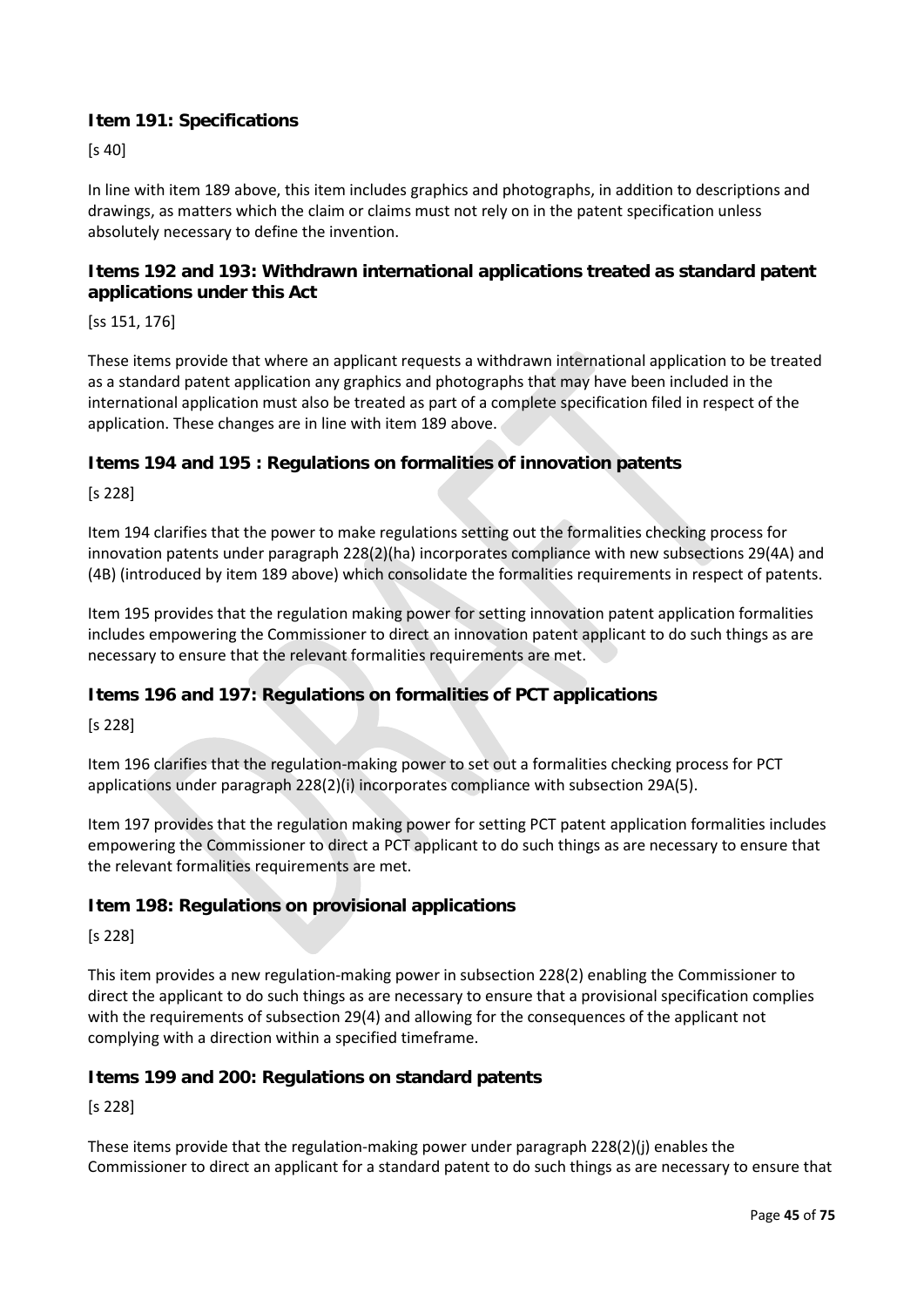the patent request in addition to the complete specification is in accordance with the requirements of new subsections 29(4A) and 4(B) (introduced by item 189 above).

### **Item 201: Instrument on formalities requirements**

[s 229]

In line with item 189, this item inserts a new section 229 empowering the Commissioner to determine by way of a written instrument the formalities requirements for patent requests, complete specifications, PCT applications that have entered the national phase and other documents as prescribed.

Subsection 229(3) is included to assist readers, as the instrument is not a legislative instrument within the meaning of section 5 of the *Legislative Instruments Act 2003*.

### **Item 202: Dictionary**

[Schedule 1]

This item expands the dictionary definition of specification to include graphics and photographs.

### **Item 203: Application and transitional provisions**

The amendments to section 29 (see item 189 above) in relation to patent requests for provisional and complete applications apply to such requests filed on or after the commencement date.

An instrument approving a form for current subsections 29(3) and 29(4) of the Patents Act and paragraphs 3.2(1)(a) and 3.2A(2)(a) of the Patents Regulations which is in force prior to the commencement date will have effect on and after commencement as if it were an instrument approving that form and in force for the purposes of new paragraphs 29(3)(a), 29(4A)(a), 29(4)(a) and 29(4B)(a) of the Patents Act respectively.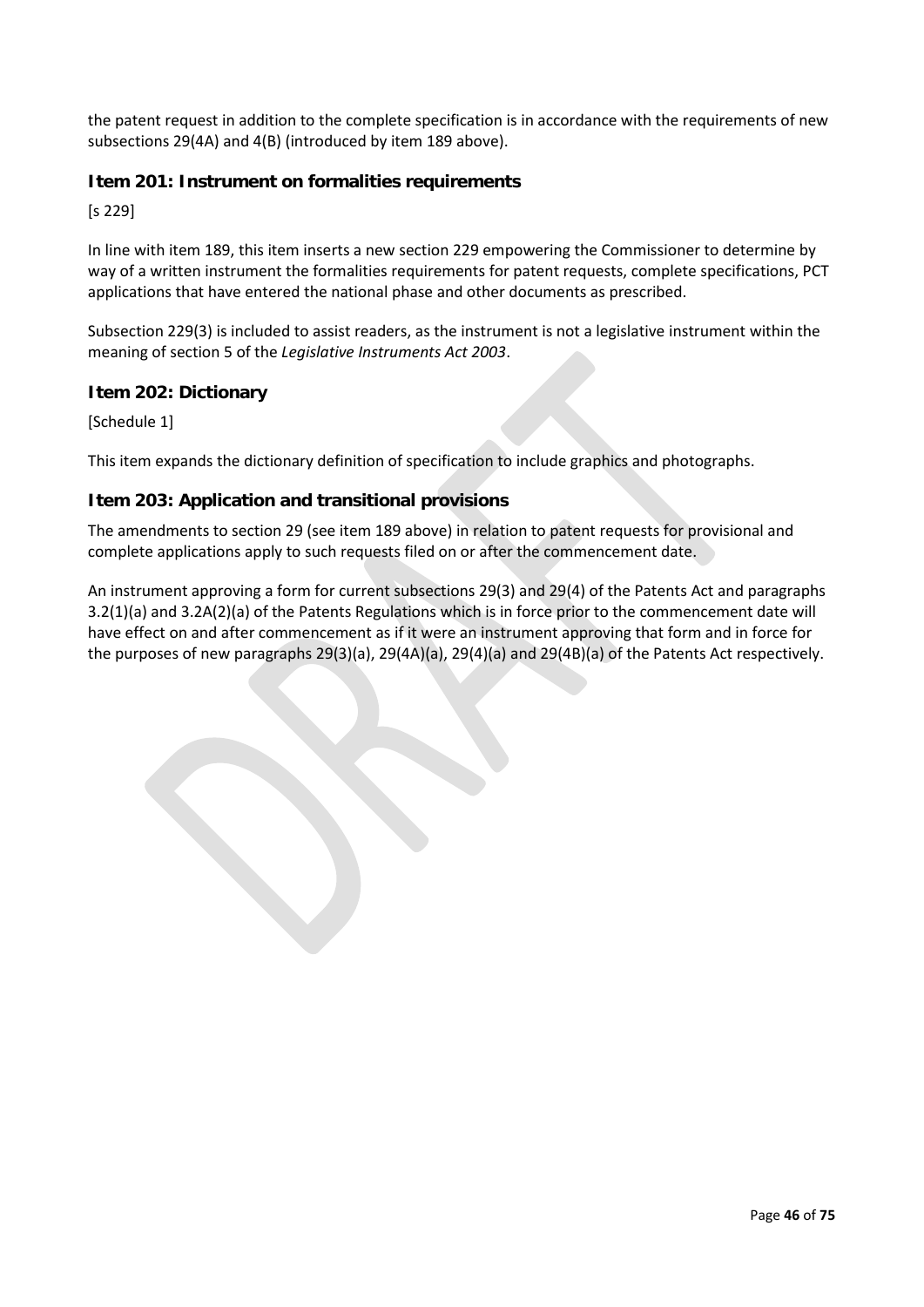# **Part 8 – Unjustified threats of infringement**

## **Introduction**

The Patents, Trade Marks, Designs and Olympic Insignia Protection legislation provides some protection for a person facing an unjustified or groundless threat of infringement proceedings. The threatened person may apply to a court for a declaration that the threats are unjustifiable, an injunction against continuance of the threats and the recovery of any damages sustained as a result of the threats.<sup>[14](#page-46-0)</sup> This helps to prevent a person from intimidating another person by making threats of infringement proceedings that have no basis.

The PBR legislation does not provide such protection, leaving farmers and other small businesses in that sector more vulnerable to unjustified threats of infringement proceedings.

Also, while a court is able to award additional damages for the flagrant infringement of a patent, registered trade mark or registered design in order to deter such activity,<sup>[15](#page-46-1)</sup> with the power to award additional damages under the Plant Breeder's Rights Act being proposed under Part 11 of Schedule 2 to the Bill, similar additional damages are not available for flagrantly unjustified threats of infringement proceedings. Therefore the level of damages provided may be insufficient to deter some unjustified threats of infringement proceedings. For example, for a well-resourced business the benefit gained from hindering a competitor by making unjustified threats of infringement proceedings may outweigh the cost of ordinary compensatory damages for making such threats. Similarly, threatened persons may be discouraged from taking action that could benefit the public generally because obtaining only ordinary compensatory damages provides insufficient incentive (e.g. if the threatened persons are individual customers).

These items address these problems by introducing protection against unjustified threats of infringement proceedings in the PBR legislation and by introducing additional damages for unjustified threats of infringement proceedings in the Patents, Trade Marks, Designs and PBR legislation. The principles the court considers in the awarding additional damages are the same across all these Acts.

## **Division 1 – Amendments**

## Designs Act 2003

### **Item 204: Additional damages**

[s 77]

**.** 

This item inserts new subsection 77(1A) to allow additional damages to be awarded against a person who makes unjustified threats of proceedings for infringement of a registered design. The court may award additional damages if it considers it appropriate to do so, having regard to a number of matters. These matters parallel those considered by the court under subsection 122(1A) of the Patents Act, subsection 126(2) of the Trade Marks Act and subsection 115(4) of the Copyright Act, when considering whether to award additional damages for infringement of those IP rights.

The principles by which additional damages may be awarded under these provisions are well established in Australian law. They correspond to those which govern awards of aggravated or exemplary damages at

<span id="page-46-0"></span><sup>14</sup> Section 128 of the *Patents Act 1990*, section 77 of the *Designs Act 2003*, section 129 of the *Trade Marks Act 1995*  and section 64 of the *Olympic Insignia Protection Act 1987*.<br><sup>15</sup> See subsection 75(3) of the *Designs Act 2003*, subsection 122(1A) of the *Patents Act 1990* and subsection 126(2) of

<span id="page-46-1"></span>the *Trade Marks Act 1995*.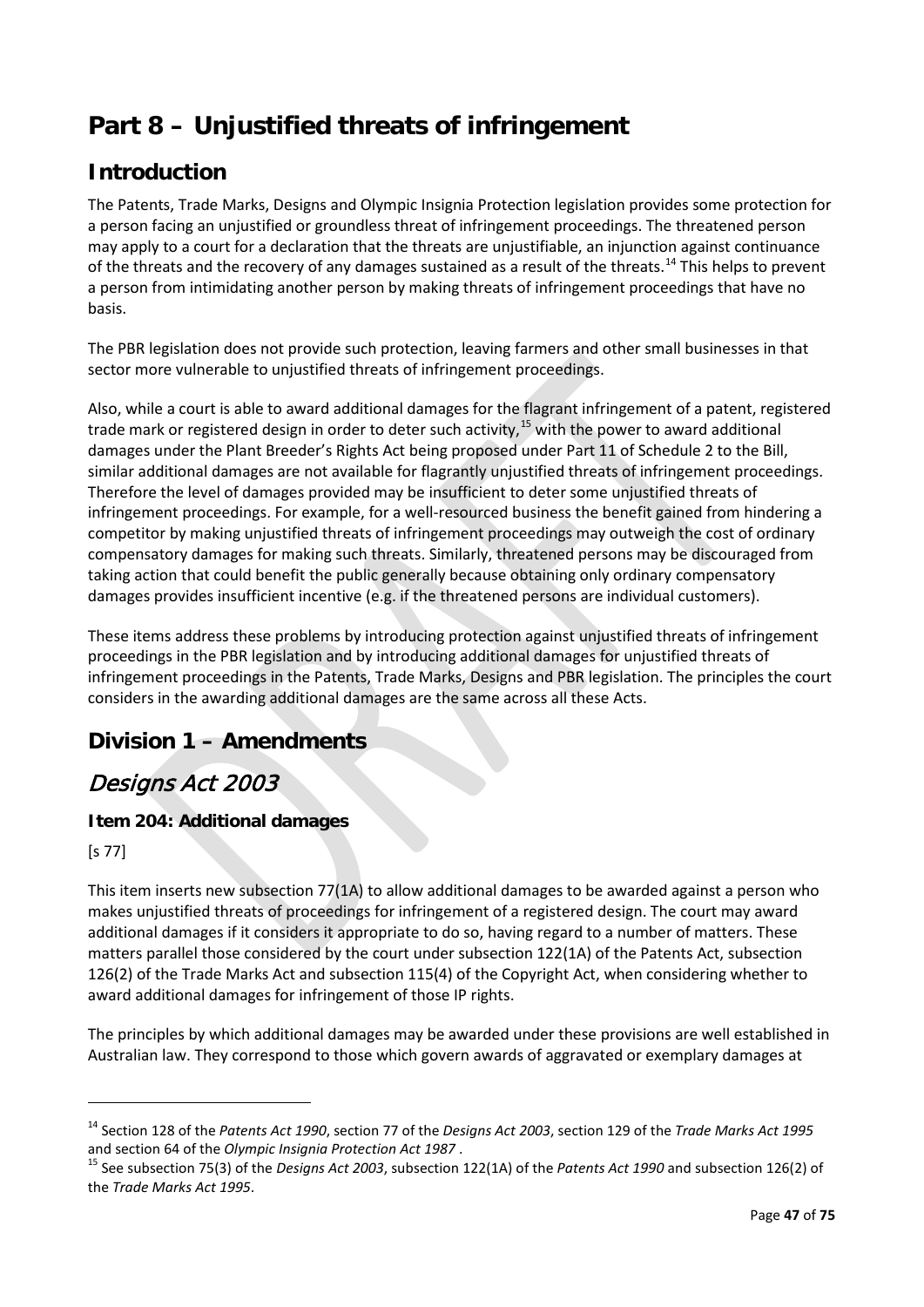common law.[16](#page-47-0) More than copying needs to be shown to warrant additional damages for infringement of IP rights. <sup>[17](#page-47-1)</sup> An additional element such as flagrancy, deliberate disregard for the IP owner's rights or cynical pursuit of benefits is required.<sup>[18](#page-47-2)</sup>

Additional damages for unjustified threats of infringement proceedings are to be awarded under subsection 77(1A) of the Designs Act according to the same principles as for additional damages for infringement of IP rights. For example, additional damages may be warranted where the person making the threat knew they did not have rights over the design in question and there was no prospect of infringement being proven. Additional damages are intended to be a sanction on the person making flagrant unjustified threats, and to deter others who might make unjustified threats of infringement proceedings. Therefore the appropriate additional amount of damages depends on the specific situation , the financial means of the person making the unjustified threats of infringement proceedings and the benefit the person gained by doing so.

# Olympic Insignia Protection Act 1987

The relevant provisions in the Olympic Insignia Protection Act refer to 'groundless threat', rather than 'unjustified threat' as appears in the designs and patents legislation. The expression 'groundless threat' is also used in trade marks legislation, however the provisions are interpreted similarly to the provisions in the designs and patents legislation (see items 212 and 213 relating to the Trade Marks Act below). This difference creates unnecessary complexity and confusion in the IP legislation.

### **Items 205 to 208: Replace groundless threats with unjustified threats**

[Heading to Division 3 of Part 3.4, ss 64, 65 (heading only)]

Items 205, 206 and 208 amend the headings of Division 3, of section 64 and of section 65 to replace references to groundless threats with references to unjustified threats, and to remove any reference to actions on groundless threats. Item 207 amends paragraph 64(2)(a) so that instead of the court declaring that there were no grounds for making the threat, it instead declares that the threat is unjustified.

These amendments provide clarity and align the provisions for unjustified threats in the Olympic Insignia Protection Act with the legislation for designs and patents.

## Patents Act 1990

### **Item 209: Additional damages**

[s 128]

1

This item inserts new subsection 128(1A) to allow additional damages to be awarded against a person for making flagrant unjustified threats of infringing a patent. The court may award additional damages if it considers it appropriate to do so, having regard to the same matters provided for designs by item 204.

<span id="page-47-2"></span><span id="page-47-1"></span>

<span id="page-47-0"></span><sup>&</sup>lt;sup>16</sup> Gray v Motor Accident Commission [1998] HCA 70; 196 CLR 1; 158 ALR 485; 73 ALJR 45, at 8.<br><sup>17</sup> Zetco Pty Ltd v Austworld Commodities Pty Ltd (No 2) [2011] FCA 848, at 261 to 269.<br><sup>18</sup> For example, Pacific Enterprises *Authority Pty Limited v Scadilone Pty Limited* [2014] FCA 614, at 95 to 113; *Sullivan v FNH Investments Pty Ltd t/as Palm Bay Hideaway* [2003] FCA 323, at 91 to 111.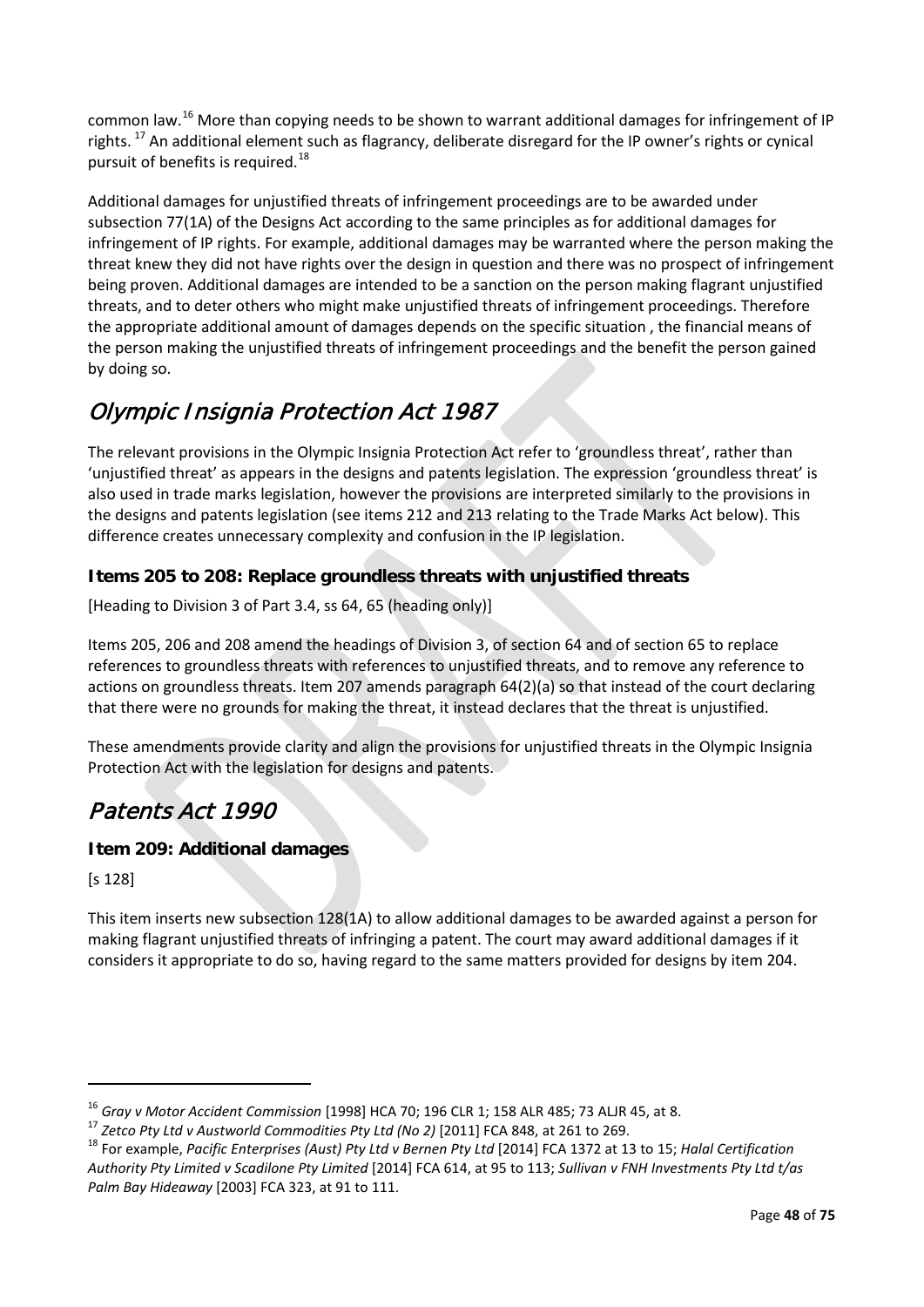## Plant Breeder's Rights Act 1994

### **Item 210: Definition of legal practitioner**

 $[s 3]$ 

This item inserts a new definition under subsection 3(1) for 'legal practitioner' as a barrister or solicitor of the High Court or of the Supreme Court of a State or Territory. This term is used in new section 57E introduced by item 211.

### **Item 211: Relief from unjustified threats, and additional damages**

### [ss 57A, 57B, 57C, 57D, 57E]

This item amends Part 5 of the Plant Breeder's Rights Act by inserting new sections 57A to 57E to enable a person to apply to a federal court for relief from unjustified threats of proceedings for infringement of PBR in a plant variety. This is in line with other IP rights.

The new provisions are based on those in the Patents  $Act^{19}$  $Act^{19}$  $Act^{19}$  and will deter the making of unjustified threats of proceedings for infringement of PBR. Currently, a person can bring an action for PBR infringement, or for a declaration of non-infringement, in either the Federal Court or the Federal Circuit Court. So too will a person be able to apply for relief from unjustified threats of infringement proceedings concerning PBR in the Federal Court or in the Federal Circuit court (both of these federal courts are referred to as 'the court').

New section 57A will allow a threatened person to apply to the court for relief from unjustified threats of proceedings for PBR infringement or similar proceedings. Section 57A sets out the remedies available to the threatened person (the applicant): the court can declare that the threats are unjustified; grant injunctions against the threats being continued; or, allow the applicant to recover damages sustained as a result of the threats. Subsection 57A(2) also permits the court to award additional damages for making unjustified threats concerning PBR, having regard to the same matters provided for designs in item 204 (above). These remedies apply regardless of whether the person making the threats (the respondent) is entitled to the PBR.

New section 57B permits the court to grant the relief sought by the applicant, unless the court is satisfied that the person making the threats is the grantee of the PBR in the plant variety or an exclusive licensee of the grantee, and the acts in question infringe or would infringe the PBR in the plant variety. This provision parallels section 129 of the Patents Act.

New subsection 57C(1) allows the respondent to the unjustified threats application to counterclaim for infringement of the PBR, similar to section 130 of the Patents Act. If the respondent counter-claims for infringement of the PBR, new subsection 57C(2) allows the applicant (the threatened party), in turn, to apply for revocation of the PBR under subsection 54A of the Plant Breeder's Rights Act (as provided in Part 12 of Schedule 2).

Section 57D provides that merely notifying someone of the existence of PBR in a plant variety does not constitute a threat of infringement proceedings, similar to section 131 of the Patents Act. This is to ensure that a PBR owner, licensee or person lawfully dealing with a plant variety is able to inform other persons about the existence of PBR in the plant variety without this being construed as threatening infringement proceedings. This is to avoid the perverse situation of it being in those persons' best interests to *not* inform the public of PBR in a plant variety, so as to avoid possible actions for unjustified threats.

 $\overline{a}$ 

<span id="page-48-0"></span><sup>19</sup> Sections 128-132 of the *Patents Act 1990.*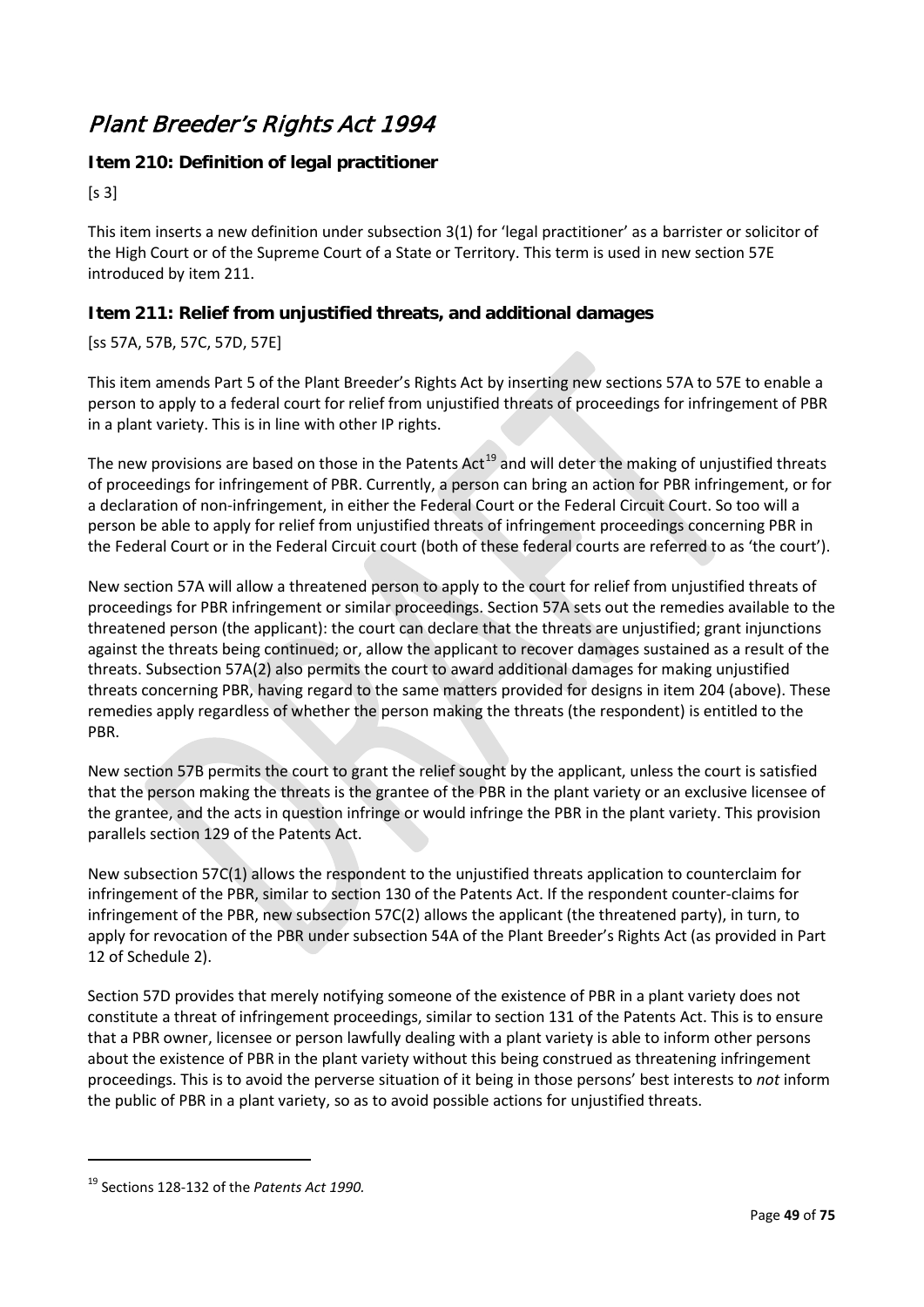Whether a threat is 'unjustified' is well established in Australian law. Once it has been established that a threat was made, it is *prima facie* unjustifiable unless the person making the threat establishes that it was justified, such as by the IP right being infringed.<sup>[20](#page-49-0)</sup>

Section 57E protects a legal practitioner, who is acting in a professional capacity on behalf of a client, from liability for making unjustified threats of proceedings for infringing PBR in a plant variety. For example, a legal practitioner would be protected if they acted for a client by warning someone that their client might commence legal proceedings for infringement of the client's PBR. In contrast, the client could be liable for those threats, if they were to prove unjustified.

## Trade Marks Act 1995

Unlike the patent and design legislation, the equivalent trade mark provisions relate to a 'groundless threat' rather than an 'unjustified threat', despite the provisions being interpreted similarly.<sup>[21](#page-49-1)</sup> This difference creates unnecessary complexity and confusion in the IP legislation.

Subsection 129(5) currently allows a trade mark owner to stop a groundless threat action by simply bringing infringement proceedings against the person. This can disadvantage the alleged infringer as the infringement proceedings do not have to be successful to stop a groundless threats proceeding.<sup>[22](#page-49-2)</sup>

### **Items 212 and 213: Replace references to groundless threats with unjustified threats**

[s 129]

Item 212 replaces the heading of section 129 (Groundless threats of legal proceedings) so that it refers to 'Application for relief from unjustified threats'. Item 213 amends paragraph 129(2)(a) so that instead of the court declaring that a defendant has no grounds for making the threat, it instead declares that the threat is unjustified. This provides clarity and consistency in the provisions for unjustified threats.

### **Item 214: Additional damages**

[s 129]

This item inserts subsection 129(2A) to allow additional damages to be awarded against a person for making unjustified threats of infringing a trade mark. The award of additional damages will be considered by the court having regard to the same parameters as those introduced by item 204 for designs.

### **Item 215: Repeal of provisions preventing an unjustified threats action**

[s 129]

 $\overline{a}$ 

This item repeals subsection 129(5) to prevent a trade mark owner from using the commencement of infringement proceedings to avoid an unjustified threats action.

<span id="page-49-0"></span><sup>&</sup>lt;sup>20</sup> BLH Engineering and Construction Pty Ltd v Pro 3 Products Pty Ltd [2015] FCA 833, at [83], [106]-[112]; *B. Braun Melsungen AG v Multigate Medical Devices Pty Ltd* [2014] FCA 1110, at [129]; *Telstra Corporation Limited v Phone Directories Company Pty Ltd* [2014] FCA 568, at [665]; *JMVB Enterprises Pty Ltd v Camoflag Pty Ltd* [2005] FCA 1474 at [208]-[211]; *Occupational and Medical Innovations Limited (ACN 091 192 871) v Retractable Technologies Inc* [2007] FCA 1364, at [5].

<span id="page-49-1"></span><sup>21</sup> Sections 129-130 of the *Trade Marks Act 1995* and see *Edwards v Liquid Engineering 2003 Pty Ltd* [2008] FCA 970 at

<span id="page-49-2"></span><sup>[34].&</sup>lt;br><sup>22</sup> Davison and Horak, *Shanahan's Australian Law of Trade Marks and Passing Off* (5<sup>th</sup> ed, 2012), p915 and see also *Transport Tyre Sales Pty Ltd v Montana Tyres Rims & Tubes Pty Ltd* [1999] FCA 329, where the trade mark owner failed in infringement, but was still able to stop the groundless threats proceeding.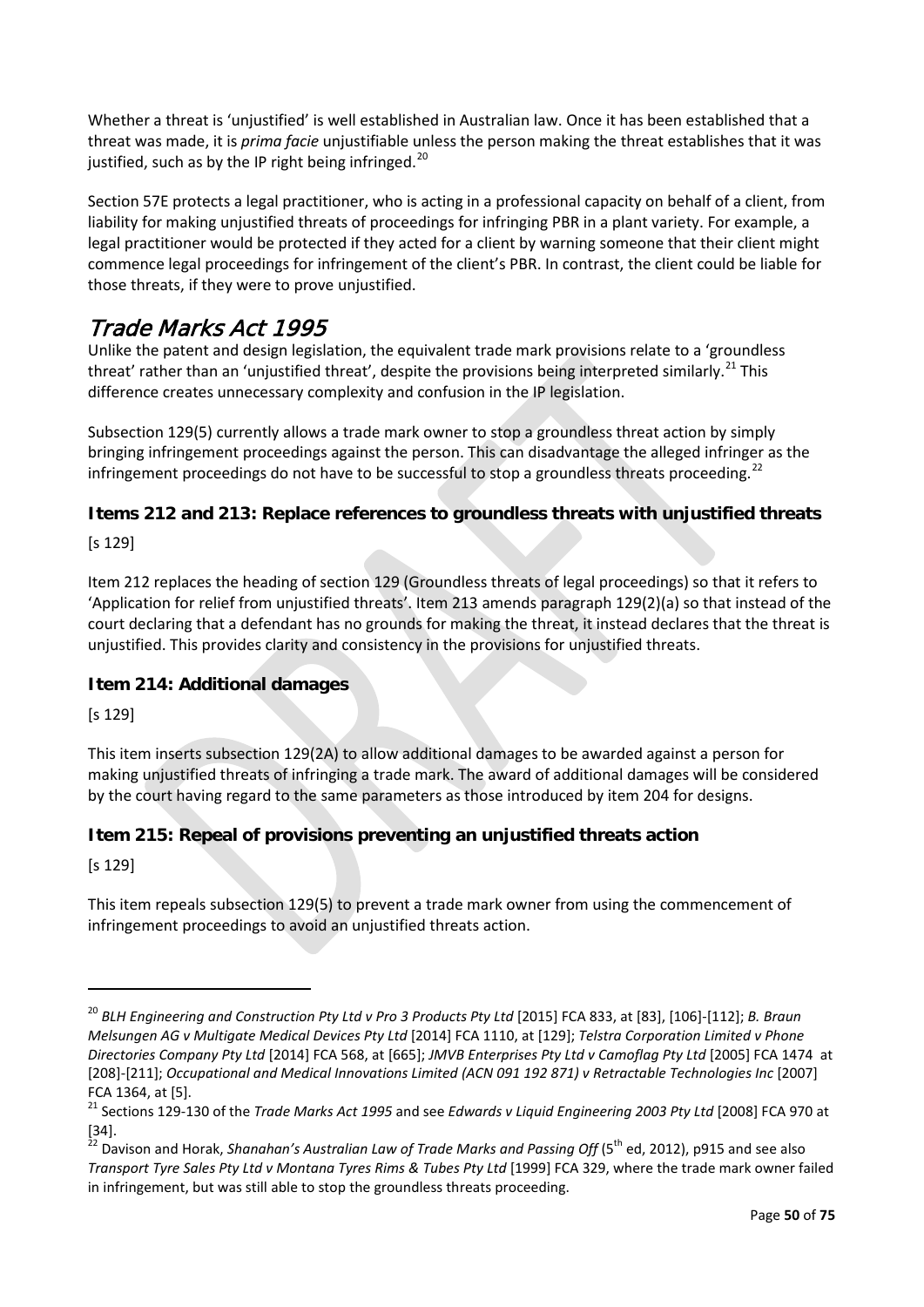### **Item 216: Heading**

[s 130]

This item replaces the current heading for section 130 with a new heading 'Counterclaim for infringement' to remove the reference to groundless threats.

#### **Item 217: Mere notification of registered trade mark not a threat**

[s 130A]

This item inserts new section 130A to ensure that merely notifying someone of the existence of a registered trade mark does not constitute a threat to bring an action for infringement of the trade mark. This is to clarify that the registered owner of a registered trade mark, an authorised user, or a person dealing lawfully with trade marked goods and/or services is able to inform other persons about the existence of the registered trade mark, without this being construed as threatening infringement proceedings. This is to avoid the perverse situation of it being in those persons' best interests to *not* inform the public of the existence of the registered trade mark, so as to avoid possible actions for unjustified threats. This section has been introduced in the Act as a clarification as it was never the intent in the Act that owners, authorised users or persons lawfully dealing with trade marks could not inform others about their existence.

### **Division 2 – Application and saving provisions**

### **Item 218: Application and saving provisions**

#### *Designs*

Item 218(1) provides that the amendment to the Designs Act made by item 204 applies to unjustified threats referred to in subsection 77(1) of the Designs Act that are made on or after commencement.

#### *Olympic expressions*

Item 218(2) provides that the amendments to the Olympic Insignia Protection Act in items 206 and 207 apply to unjustified threats referred to in subsection 64(1) of the Olympic Insignia Protection Act that are made on or after commencement.

#### *Patents*

Item 218(3) provides that the amendment to the Patents Act in item 209 applies to threats referred to in subsection 128(1) of the Patents Act that are made on or after commencement.

#### *Plant breeder's rights*

Item 218(4) provides that new section 57A of the Plant Breeder's Rights Act (item 211) applies to threats referred to in subsection 57A(1) that are made on or after commencement.

#### *Trade marks*

Item 218(5) provides that the amendments to the Trade Marks Act in items 212 to 214 apply to threats referred to in subsection 129(1) that are made on or after commencement.

Item 218(6) provides that repealed subsection 129(5) of the Trade Marks Act (item 215), continues to apply on and after commencement to an action for infringement of a trade mark begun before that commencement.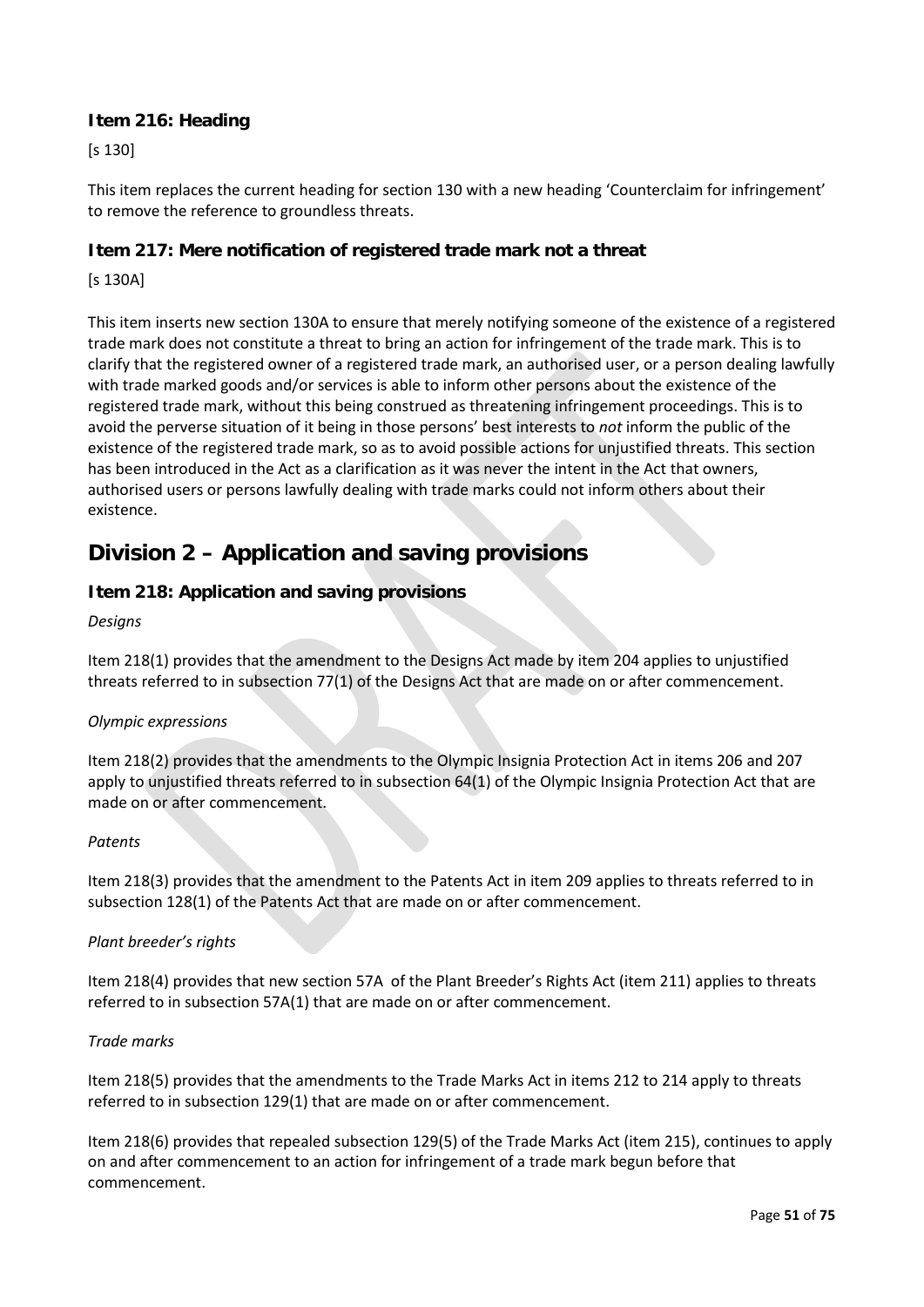# **Part 9 – Ownership of PBR and entries in the Register**

### **Introduction**

The amendments introduced by Part 9 of Schedule 2 clarify and provide certainty about ownership of PBR in a plant variety, and ensure that the Registrar of PBR (Registrar) can correct errors on the Register of Plant Varieties (Register).

## Plant Breeder's Rights Act 1994

### **Items 220 to 222: Grant of PBR to multiple breeders**

[s 45]

These items amend subsection 45(1) and repeal subsection 45(2) to clarify that PBR may be granted to two or more breeders jointly.

Multiple breeders commonly collaborate to develop a new variety. Subsection 44(11) provides that if multiple breeders make a joint application, the PBR is granted to those persons jointly. However, subsection 45(2) specifically refers to two breeders making a joint application, which implies that no more than two breeders may have a PBR granted to them jointly. Subsection 45(2) is redundant in light of subsection 44(11) and inconsistent with the definition of 'breeder' in section 3 and with subsections 24(3) and (4).

These items remedy this uncertainty by repealing subsection 45(2) and inserting a clarifying note at the end of subsection 45(1) that makes reference to subsection 44(11).

### **Items 219 and 223: Registrar's power to rectify the Register**

[ss 3, 62A]

**.** 

Item 223 adds new section 62A to provide the Registrar with the power to rectify the Register of a number of errors.

Currently, the Registrar has some limited power to amend the Register to ensure that information is correctly recorded in the Register. These include where PBR has been assigned to another party, when conditions have been placed on the grant of PBR, or when PBR has been revoked.<sup>[23](#page-51-0)</sup> However, unlike the other IP rights,[24](#page-51-1) the Plant Breeder's Rights Act currently does not enable the Registrar to correct the PBR Register where there is an omission, incorrect entry or for various other reasons. This can create uncertainty over the ownership of PBR.

The amendments address this deficiency by inserting a new subsection 62A(1) providing power to the Registrar to rectify the Register in certain circumstances. The circumstances include where an entry is omitted, made without sufficient cause, wrongly existing or has an error or defect.

New subsection 62A(2) requires an application under subsection 62A(1) to rectify the Register to be in the approved form. This item also inserts subsection 62A(3) to allow the Registrar to seek further information for the purpose of considering the application.

<span id="page-51-1"></span><span id="page-51-0"></span><sup>&</sup>lt;sup>23</sup> Sections 21, 49 and 51 of the *Plant Breeder's Rights Act 1994*<br><sup>24</sup> Section 191A, 192 and paragraph 228(2)(e) of the *Patents Act 1990*, subregulation 10.7(3), *Patents Regulations 1991*, section 216 of the *Trade Marks Act 1995*, regulation 11.2 of the *Trade Marks Regulations 1995*, section 114 and 120 of the *Designs Act 2003* and regulation 9.05 of the *Designs Regulations 2004*.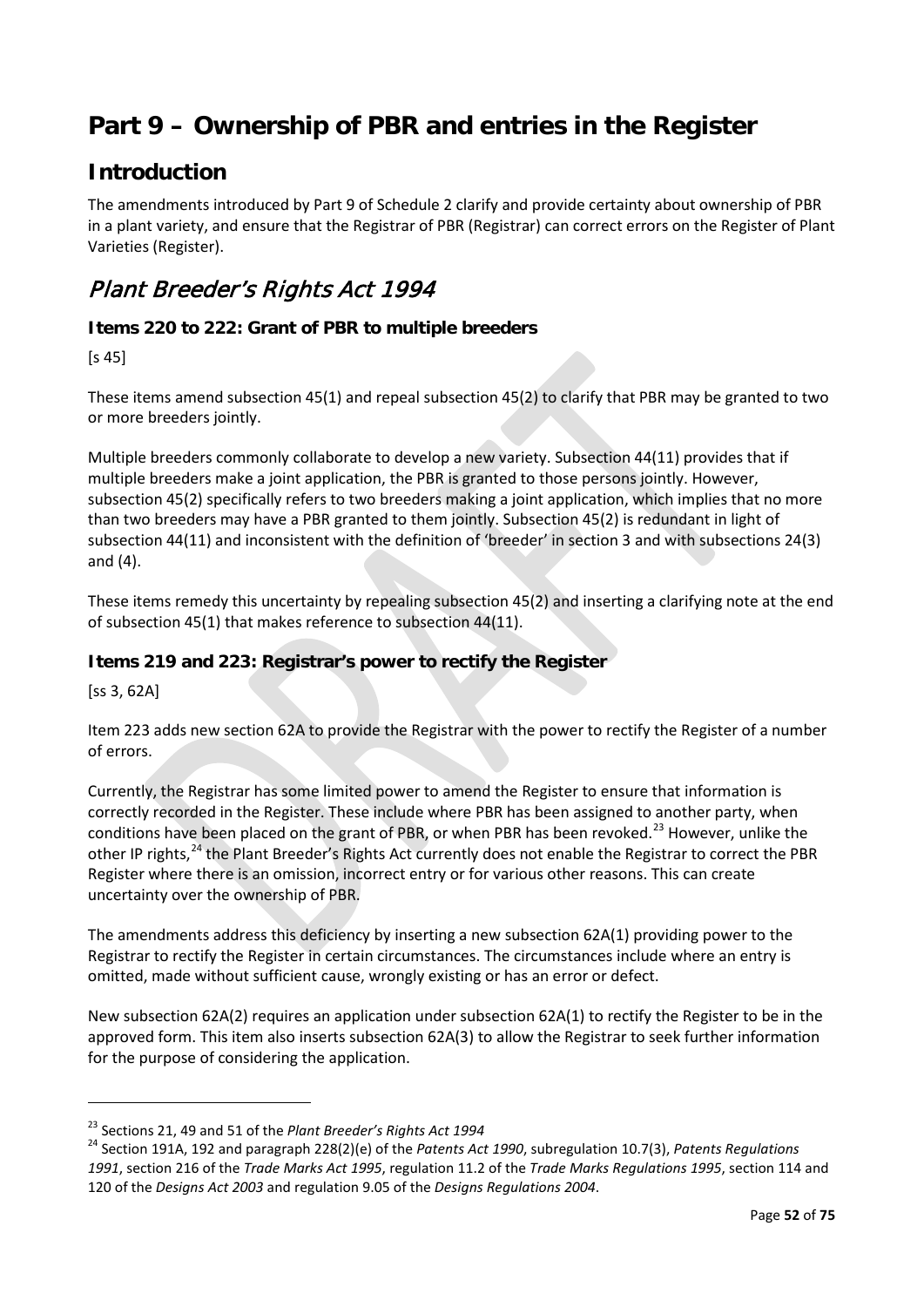New subsections 62A(4) and (5) prevent the Registrar from rectifying the Register in certain situations. To ensure procedural fairness, subsection 62(4) requires an applicant, grantee or any other appropriate person to be given a reasonable opportunity to be heard before the Register is rectified. Subsection 62A(5) prevents the Registrar from rectifying the Register under section 62A while 'relevant proceedings' are pending, to ensure the result of the proceedings are not pre-empted. 'Relevant proceedings' are proceedings in a court or in the AAT relating to the grant, infringement or revocation of PBR (new definition introduced by item 219 into subsection 3(1) of the Plant Breeder's Rights Act).

### **Item 224: Review of the Registrar's decision**

[s 77]

This item inserts subparagraph 77(1)(b)(xvii) to provide that the Registrar's decision to rectify or refuse to rectify the Register under new section 62A (inserted by item 223) is reviewable by the Administrative Appeals Tribunal.

### **Item 225: Power to make regulations**

[s 80]

This item amends paragraph 80(2)(d) to allow regulations to be made for amending the Register for any other purpose. This is consistent with the scope provided by paragraph 228(2)(e) of the Patents Act.

### **Item 226: Application provision**

This item provides that new section 62A of the Plant Breeder's Rights Act applies to PBR and to entries made in the Register regardless of when the PBR was granted or the entries were made. This will ensure that the Register can correctly record details of all PBR.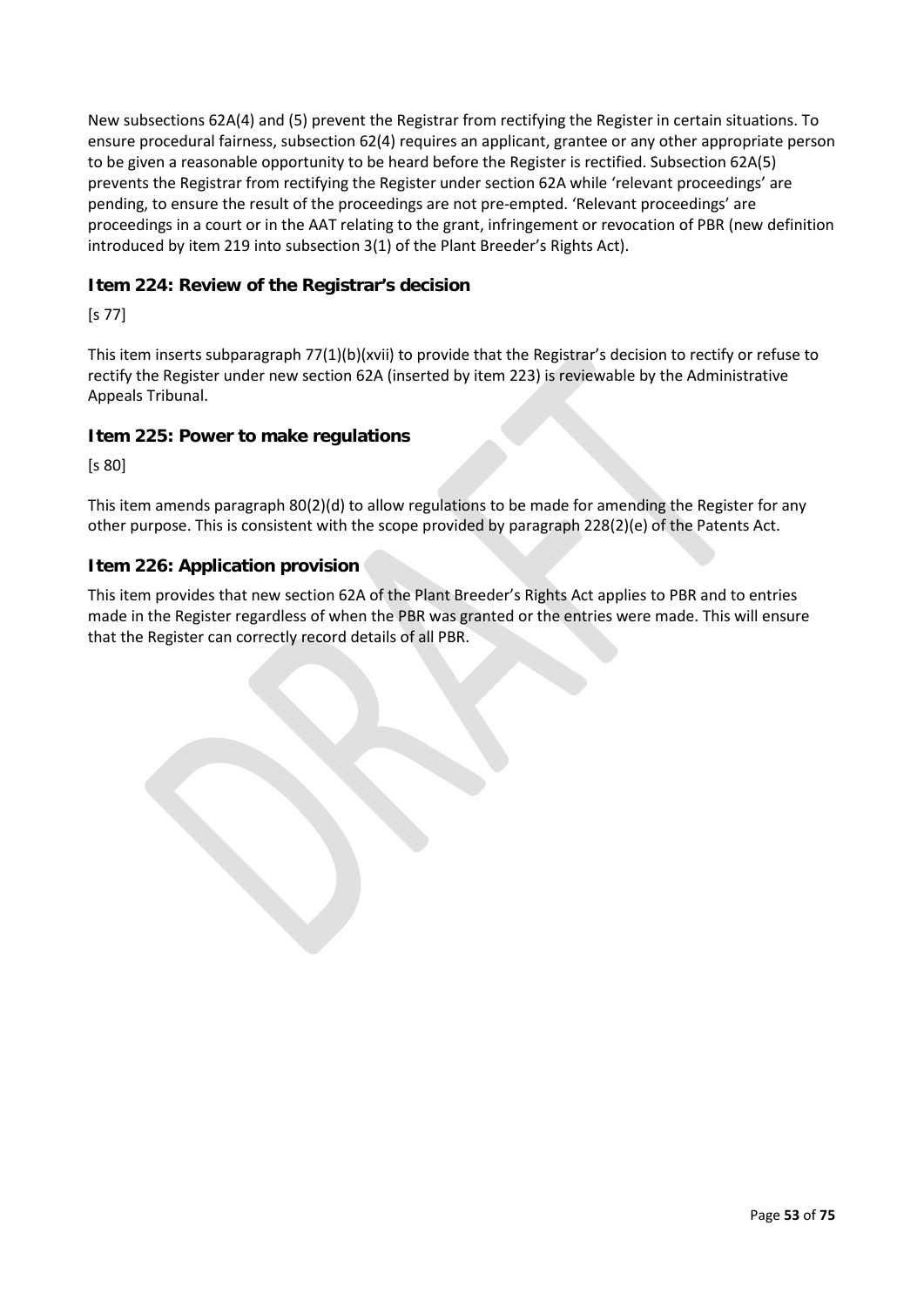# **Part 10 – Trade mark oppositions**

### **Introduction**

The amendments made under this part put beyond doubt that the Trade Marks Registrar can make appropriate procedural arrangements for all opposition proceedings.

## Trade Marks Act 1995

### **Item 227: Security for costs**

[s 222]

This item corrects references in section 222 to provide that the Trade Marks Registrar may require a person to give security for the costs of a wider range of opposition proceedings.

Currently, section 222 provides that, if a person who neither resides nor carries on business in Australia gives notice of an opposition under section 52 or subsection 224(6), the Registrar may require the person to give security for the costs of the proceeding. This fails to refer to all relevant proceedings.

This item inserts references to opposition proceedings under subsections 65A(4) and 83A(4). This enables the Registrar to impose such requirements in relation to oppositions to amendments after particulars of the application have been advertised and oppositions to amendments proposed to ensure consistency with international obligations.

### **Item 228: Regulations**

[s 231]

This item amends section 231 to put beyond doubt that there is the necessary power to make regulations for the purposes of opposition proceedings under sections 65A and 83A (see item 227). It also corrects a reference to the section governing oppositions to applications for removal of trade marks from the Register for non-use (section 96), currently misspecified as section 92.

Currently, the *Trade Mark Regulations 1995* do not set out the procedures to be followed for oppositions under section 83A. The amendment to section 231 enables such regulations to be made to correct this oversight.

### **Item 229: Application provision**

This item provides that the amendment to the Trade Marks Act in item 227 applies in relation to requests for amendment made on or after commencement.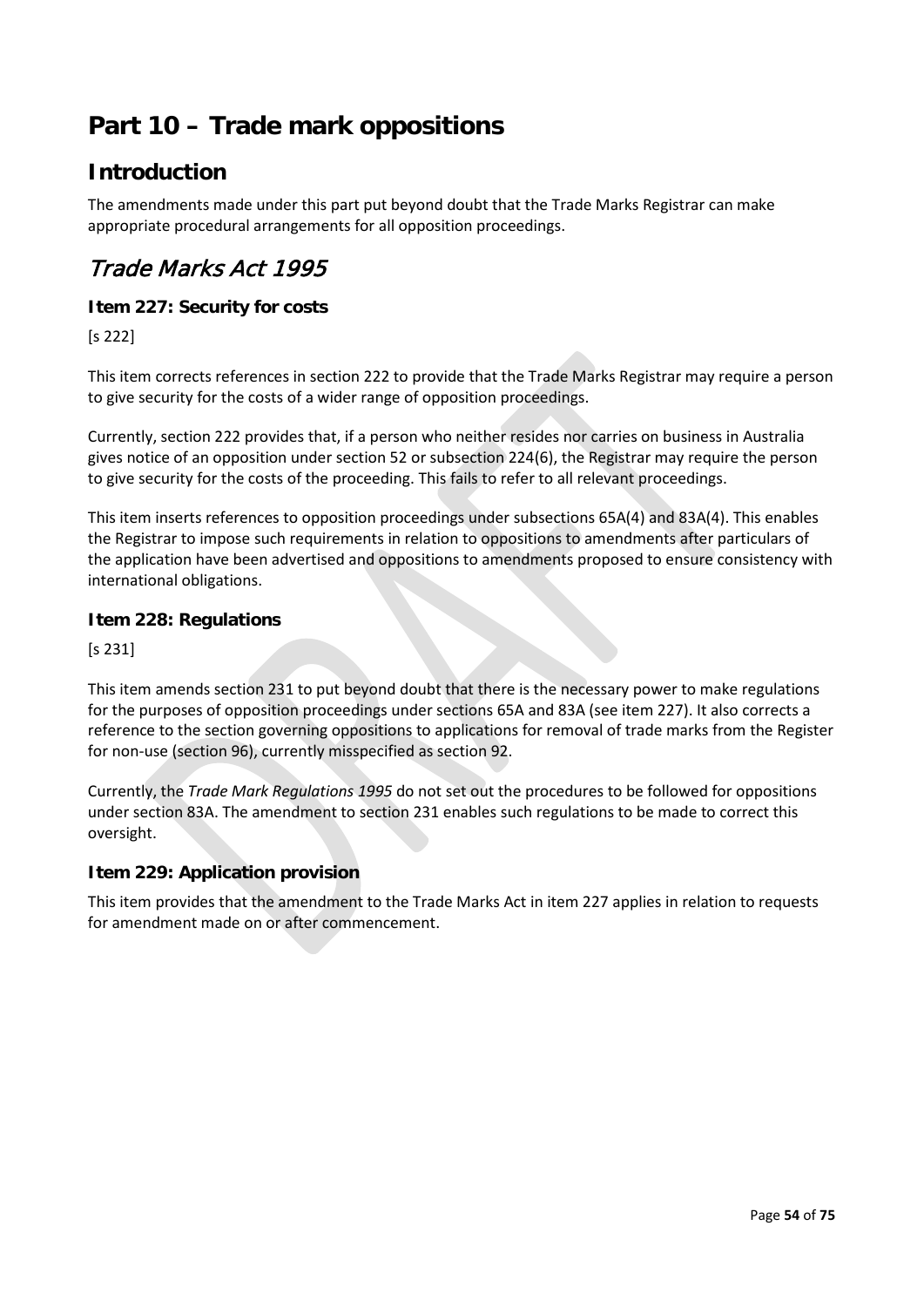## **Part 11 – Further power to award damages under the Plant Breeder's Rights Act**

## **Introduction**

This Part contains amendments to the Plant Breeder's Rights Act to permit the Federal Court and the Federal Circuit Court to award additional damages under the Plant Breeder's Rights Act when a PBR in a plant variety is infringed.

Currently, the statutory power to award damages only permits a court to award damages to compensate the grantee for the actual loss suffered. However, this limits the flexibility of the court to deter particularly wilful or blatant infringements. In its 2010 review of Australia's PBR enforcement arrangements, the former ACIP recommended the introduction of additional or exemplary damages in situations of flagrant or wilful infringement, similar to the arrangements in the Patents Act, to bring PBR into alignment with other IP rights. The Government accepted this recommendation and these amendments provide for this change. Additional damages would permit a court to award damages that go beyond compensating the grantee if the conduct of the infringer is particularly flagrant.

## Plant Breeder's Rights Act 1994

### **Items 230 and 231: After subsection 56(3); After subsection 56A(3)**

[ss 56 and 56A]

These items amend the Plant Breeder's Rights Act to permit the Federal Court and the Federal Circuit Court to award additional damages if either court considers it appropriate to do so, having regard to a number of matters that are set out in the provisions. These provisions are intended to operate in the same way as the equivalent provision in the Patents Act (subsection 122(1A)). The power to award additional damages is discretionary and would be used in addition to either court's ability to order ordinary compensatory damages or an account of profits.

### **Item 232: Application and transitional provisions**

This item provides that the amendments made by this Part apply to infringements of PBR that occur on or after the commencement of that Part. This Part will commence on the single day to be fixed by Proclamation, or 6 months after this Bill receives Royal Assent (Clause 2 above).

PBR infringements which occurred prior to this Part commencing will be subject to the existing provisions which only permit a court to put the rights holder in the position they would have been in but for the infringement. This will be the case even if the action for infringement is begun after the commencement of this Part.

Where the infringing conduct occurs before and after commencement of the Part, additional damages are still able to be awarded, but may only be granted in respect of the conduct that took place on or after that commencement.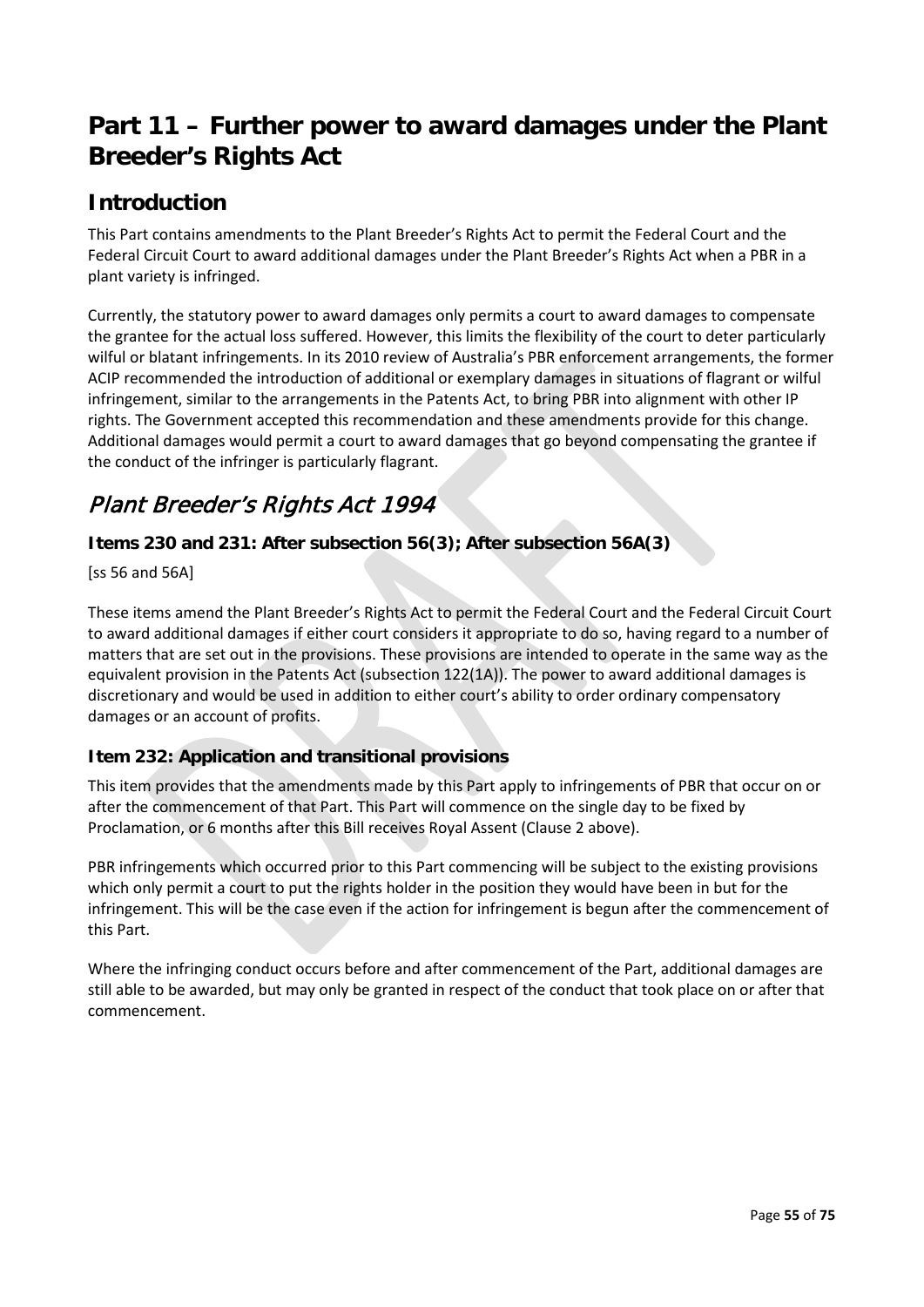## **Part 12 – Exclusive Licensees in the Plant Breeder's Rights Act**

## **Introduction**

This Part contains amendments to the Plant Breeder's Rights Act to provide a definition of 'exclusive licensee' and to allow exclusive licensees to take infringement actions.

A holder of an IP right may license a single person (an 'exclusive licensee') to exercise all aspects of that right to the exclusion of all others, including the rights holder. For most other IP rights an exclusive licensee (or similar) may bring infringement proceedings in their own right.<sup>[25](#page-55-0)</sup> However, this is not the case for PBR. Under subsection 54(1) of the Plant Breeder's Rights Act, only the grantee may begin infringement proceedings in relation to the PBR.

An inability to bring infringement proceedings hampers the ability of exclusive licensees to enforce the rights that they have paid for. When an exclusive licence is granted, it is often because the grantee of the right is domiciled outside of Australia. A foreign-based grantee of the PBR may not be strongly motivated to assist in pursuing a local alleged infringer because of the cost or inconvenience of doing so. In such circumstances the exclusive licensee can be hampered in taking action promptly and at worst can be effectively deprived of any ability to protect its revenue stream.

There is no reason in principle why PBR exclusive licensees should not have the ability to effectively protect their revenue streams, or why they should be treated differently from exclusive licensees of other IP rights. Accordingly, the amendments explicitly provide for exclusive licensees to bring infringement proceedings for PBR.

## Plant Breeder's Rights Act 1994

### **Item 233: Section 3**

 $[s 3]$ 

This item inserts a definition of the expression 'exclusive licensee' into the list of definitions in section 3. The defined expression is used in sections 53, 54 and 55, as amended by items 235, 236, 237 and 239.

The definition provides that 'exclusive licensee' refers to a licensee who has been given the PBR in a plant variety to the exclusion of all others, including the grantee.

The reference in the definition to the licence conferring PBR in the plant variety on the licensee is not intended to imply that the grantee must assign or transmit the PBR to the licensee. A licence is not typically understood to mean an assignment or transmittal of property. What is intended is only that the licensee has been exclusively permitted to exercise all rights that are provided for under the grant of PBR, even if the licensor remains the owner of the PBR and is still entered on the Register as the grantee.

*Consultation Question 7: Is the definition of exclusive licensee appropriate? Would it be interpreted as requiring an assignment or a transmission to the licensee?*

### **Item 234: Paragraph 51(1)(b)**

[s 51]

 $\overline{a}$ 

<span id="page-55-0"></span><sup>25</sup> *Copyright Act 1968*, s 119(1); Patents Act, s 120(1); Trade Marks Act, s 26(1).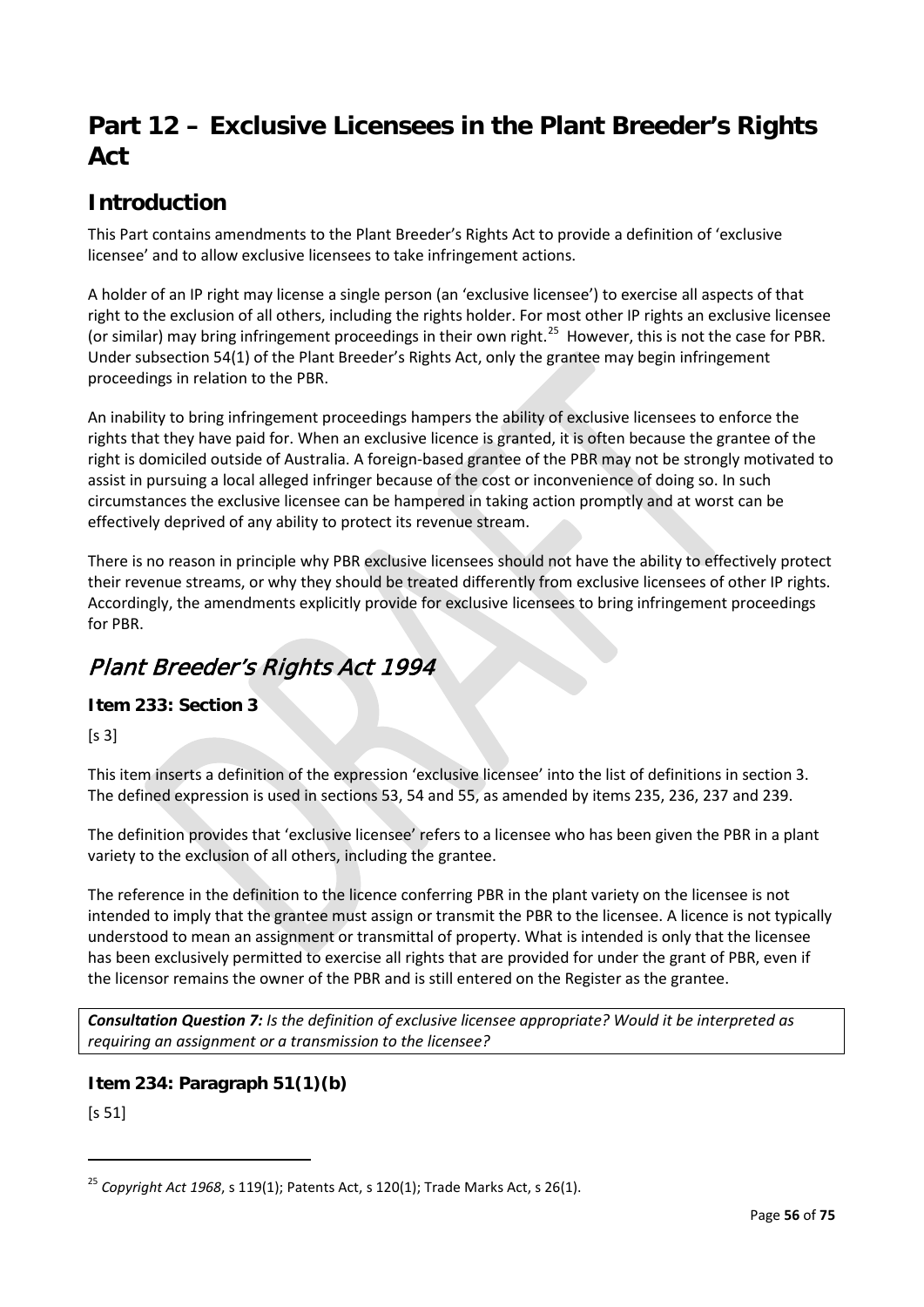This item makes a consequential amendment to paragraph 51(1)(b) of the Plant Breeder's Rights Act because of the repeal of subsection 54(3) by item 237 and insertion of new section 54A by item 238.

### **Item 235: At the end of section 53**

[s 53]

This item adds a new provision to section 53 to provide that any reference to the grantee in section 53 is to be taken as a reference to the exclusive licensee. This is to ensure that an exclusive licensee is given the same treatment under section 53 as the grantee.

### **Item 236: At the end of subsection 54(1)**

[s 54]

This item amends subsection 54(1) to allow an action for infringement of PBR to be begun by an exclusive licensee of the grantee. Currently only the grantee can begin such an action.

### **Item 237 and 238: Subsections 54(2) to (4); After section 54**

[ss54 and 54A]

These items amend and restructure section 54 of the Plant Breeder's Rights Act.

Item 237 repeals subsections 54(2) to (4) and replaces them with new provisions.

The new subsection 54(2) requires an exclusive licensee to include the grantee as a defendant<sup>[26](#page-56-0)</sup> in any infringement action if the grantee is not already joined as a plaintiff. This ensures the grantee is always made a party to an infringement action involving the relevant PBR. The new subsection 54(3) provides that a grantee will not be liable for costs if they are included as a defendant in an action of infringement of that right but do not take part in the proceedings. These subsections provide for the same requirements as the equivalent provisions in the Patents Act.

Item 238 inserts new section 54A into the Plant Breeder's Rights Act, which is a direct copy of the provisions that were in subsections 54(2) to (4) repealed by item 237. There is no intention to alter the interpretation or operation of these provisions – moving them into a new section is intended to improve the readability of the Act by separating the provisions dealing with infringement actions (section 54) from the provisions dealing with counterclaims to infringement actions (section 54A).

### **Item 239: At the end of section 55**

[s 55]

1

This item adds two new subsections to section 55. Subsection 55(7) provides that the grantee must be included as a respondent to an application for a non-infringement declaration. Subsection 55(8) confirms that any reference to the grantee in section 55 is to be taken to include an exclusive licensee when an exclusive licence has been granted. This allows an exclusive licensee to be included in proceedings for a declaration of non-infringement, consistent with other IP rights.

<span id="page-56-0"></span><sup>&</sup>lt;sup>26</sup> Note that the exclusive licensee has been granted all rights in the variety to the exclusion of all others, including the grantee. As such, it is possible for the grantee to infringe their own PBR and they may thus be a defendant to proceedings brought by the exclusive licensee.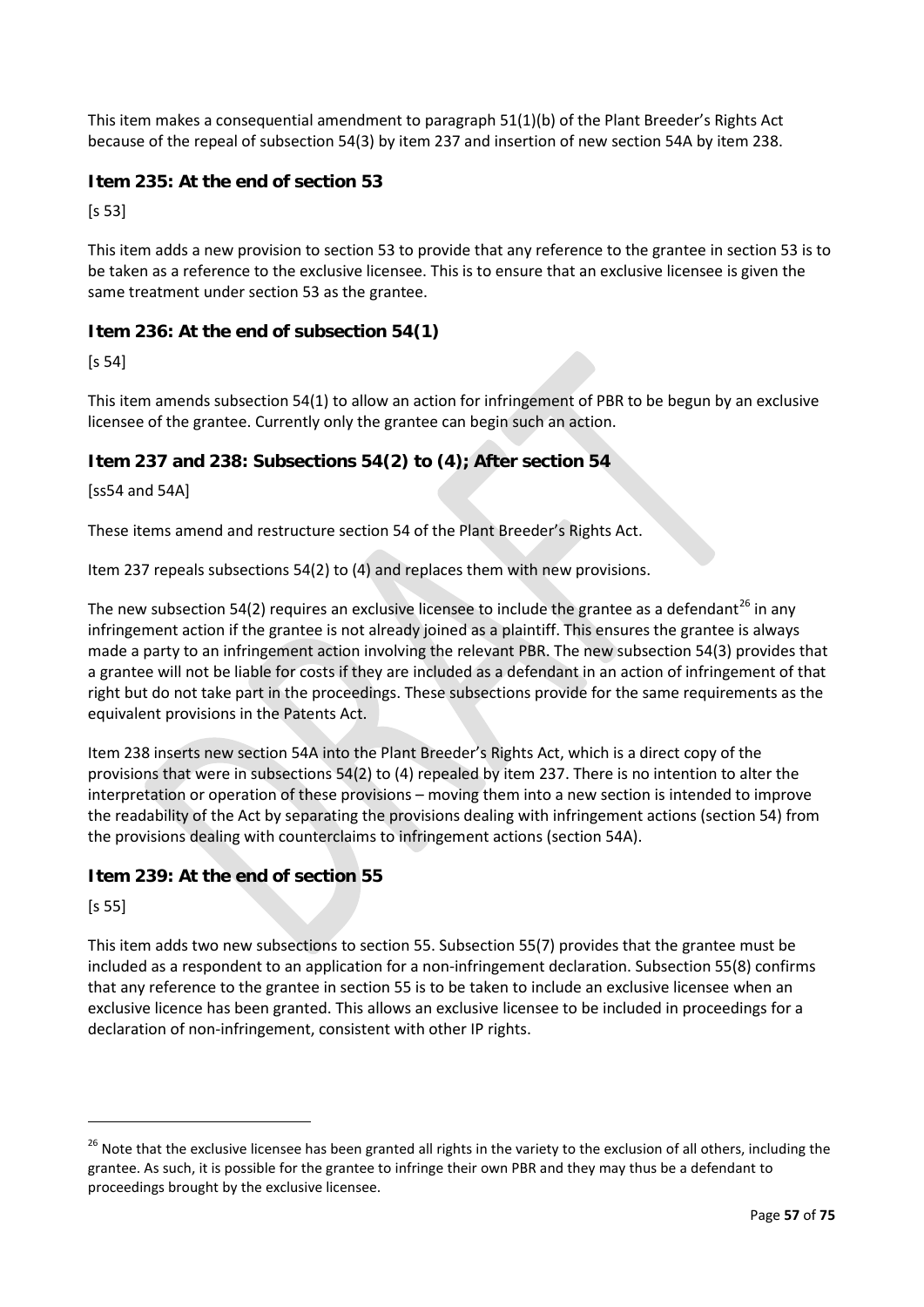### **Item 240: Application and transitional provisions**

This item provides that the amendments in this Part apply to infringement actions where the relevant conduct occurs on or after the commencement of this Part. The Part will commence on the single day to be fixed by Proclamation, or 6 months after this Bill receives Royal Assent (Clause 2 above).

Where the conduct occurs before and after that commencement the proceedings are still able to be brought by an exclusive licensee, but relief may only be granted in respect of the conduct that took place on or after that commencement.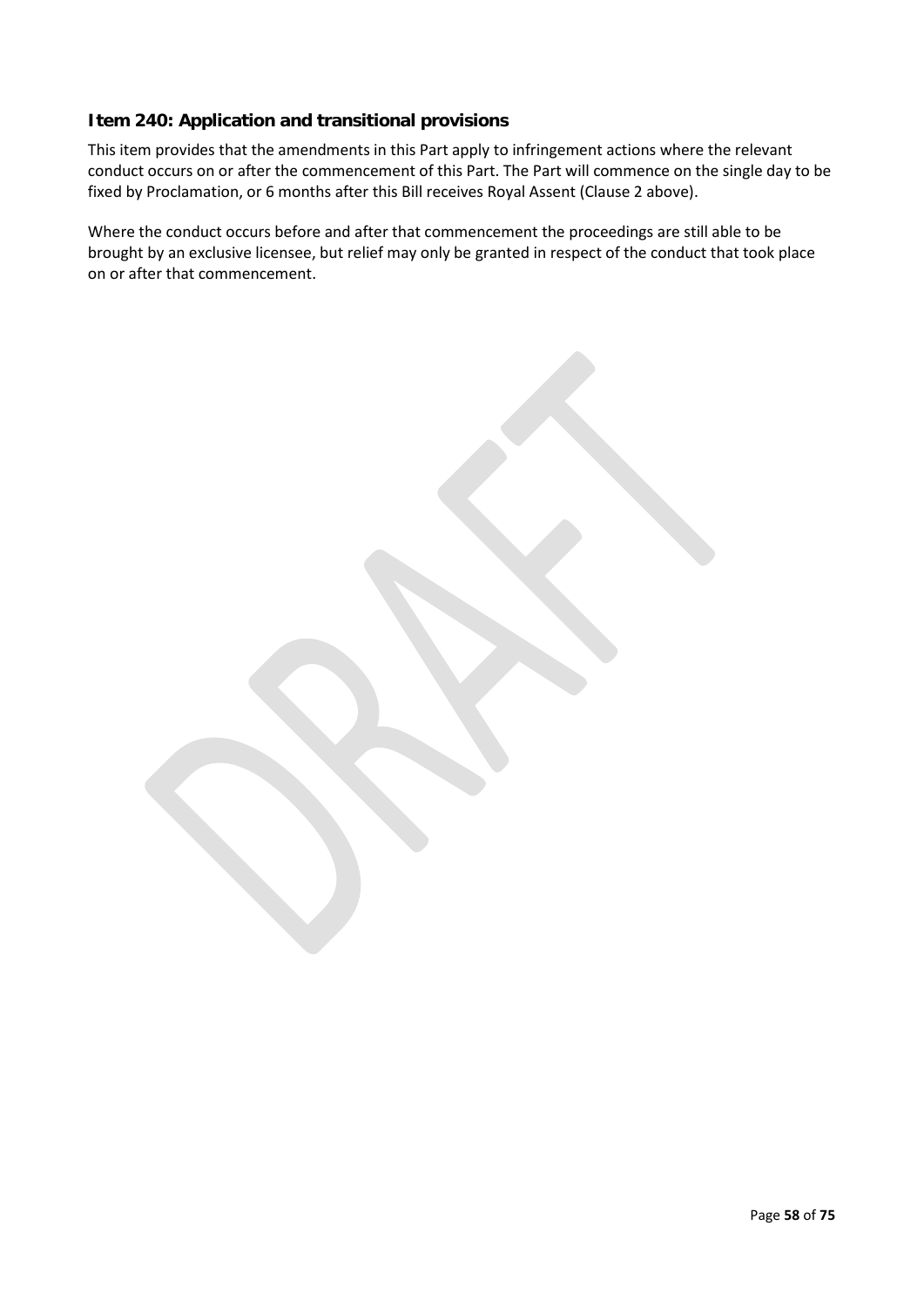# **Part 13 – Publishing personal information of registered patent or trade marks attorneys**

## **Introduction**

This part introduces new provisions to ensure that the Trans-Tasman IP Attorneys Board (the Board) can publish certain personal information of registered patent and/or trade marks attorneys, where the Board considers this to be appropriate. These amendments provide transparency so that members of the public can easily access information to verify whether an attorney is registered to practice in Australia (or New Zealand). Having published information on the registered patent and/or trade mark attorneys allows customers to be able to verify an attorney's credentials and legitimacy. While the Board already does publish some attorney details (in accordance with Privacy Principles) these amendments will legislate the understanding under the Bilateral Arrangement with New Zealand to make the name and address details of registered patent attorneys publically available.

## **Division 1 – Amendments**

## Patents Act 1990

### **Items 241 and 242: Disclosure and publication of personal information of patent attorneys**

[ss 183, 227B]

**.** 

These items insert new subsection 183(1A) and section 227B in the Patents Act to enable the Board to publish specified personal information of an individual registered as a patent attorney.

The Designated Manager (the Director General of IP Australia) registers patent and trade marks attorneys in Australia, and patent attorneys in New Zealand.<sup>[27](#page-58-0)</sup> The Board administers the regulatory and disciplinary regime for IP attorneys in Australia and New Zealand.<sup>[28](#page-58-1)</sup> It is illegal for people to practice as patent and trade marks attorneys in Australia and patent attorneys in New Zealand without being registered.<sup>[29](#page-58-2)</sup>

Currently, the Board publishes the name and contact address of registered IP attorneys on its website unless an attorney has requested that this does not occur. IP attorneys can use a business address, PO Box or their place of residence as their contact address on the Board's website. The privacy notices on the Board's website and on the registration and renewal notices inform IP attorneys that their personal information will be published by the Board. The Australian Privacy Principles in the *Privacy Act 1988*[30](#page-58-3) allow the Board to disclose the personal information of registered attorneys in line with the privacy notices published by the Board.

In 2013, Australia and New Zealand signed a Bilateral Arrangement for the trans-Tasman regulation of patent attorneys. This arrangement was implemented by Schedule 4 to the *Intellectual Property Laws Amendment Act 2015* and Schedules 1–3 to the *Intellectual Property Legislation Amendment (Single Economic Market and Other Measures) Regulation 2016*, which all commenced on 24 February 2017. The

<span id="page-58-1"></span>

<span id="page-58-3"></span><span id="page-58-2"></span>

<span id="page-58-0"></span><sup>&</sup>lt;sup>27</sup> Section 198, Patents Act 1990; section 228A Trade Marks Act 1995.<br><sup>28</sup> Chapter 20, Patents Act 1990; sections 228A-229, Trade Marks Act 1995.<br><sup>29</sup> Section 201, Patents Act 1990; section 156, Trade Marks Act 1995.<br><sup>30</sup>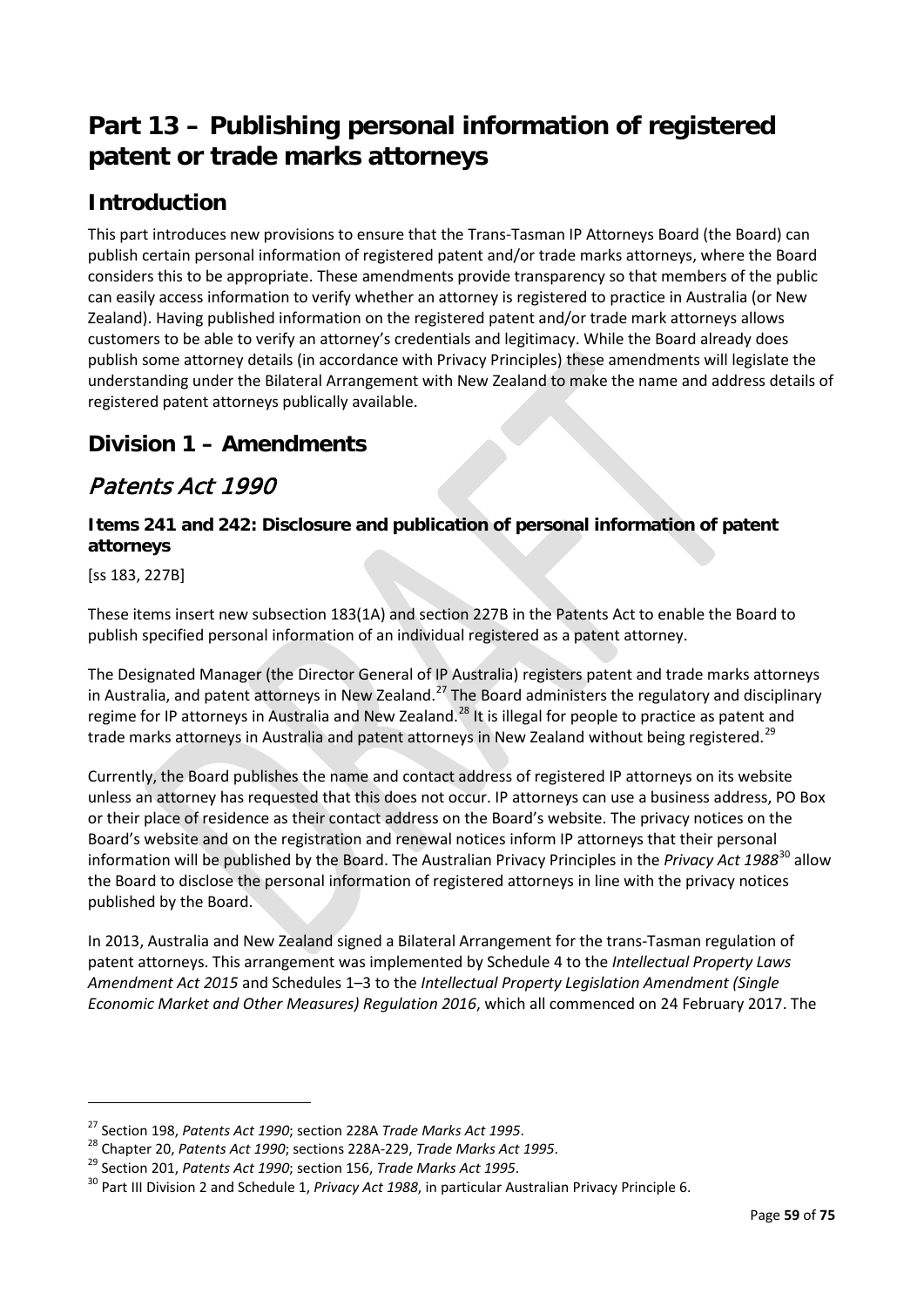arrangement provides that the name and address details of registered patent attorneys will be made publicly available.<sup>[31](#page-59-0)</sup>

The amendments made by these items are intended to put beyond doubt that under the new trans-Tasman patent attorney regime, the Designated Manager can share with the Board personal information about attorneys or prospective attorneys that the Designated Manager considers to be relevant to the Board's functions. This information would have been provided to the Designated Manager by the attorney or prospective attorney for example, through the registration or renewal process.

The amendments will also ensure that the Board can publish specified information about registered attorneys. Therefore, where a patent attorney does not provide consent for his or her personal details to be published and does not provide legitimate reasons to support this, the Board can publish the information in the interest of the public. This information includes the name of the patent attorney, the country in which the attorney's work address is located, the State, Territory, Province or other equivalent administrative division or region in which the attorney's work address is located and the attorney's work email address.

The amendments also provide the Designated Manager and the Board with the discretion to not provide or publish some or all of this information where this is warranted (e.g., to ensure personal confidentiality in certain circumstances). The amendments also provide that the Board may publish other personal information about a registered patent attorney with the attorney's written consent.

The intention of the amendments is to enable the public to readily verify that an attorney is registered to practice in Australia or New Zealand. The amendments reduce the risk of businesses using unqualified people to prosecute their IP rights while also complying with the Australian Privacy Principles.

## Trade Marks Act 1995

### **Items 243 and 244: Disclosure and publication of personal information of trade mark attorneys**

[ss 229AA, 229B]

**.** 

These items insert new sections 229AA and 229B into the Trade Marks Act to enable:

- the Designated Manager to disclose to the Board personal information that the Designated Manager considers to be relevant to the Boards functions about individuals who are registered trade marks attorneys;
- the Board to publish specified personal information about those registered trade marks attorneys.

These amendments are in line with amendments made applying to patent attorneys detailed in items 241 and 242 above. While there is not a trans-Tasman trade marks attorney regime, it is still important that the public can easily verify that a trade marks attorney is registered to practice in Australia.

<span id="page-59-0"></span><sup>31</sup> *[Arrangement between the Government of Australia and the Government of New Zealand relating to trans-Tasman](https://www.ipaustralia.gov.au/sites/g/files/net856/f/bilateral_arrangement.pdf)  [regulation of patent attorneys](https://www.ipaustralia.gov.au/sites/g/files/net856/f/bilateral_arrangement.pdf)*, March 2013, paragraph 4.9.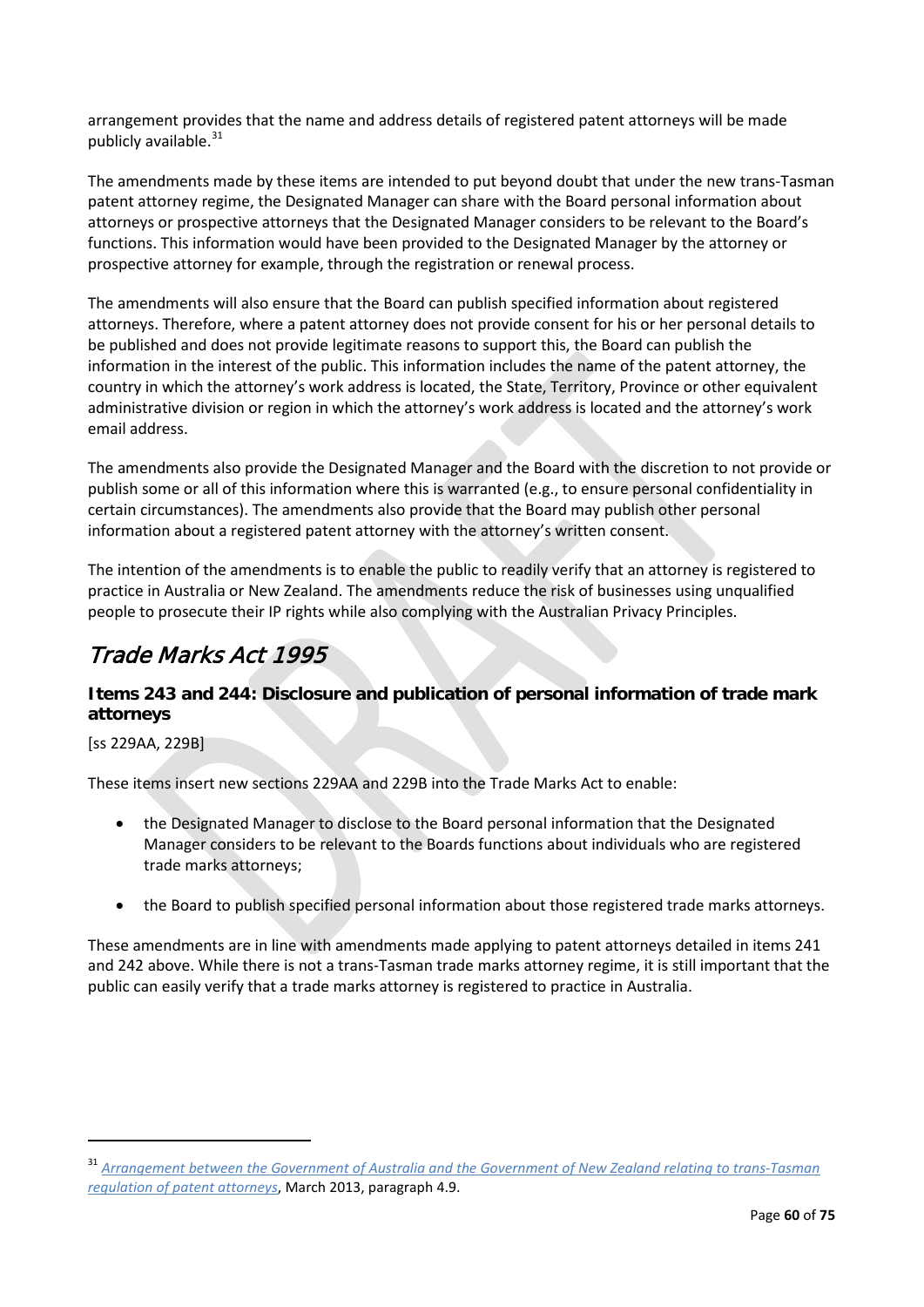## **Division 2 – Application provisions**

### **Item 245: Application Provisions**

This item provides that the amendments made by this Part apply to personal information obtained about a registered patent attorney or a registered trade mark attorney regardless of when the information was obtained or the attorney was registered.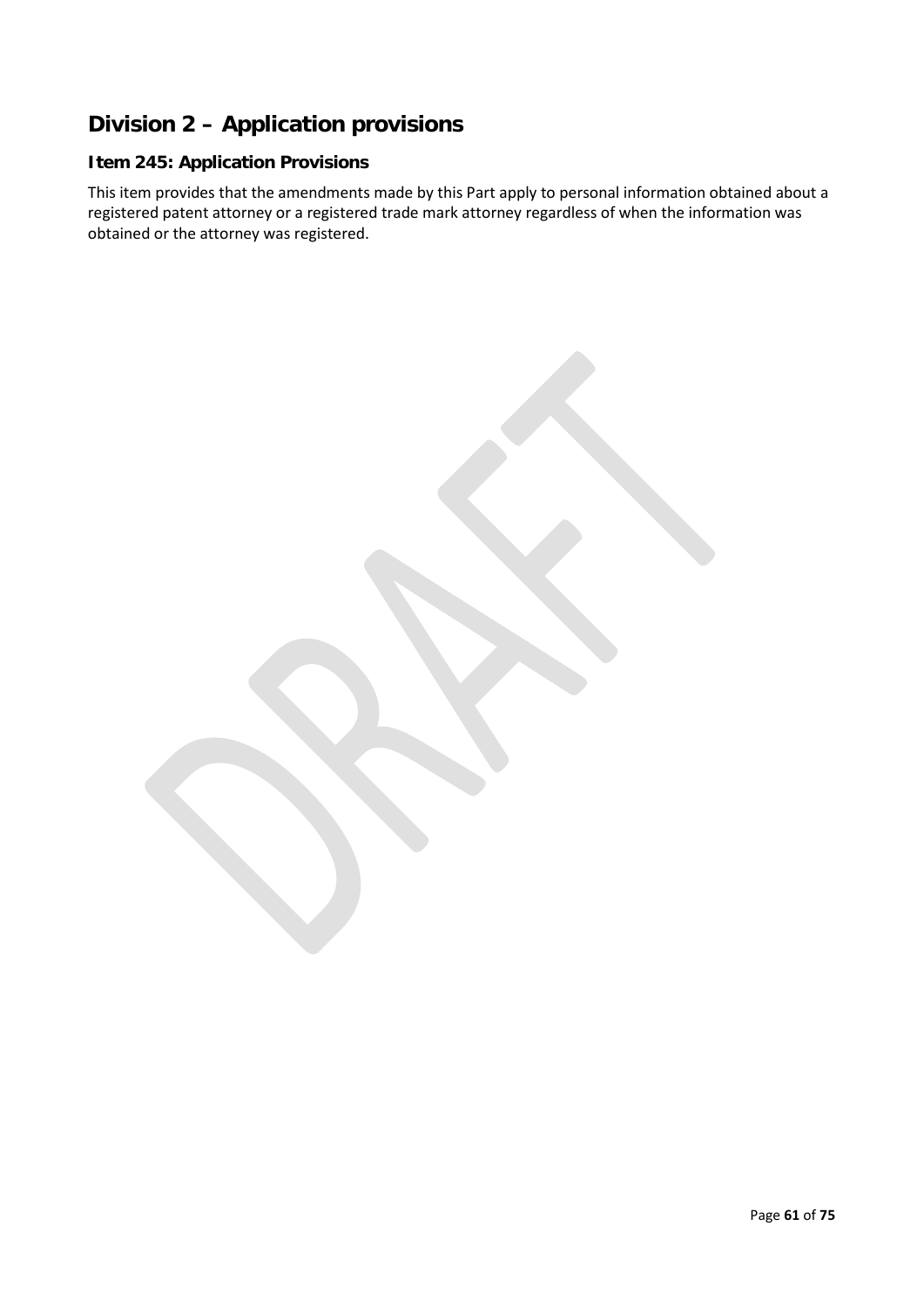# **Part 14 – Secretary's role in the Plant Breeder's Rights Act**

### **Introduction**

The amendments to be made by Part 14 of Schedule 2 transfer the powers and obligations of the Secretary of the Department of Industry, Innovation and Science (Secretary) to the Registrar of PBR (Registrar) to reflect existing practice and ensure alignment with the other IP rights legislation.

## Plant Breeder's Rights Act 1994

### **Items 246 to 301: Transfer of Secretary's powers and obligations to the Registrar**

[ss 3, 8, 19, 24, 26, 28 to 41, 44 to 52, 58 to 61, 68, 70, 71, 73, 75, 77, 80]

These items amend the Plant Breeder's Rights Act to transfer the powers and obligations of the Secretary to the Registrar.

Currently under the Plant Breeder's Rights Act, the Secretary has the powers, functions and obligations to administer the PBR system. This includes receiving applications, approving forms and granting rights. The Registrar is responsible for maintaining the Register of Plant Varieties and some other functions. This division of functions is different to the other IP rights, where the Commissioner of Patents, the Registrar of Trade Marks and the Registrar of Designs have responsibility to administer those systems. Furthermore, in practice the powers, functions and duties of the Secretary are delegated to the IP Australia senior executive. The reason for the difference is mostly historical; the Plant Breeder's Rights Act was drafted when Australia's plant variety protection system was administered by the Department of Agriculture and is therefore not aligned with the other IP rights legislation.

It is not appropriate for the Secretary to have administrative powers at such an operational level. The Plant Breeder's Rights Act is also less transparent because it does not reflect actual practice due to the administrative powers being delegated. The Registrar is the most appropriate person to have statutory responsibility for the Plant Breeder's Rights Act as the Registrar has the most relevant experience, resources and knowledge of the system.

These items omit and repeal references to the 'Secretary' and, where appropriate, substitute and insert provisions regarding the 'Registrar' in order to transfer the Secretary's powers and obligations to the Registrar. These amendments better align the Plant Breeder's Rights Act with the other IP rights legislation, better reflect actual practice and improve transparency.

Items 246 and 250 repeal the definition of 'approved form' in subsection 3(1) and empower the Registrar to, by writing, approve a form for the purposes of a provision of the Plant Breeder's Rights Act.

Items 297 and 299 maintain the existing right to seek Administrative Appeals Tribunal review of the Registrar's decision under section 21 to amend, or refuse to amend, the register, but make subsection 77(1) slightly simpler.

### **Item 302: Saving and transitional provisions**

This item ensures that things done by, or in relation to, the Secretary before the commencement of this item are considered as though they had been done by, or in relation to, the Registrar after commencement of this item. This item will commence on the single day to be fixed by Proclamation, or 6 months after this Bill receives Royal Assent (Clause 2 above).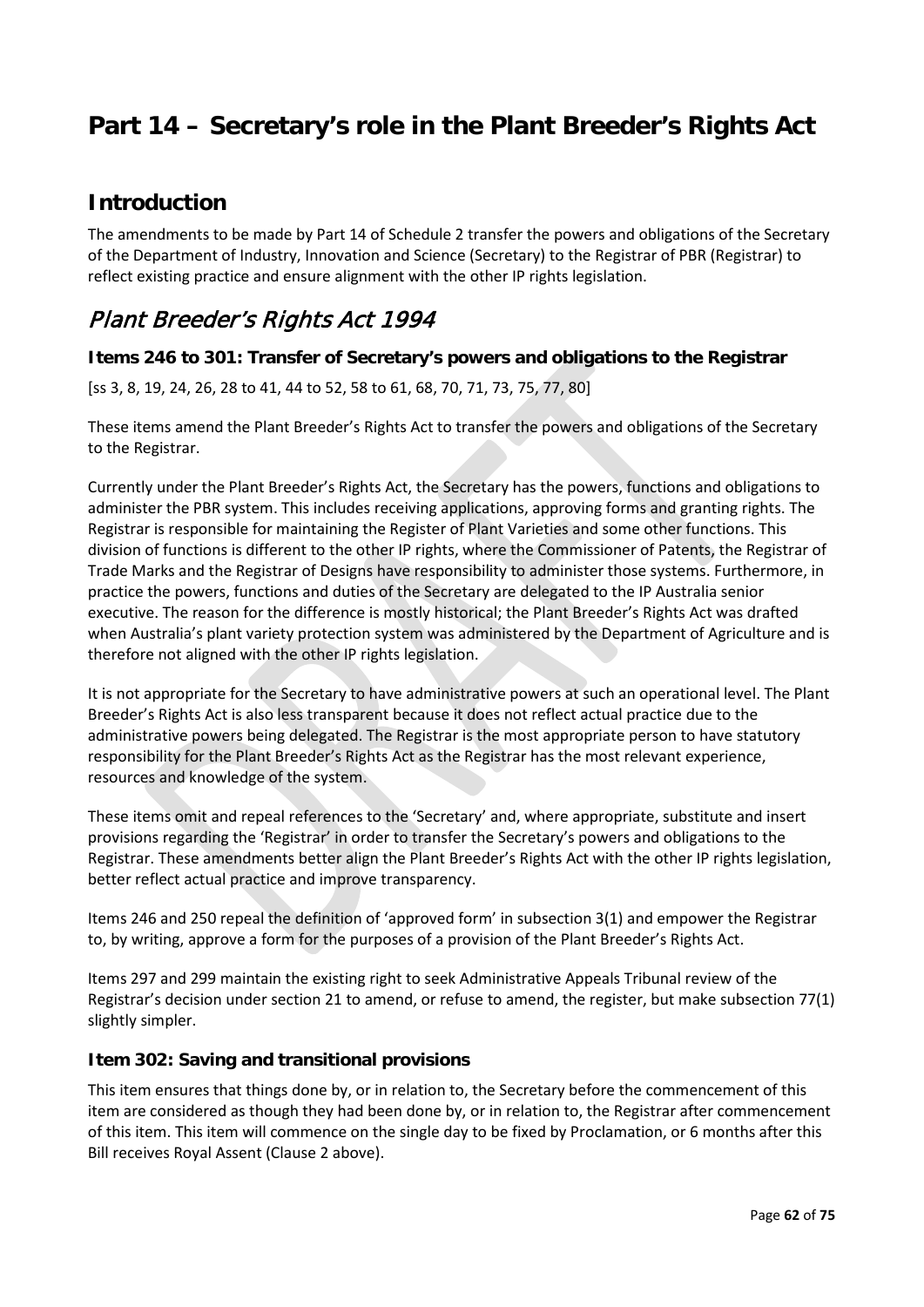Sub-item 302(3) ensures that if a person held or performed the duties of the office of Secretary before commencement of this item that person continues to be prohibited from applying for PBR in a plant variety within 12 months of holding that position, despite the repeal of paragraph 60(1)(a) by item 289.

Sub-item 302(4) ensures that a decision of the Registrar under section 21 to amend, or refuse to amend, the Register that is made before commencement of the item continues to be reviewable by the Administrative Appeals Tribunal, despite the repeal of paragraph 77(1)(c) by item 299.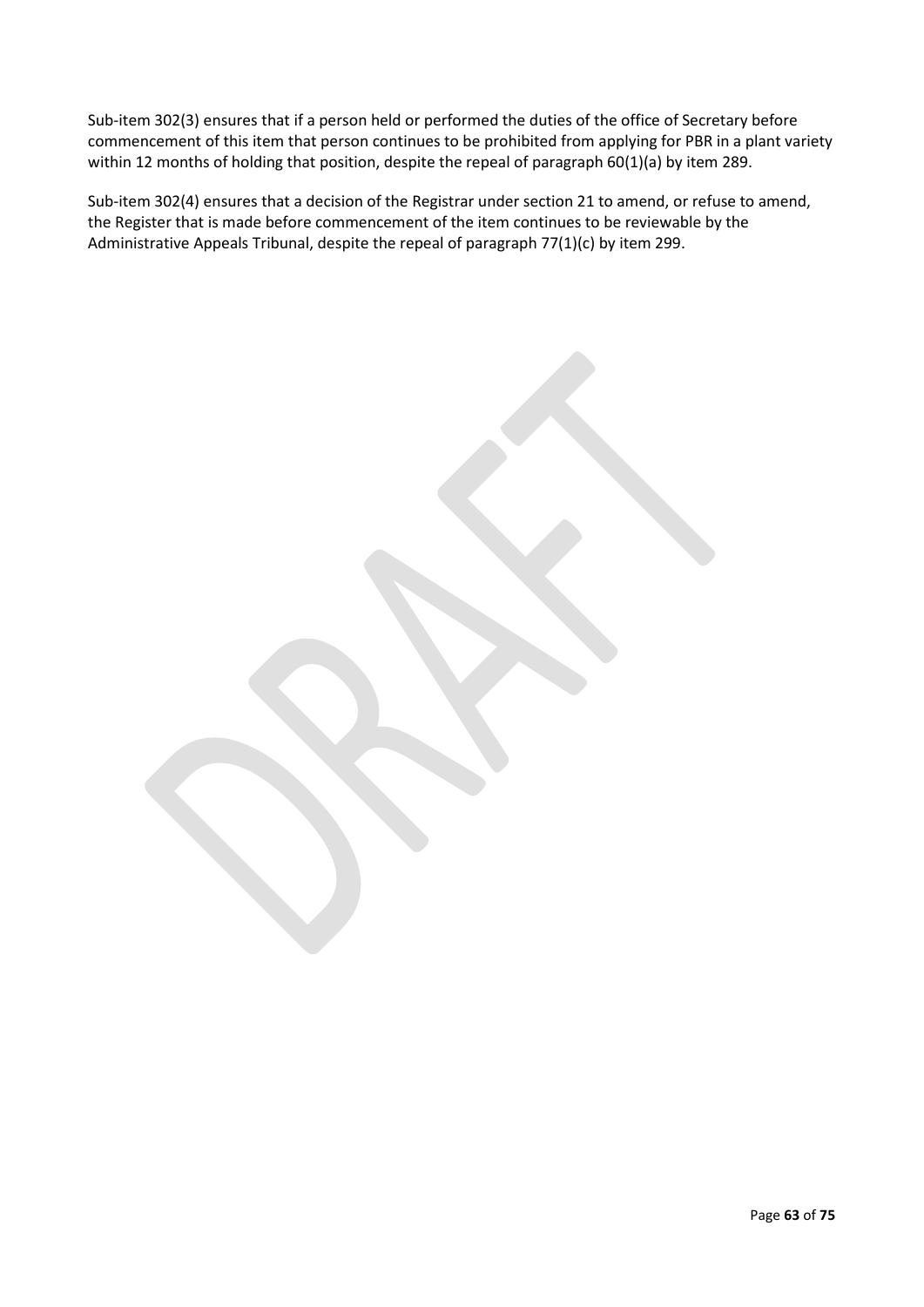# **Part 15 – Seizure notices**

## **Introduction**

There are seizure notices in place under the Trade Marks Act, Copyright Act and Olympic Insignia Protection Act, which are administered by Australian Border Force in the Department of Immigration and Border Protection.

The amendments introduced by Part 15 of Schedule 2 provide the Comptroller-General of Customs (the Comptroller-General) with flexibility on how these seizure notices are provided and whether personal information is excluded for confidentiality reasons. The Department of Immigration and Border Protection have advised that, until further notice, the seizure notices will continue to be in writing.

### **Division 1 – Amendments**

## Copyright Act 1968

### **Items 303 and 304: Customs notices of seizure**

[s 135AC]

These items amend section 135AC of the Copyright Act to provide the Australian Border Force with flexibility on how seizure notices are issued and what information is to be included on those notices.

The Copyright Act enables the Comptroller-General to seize and deal with goods imported into Australia which infringe or appear to infringe copyrighted material.<sup>[32](#page-63-0)</sup> Upon seizure, the Comptroller-General is required to issue a written notice to the importer of the goods and to the objector (copyright owner) identifying seizure of the goods. While the *Electronic Transactions Act 1999*[33](#page-63-1) and the *Customs Act 1901*[34](#page-63-2) enable such notices to be delivered electronically, subsection 135AC(1) of the Copyright Act requires that the Comptroller-General provide seizure notices 'either personally or by post'. Additionally, paragraphs 135AC(3)(c) and 135AC(3)(d) require the name and address of the importer and objector to be included in the notices.

The requirement to provide seizure notices 'either personally or by post' prevents the use of quicker and lower cost electronic means. The requirement that personal information be included in the seizure notices means that this information must be provided even where there are concerns about the confidentiality of the parties involved.

The amendments remedy these problems by providing the Comptroller-General with flexibility on how seizure notices are provided and whether to include the name and address of the importer and objector in the notice. This information will not be included if the Comptroller-General is satisfied, for reasons of confidentiality, that it is not desirable to do so.

## Olympic Insignia Protection Act 1987

### **Items 305 and 306: Customs notices of seizure**

[s 55]

1

<span id="page-63-0"></span><sup>&</sup>lt;sup>32</sup> Part V, Division 7, Copyright Act.<br><sup>33</sup> Section 9 *Electronic Transactions Act 1999* (Cth).<br><sup>34</sup> As an example, section 77EB, *Customs Act 1901* (Cth).

<span id="page-63-2"></span><span id="page-63-1"></span>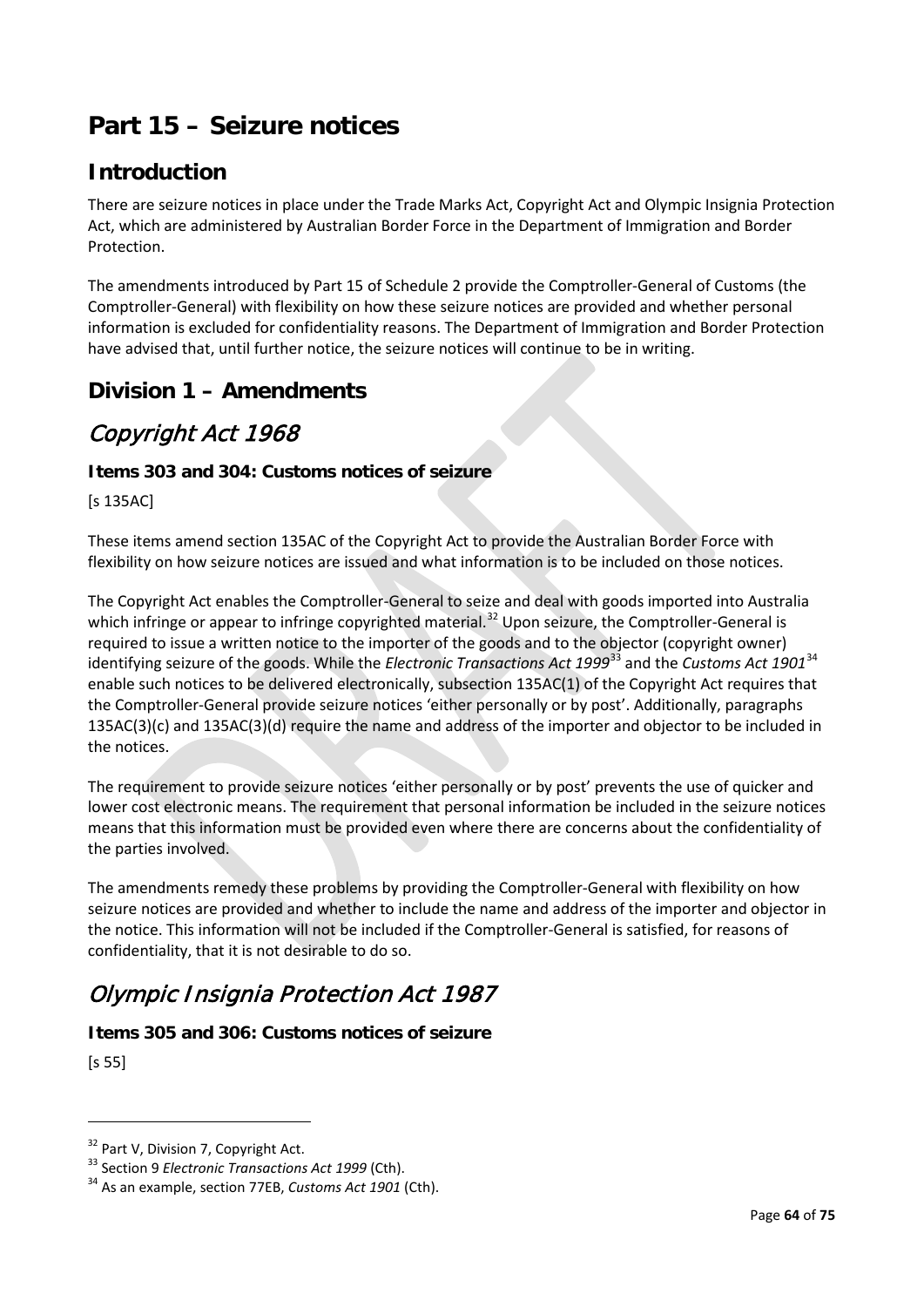These items amend section 55 of the Olympic Insignia Protection Act to provide the Australian Border Force with flexibility on how seizure notices are issued and what information is to be included on those notices.

Similar to section 135AC of the Copyright Act (detailed above), section 55 of the Olympic Insignia Protection Act requires the Comptroller-General to provide seizure notices 'either personally or by post' and does not enable personal information to be omitted from such notices where there are concerns about the confidentiality of the parties involved. These items address these problems by providing the Comptroller-General with flexibility on how seizure notices are provided and whether to include the name and address of the designated owner in the notice.

## Trade Marks Act 1995

### **Items 307 and 308: Customs notices of seizure**

[s 134]

These items amend section 134 of the Trade Marks Act to provide the Australian Border Force with flexibility on how seizure notices are issued and what information is to be included on those notices.

Similar to the provisions in the Copyright Act as detailed above, the Trade Marks Act requires the Comptroller-General to provide seizure notices 'either personally or by post' and does not enable personal information to be omitted from such notices where there are concerns about the confidentiality of the parties involved. These items address these problems by providing the Comptroller-General with flexibility on how seizure notices are provided and whether to include the name and address of the designated owner and objector in the notice.

### **Division 2 – Application provisions**

### **Item 309: Application Provisions**

This item provides for the application of the amendments made by this Part, ensuring that they only apply to seizure notices given on or after commencement of the item. The item will commence the day after this Bill receives Royal Assent (Clause 2 above).

### *Copyright*

Sub-item 309(1) provides that the amendments to section 135AC of the Copyright Act apply to seizure notices given under subsection 135AC(1) of that Act on or after commencement of the item.

#### *Olympic expressions*

Sub-item 309(2) provides that the amendments to section 55 of the Olympic Insignia Protection Act apply to seizure notices given under subsection 55(1) of that Act on or after commencement of the item.

#### *Trade marks*

Sub-item 309(3) provides that the amendments to section 134 of the Trade Marks Act apply to seizure notices given under subsection 134(1) of that Act on or after commencement of the item.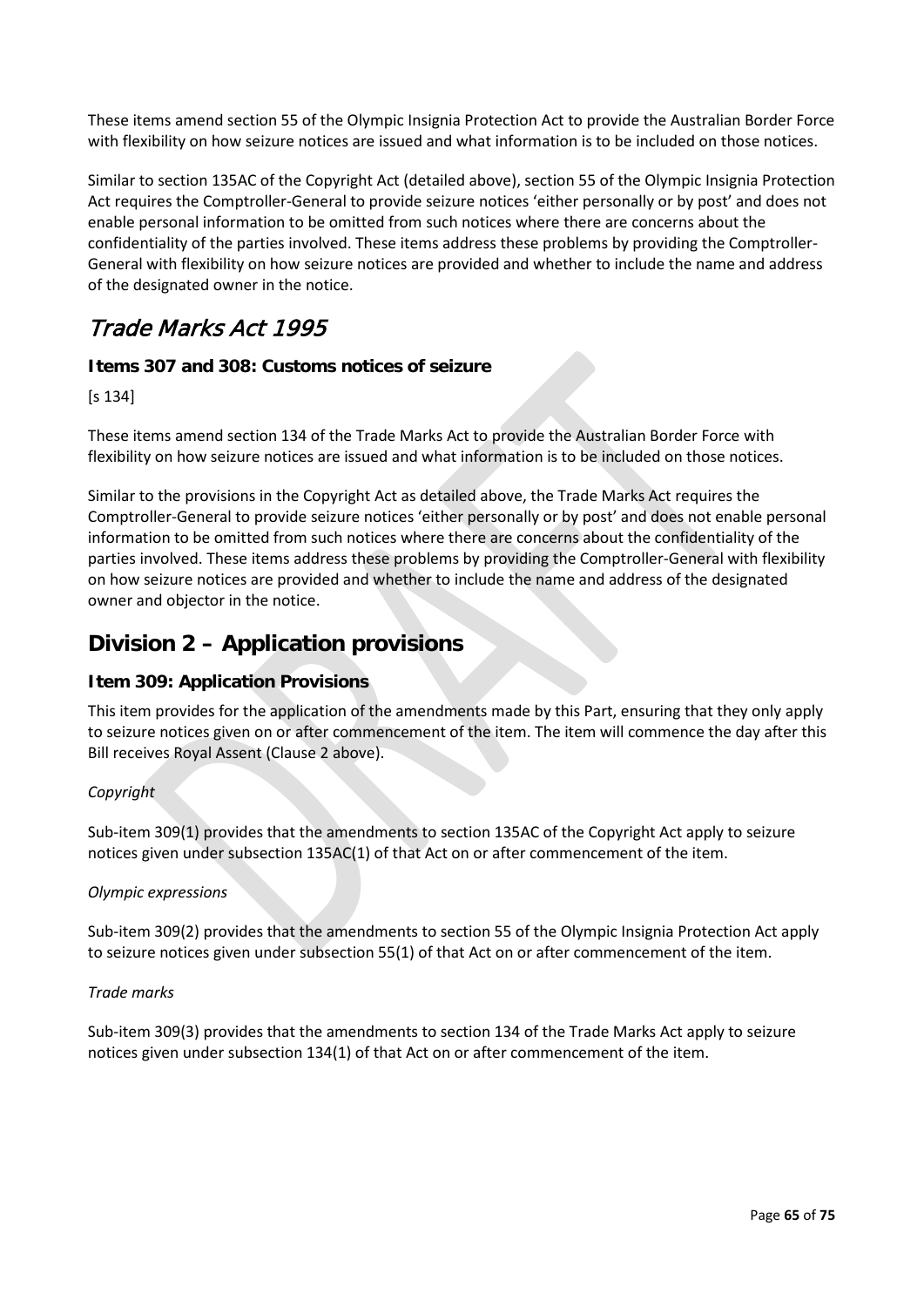# **Part 16 – Prosecutions**

## **Introduction**

Section 201 of the Patents Act and section 156 of the Trade Marks Act provide for a number of criminal offences relating to unauthorised and fraudulent conduct by persons who are not registered patent or trade marks attorneys. A prosecution for some of these offences may be brought within five years of the offence being committed, instead of the one year limit provided under the *Crimes Act 1914*. [35](#page-65-0) A longer time frame for prosecuting these offences is necessary as the process to apply for an IP right is often lengthy and it can take a number of years before offences are identified.

The reforms made by the *Intellectual Property Laws Amendment (Raising the Bar) Act 2012* included allowing attorney firms to be incorporated and added offences to cover such firms. The intention was that the new offences for incorporated attorney firms would also have a five year prosecution period. Due to a drafting oversight, the five year prosecution period was not applied to these offences.

### **Division 1 – Amendments**

### Patents Act 1990

### **Items 310 and 311: Time for starting prosecutions**

[s 204]

These items amend section 204 of the Patents Act to align the time frame to prosecute offences committed by companies with the five year time frame to prosecute offences committed by individuals.

## Trade Marks Act 1995

### **Items 312 and 313: Technical corrections**

[s 156]

These items make technical corrections by removing an unnecessary expression in subsection 156A(3A) that is set out in paragraphs 156A(3A)(a)–(b), and by providing a heading for existing subsection 156(4) to alert the reader that it sets out common rules for the offences in section 156.

### **Item 314: Time for starting prosecutions**

[s 157A]

 $\overline{a}$ 

This item inserts new subsection 157A(9) into the Trade Marks Act to provide that offences committed by incorporated trade mark attorney firms will have a five year prosecution period, in line with the prosecution period for offences committed by individuals or companies who are not registered trade marks attorneys.

<span id="page-65-0"></span><sup>35</sup> Paragraph 15B(1A)(b) of the *Crimes Act 1914*.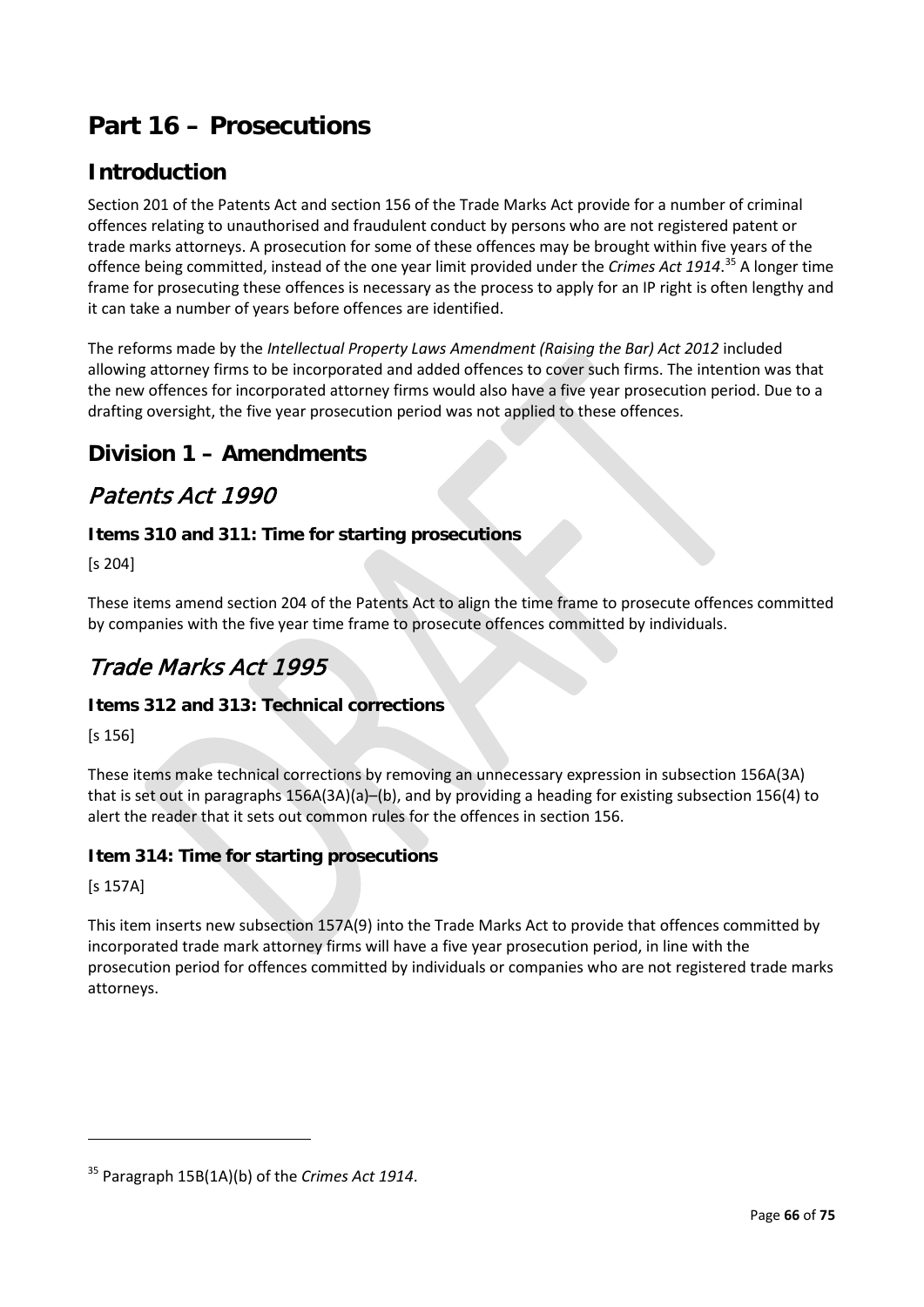## **Division 2 – Application provision**

### **Item 315: Application Provision**

This item provides that the amendments made by items 310, 311 and 314 apply to offences committed on or after commencement of this item. This item commences the day after this Bill receives Royal Assent (Clause 2 above).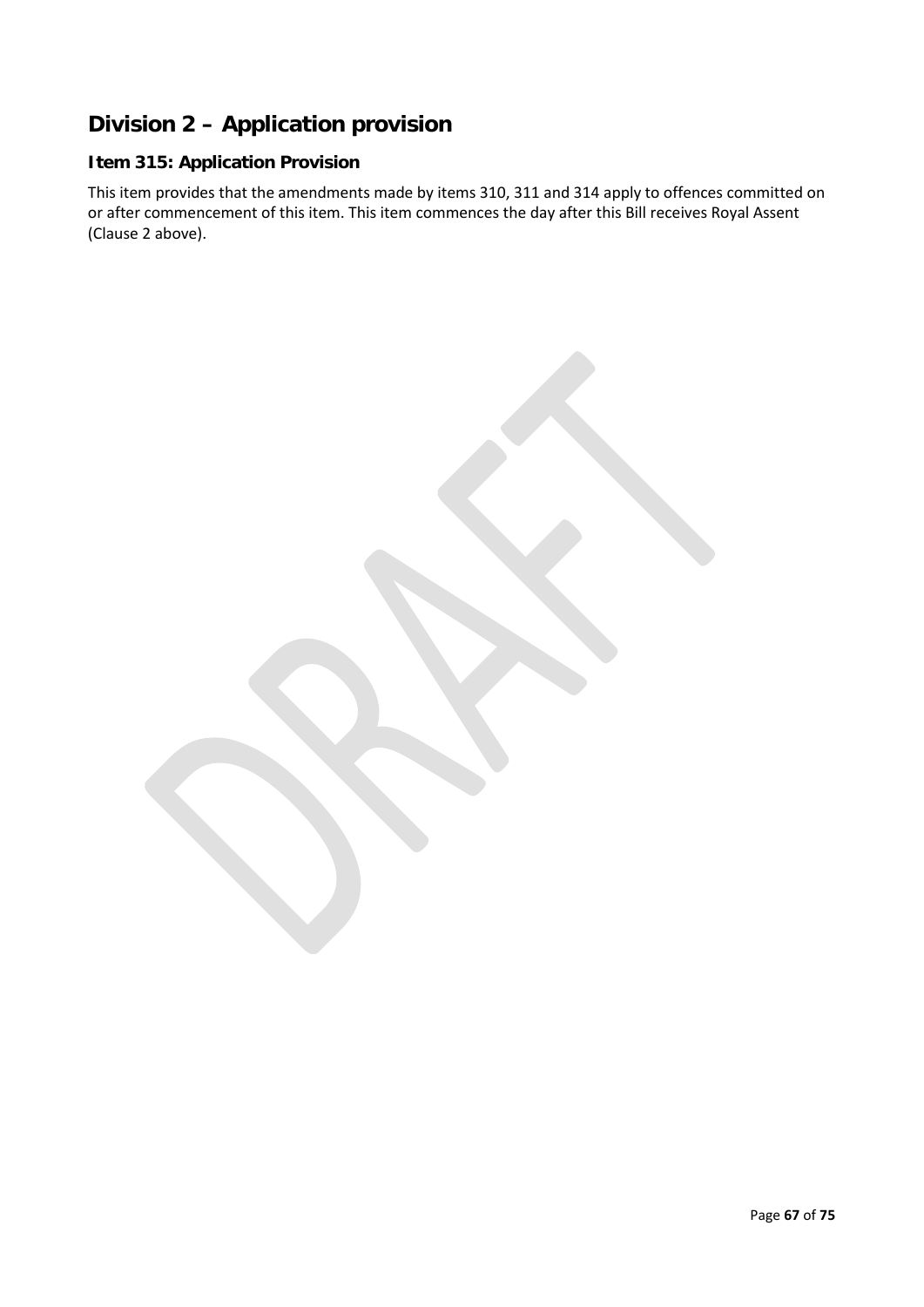# **Part 17 – Updating references to Designs Act**

# Olympic Insignia Protection Act 1987

### **Items 316 to 325: References to the Designs Act**

[ss 2, 10, 12, 13, 18, 20]

These items amend the Olympic Insignia Protection Act to correctly refer to provisions in the *Designs Act 2003*. Currently, references are to the repealed *Designs Act 1906*.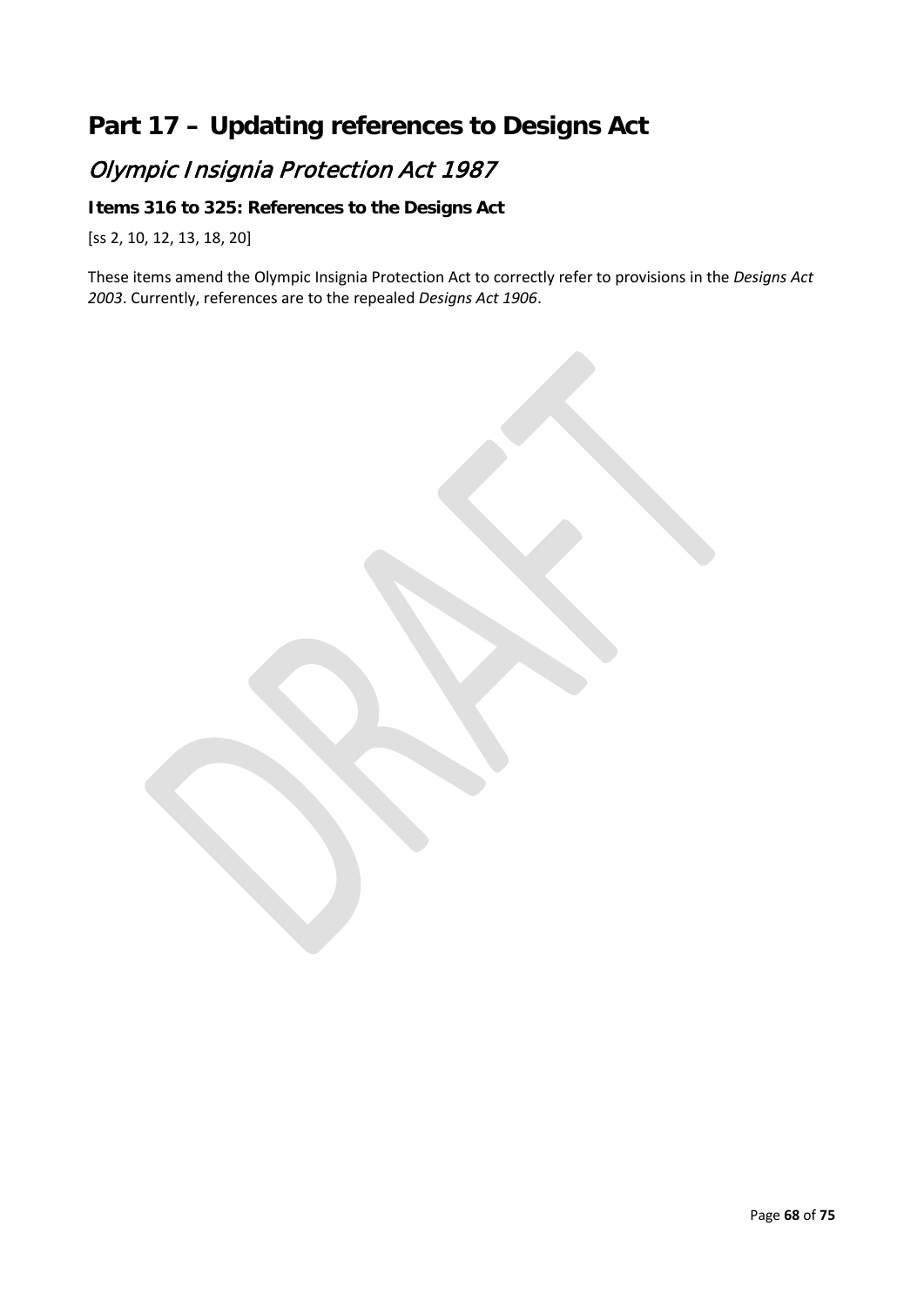# **Part 18 – Removing certain references to New Zealand**

## **Introduction**

This part of the Bill removes certain references to New Zealand from the Patents Act that were introduced by the *Intellectual Property Laws Amendment Act 2015* to allow for the proposed Single Application Process (SAP) and Single Examination Process (SEP) initiatives under the trans-Tasman Single Economic Market. The New Zealand Parliament in 2016 decided not to legislate for the SAP and SEP initiatives meaning that these provisions in the Patents Act are no longer required. Given that there are no supporting Australian regulations or corresponding New Zealand legislation, these provisions have had no effect since being introduced by the *Intellectual Property Laws Amendment Act 2015.*

## Patents Act 1990

### **Items 326 and 327: Section 3 (list of definitions)**

 $[s 3]$ 

Items 326 and 327 amend the list of definitions in section 3 to remove references to "New Zealand Assistant Commissioner of Patents" and "New Zealand delegate".

### **Items 328 and 329: Subsection 20(2); Subsection 20(3)**

[s 20]

These items amend subsection 20(2) to remove reference to a "New Zealand delegate", and repeal subsection 20(3) which refers to actions being undertaken in New Zealand.

### **Item 330: Subsections 183(5) and (6)**

[s 183]

This item repeals subsections 183(5) and (6) to remove the Commissioner's power to disclose information to New Zealand delegates.

### **Item 331: Subsections 209(1A) and (1B)**

[s 209]

This item repeals subsections 209(1A) and (1B) to remove the Commissioner's power to delegate all or any of the Commissioner's powers and functions under the Patents Act and its regulations to New Zealand patents officials.

### **Items 332 and 333: Subsection 214(1); Subsections 214(2) and (3)**

[s 214]

Item 333 repeals subsections 214(2) and (3) which permit prescribed documents filed with one of the specified New Zealand patents officials to be taken to be filed at the Patent Office.

Item 332 makes a consequential amendment to subsection 214(1).

### **Items 334 and 335: Paragraph 223(1)(ba); Subsections 223(1A) and (1B)**

[s223]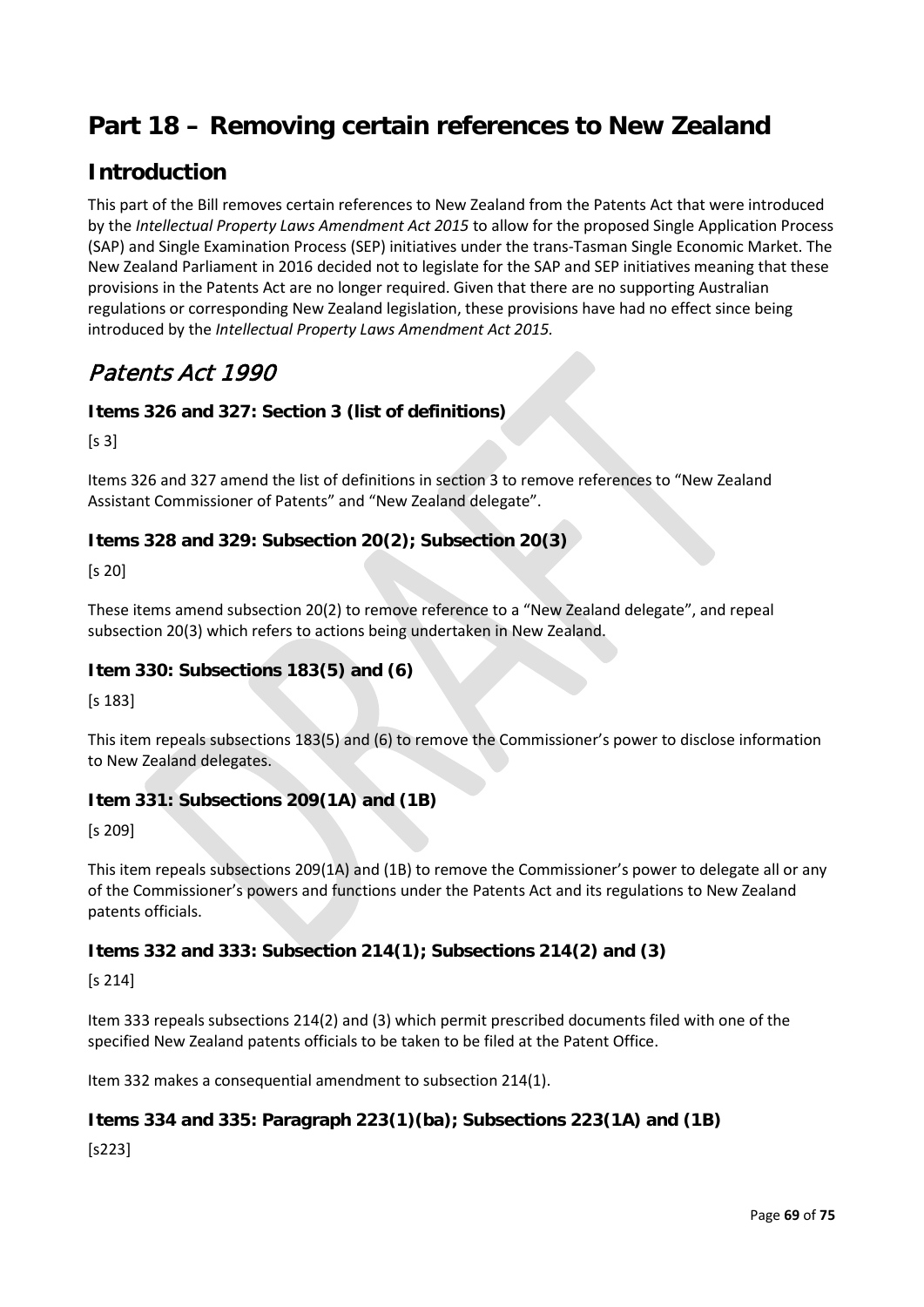These items repeal paragraph 223(1)(ba) and subsections 223(1A)–(1B) which allow extensions of time for errors or omissions by New Zealand delegates.

### **Item 336: Subsection 224(3A)**

[s224]

This item repeals redundant subsection 224(3A) which permits specified decisions made in New Zealand under the Patents Act to be subject to Administrative Appeals Tribunal (AAT) review. These are the decision specified in subsection 224(1). Section 227AB continues to make general provision for judicial review or merits review of any decision made in New Zealand under the Patents Act or its regulations (e.g. a decision of the Trans-Tasman IP Attorneys Board or the Trans-Tasman IP Attorneys Disciplinary Tribunal, when either body sits in New Zealand).

### **Item 337: Subsections 227(6) and (7)**

[s 227]

This item repeals subsections 227(6) and (7) which deal with the payment of prescribed patents fees in New Zealand.

### **Item 338: Section 227AA**

[s 227AA]

This item repeals section 227AA which would permit officials and employees in the Patent Office to receive specified New Zealand fees in Australian dollars.

### **Item 339: Schedule 1 (definitions of** New Zealand Assistant Commissioner of Patents and New Zealand delegate**)**

[Schedule 1]

This item amends Schedule 1 to remove the definitions of "New Zealand Assistant Commissioner of Patents" and "New Zealand delegate".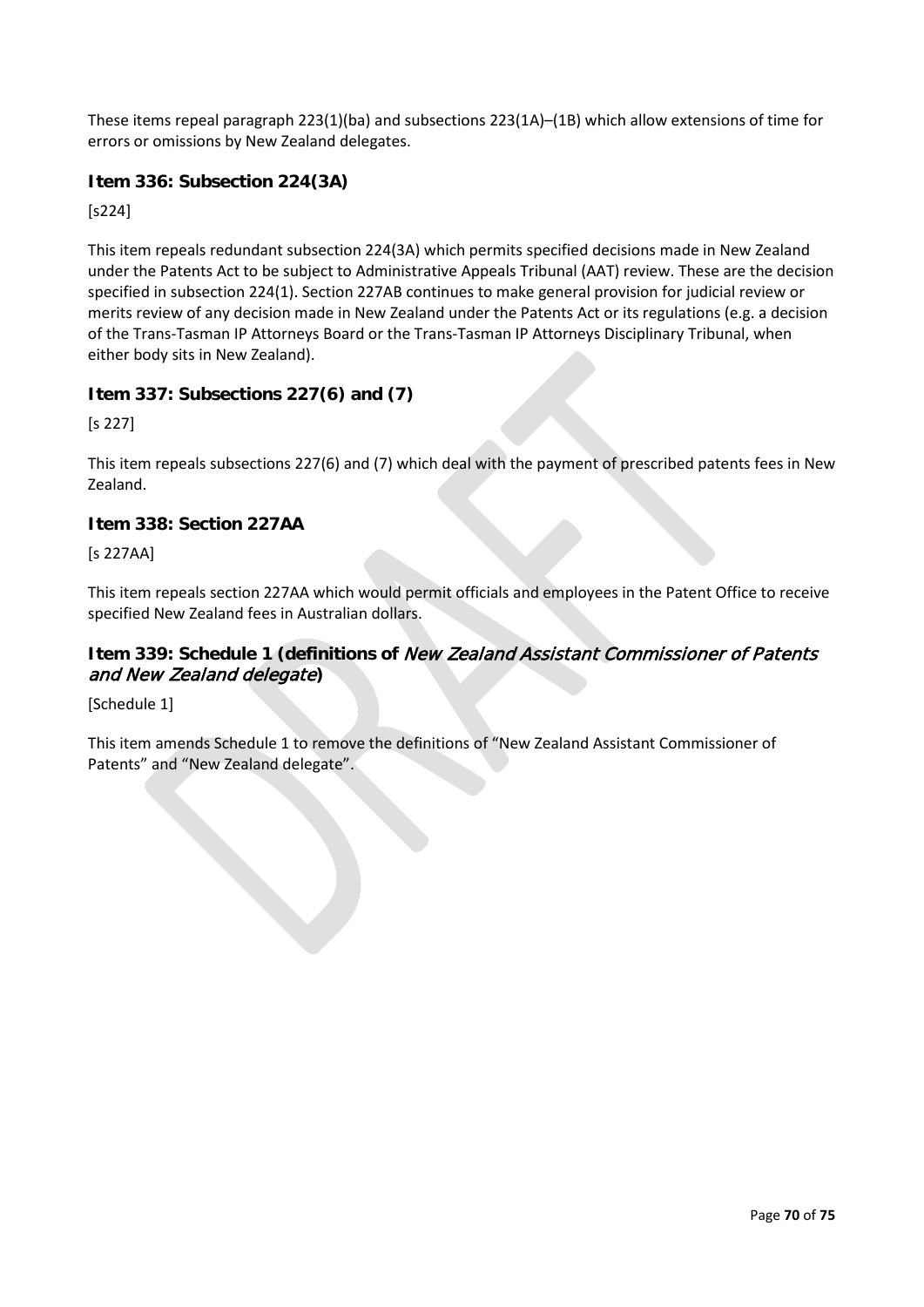## **Part 19 – International Convention for the Protection of New Varieties of Plants**

### **Introduction**

This Part includes provisions to more closely align the Plant Breeder's Rights Act with the *International Convention for the Protection of New Varieties of Plants* (the Convention) and to clarify the application of the Convention in Australia.

## Plant Breeder's Rights Act 1994

### **Items 340 and 341: Subsection 3(1); Subsection 3(1) (definition of** Convention**)**

 $[s 3]$ 

These items amend subsection 3(1) to insert two new definitions relating to the Convention and to repeal the existing definition of 'Convention'.

The Convention was adopted in 1961 by diplomatic conference in Paris, coming into force in 1968 in countries which had ratified the agreement. It has subsequently been revised in 1972, 1978 and 1991. These revisions are referred to as separate 'Acts of Convention' and for countries to become party to an Act of Convention they must ratify the individual Act. Australia first became a party to the 1978 Act of the Convention and is currently also a party to the 1991 Act of the Convention.

The current definition of 'Convention' in section 3 of the Plant Breeder's Rights Act refers to the 1978 Act of the Convention 'as that treaty is in force for Australia from time to time'. This definition was intended to capture any subsequent revisions of the Convention. However, to ensure clarity for the reader, this definition is repealed by item 341 and replaced with two new definitions by item 340. This will make it clear to the reader which Acts are being referred to.

A definition of '1991 Act of the Convention' is inserted to refer to the 1991 revision of the Convention as it is in force for Australia from time to time.

A definition of 'Act of the Convention' is inserted that specifically refers to the 1978 and 1991 Acts of the Convention to ensure that both are encompassed. This definition also refers to any other Acts of the Convention that are determined by the Minister under subsection 3(1A) – see item 345.

### **Items 342, 344, 346, 347 and 352: Consequential amendments**

[ss 3, 10, 43]

These items amend various provisions in the Plant Breeder's Rights Act as a consequence of the amendments made by items 340 and 341.

### **Items 343 and 349 to 351: Definition of** PBR **and references to 'contracting party'**

[ss 3, 43]

These items amend subsection 3(1) and section 43 of the Plant Breeder's Rights Act to more closely align the legislation with the wording of the Convention.

Subsection 43(1) lists the criteria that a plant variety must meet in order to be registrable. Specifically, paragraph 43(1)(a) allows a variety to be registered if it has not been exploited or has been only recently exploited. Subsection 43(6) defines what is meant by 'only recently exploited' and provides time periods for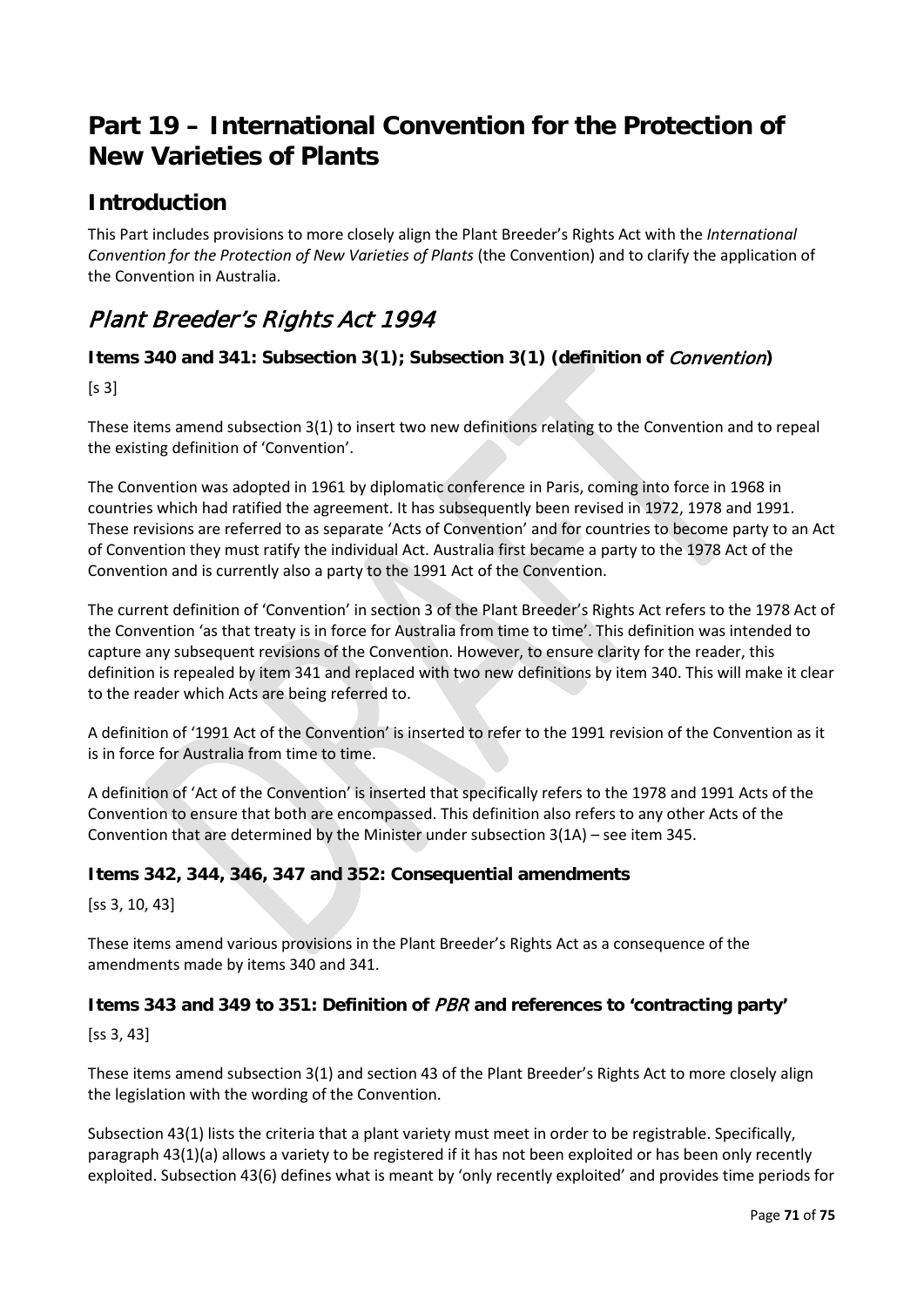this purpose in relation to exploitation within Australia (paragraph 43(6)(a)) and in the territory of another 'contracting party' (paragraph 43(6)(b)).

Subsection 43(8) also refers to 'contracting party' in relation to a territory in which a PBR application has been lodged.

These provisions are intended to be consistent with the relevant requirements of the Convention, which are set out in Articles 6(1) and 7 of the Convention. However, the application of those Articles is not limited to countries that are parties to the Convention, whereas 'contracting party' is defined in subsection 3(1) of the Plant Breeder's Rights Act as 'a State, or an intergovernmental organisation, that is a party to the Convention.' Items 343 and 349 to 351 therefore make amendments to ensure the Plant Breeder's Rights Act is aligned with the Convention.

Item 343 replaces the existing definitions of 'PBR' in subsection 3(1) with a single definition that refers to plant varieties registered in Australia, in another contracting party or in another country that is not a contracting party.

Item 349 replaces the reference in paragraph 43(6)(b) to 'in the territory of another contracting party' with a reference to 'outside of Australia' to ensure that this provision encompasses exploitation of the variety in any other country.

Item 350 amends subsection 43(8) to ensure that it encompasses PBR applications filed in any other country, not just those filed in another contracting party.

Item 351 amends subsection 43(10), which defines specific terms for the purposes of section 43. As a consequence of the amendments in items 343, 349 and 350, the terms 'authority' and 'territory' no longer need to be included in this list of defined terms so are repealed.

### **Item 345: After subsection 3(1)**

 $[s 3]$ 

This item inserts a new subsection 3(1A) to provide the Minister with the power to make, by legislative instrument, a determination as to other Acts of Convention (as defined in the new definition inserted by item 340).

This will ensure that any future Acts of the Convention that apply in Australia can be adopted by legislative instrument, rather than requiring an amendment to the Plant Breeder's Rights Act. The provisions do not automatically pick up future Acts to provide certainty and transparency. The legislative instrument requirement ensures that there is appropriate parliamentary oversight of any change to incorporate a new Act of the Convention into our domestic law.<sup>[36](#page-71-0)</sup>

### **Item 348: Subsection 29(4)**

[s 29]

**.** 

Section 29 of the Plant Breeder's Rights Act allows a PBR applicant to claim a priority date from a PBR application filed in another country. Subsection 29(4) requires the applicant to provide details about the plant variety within a period of three years after the foreign application was made.

<span id="page-71-0"></span><sup>&</sup>lt;sup>36</sup> The *Leaislation Act 2003* requires that legislative instruments be tabled before Parliament (s 38) and subject to disallowance by either House of Parliament (s 42).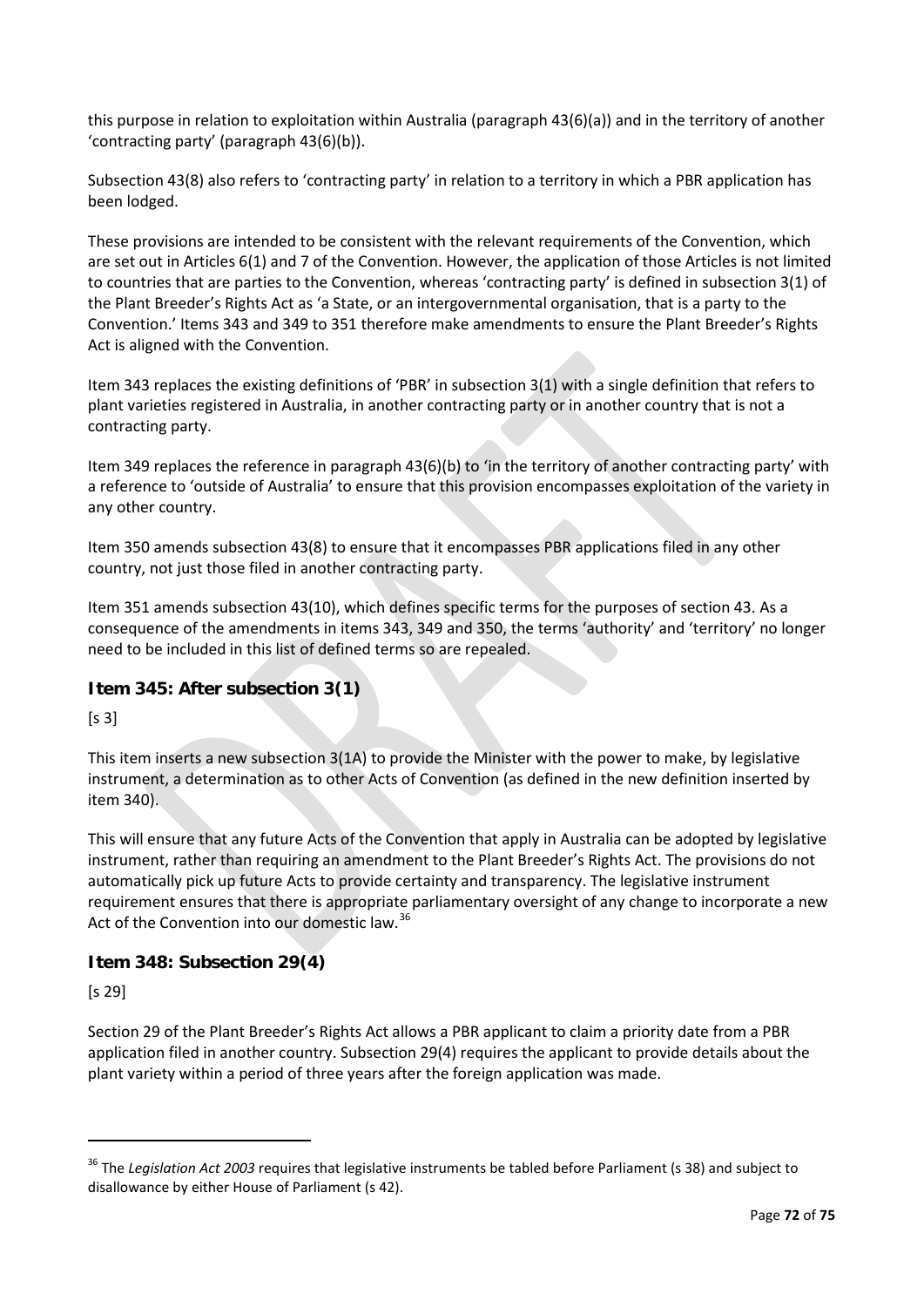This requirement implements Australia's obligation under Article 11(3) of the 1991 Act of the Convention, which requires a time period of three years to be provided. However, Article 12(3) of the 1978 Act of the Convention allows a period of five years. In order to ensure that Australia complies with the most generous of its Convention obligations, this item changes the period in subsection 29(4) from three years to five years. This ensures that applicants claiming a priority date from an application filed in a country that is party only to the 1978 Act of the Convention have access to the period of time provided for in that Act of the Convention. Applications filed in countries that are party to the 1991 Act will also enjoy the 5 year period.

#### **Item 353: Application provision**

This item provides that the amendments in this Part apply to PBRs that are granted on or after commencement of the Part. The Part will commence the day after this Bill receives Royal Assent (Clause 2 above). This means that the amendments will apply to PBR applications that had already been filed at that commencement. However, the amendments are intended to confirm that Australia's existing and longstanding obligations under the Convention are clearly provided for in the Plant Breeder's Rights Act.

The amendments are unlikely to affect many applicants because applicants will only be affected by the changes if their plant variety was first exploited in a country that is not a contracting party to the Convention. Prior to the commencement of these amendments, such applications would not have been eligible for grant.

Very few of Australia's trading partners are not contracting parties to the Convention. The available data shows that less than one per cent of all PBR applications made since 1988 are from a country that is not party to the convention or where the first sale of the plant variety occurred in a country that was not party to the convention but where the breeder is resident in a contracting party.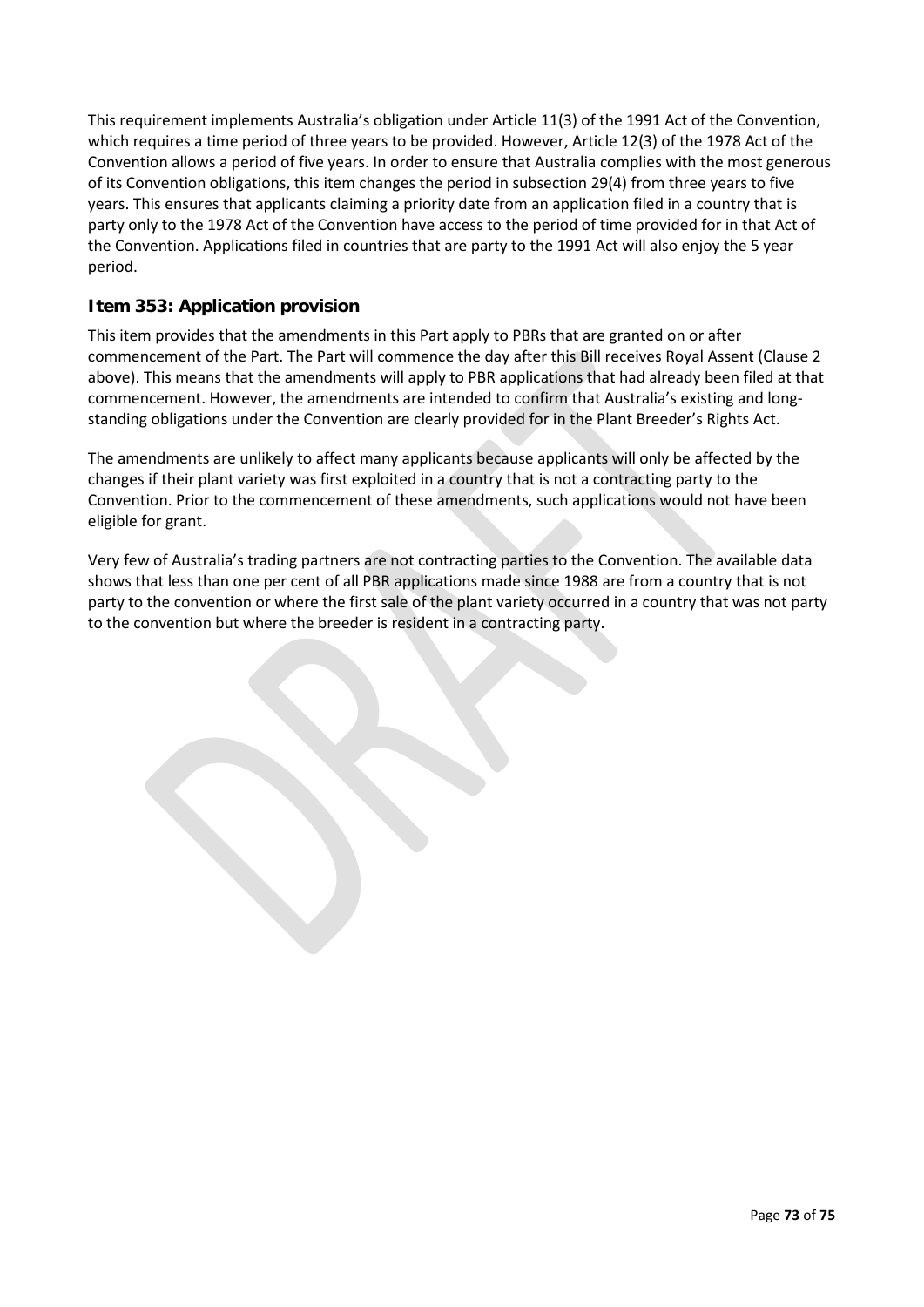# **Part 20 – Other amendments**

### Patents Act 1990

#### **Item 354**

[s 222]

This item amends subsection 222(2) to remove the requirement for the Commissioner to make arrangements for selling copies of complete specifications which are open to public inspection. The information in these documents is already freely available to the public through IP Australia's electronic search databases for Patents (AusPat available at [http://pericles.ipaustralia.gov.au/ols/auspat/\)](http://pericles.ipaustralia.gov.au/ols/auspat/).

## Plant Breeder's Rights Act 1994

These items make consequential amendments to the Plant Breeder's Rights Act following the proposed repeal by the Statute Update (Smaller Government) Bill 2017 of most of the provisions for the Plant Breeder's Rights Advisory Committee (PBRAC).

#### **Item 356: Imposition of conditions in granting Plant Breeder's Rights**

[s 49]

This item amends subsection 49(2) to enable the Minister to impose conditions on the grant of PBR as the Minister considers to be necessary in the public interest, rather than as appropriate. This is to ensure consistency with Australia's obligations as a party to the 1978 and 1991 revisions of the *International Convention for the Protection of New Varieties of Plants* (Convention). Article 9(1) of the 1978 revision and Article 17(1) of the 1991 revision provide that the free exercise of a breeder's right may not be restricted for reasons other than of public interest.

#### **Items 355 and 357: Redundant bridging provision**

[ss 42, 69]

Item 355 repeals section 42 of the Plant Breeder's Rights Act to remove a redundant provision.

Section 42 of the Plant Breeder's Rights Act provides a regulation-making power to exclude application of the Plant Breeder's Rights Act to a specified taxon. The *Plant Variety Rights Act 1987* conformed to the 1978 revision of the Convention and only applied to plant varieties declared by regulation. The Plant Variety Rights Act was replaced by the current Plant Breeder's Rights Act, which applies to all plant varieties except where excluded by regulation under section 42. Section 42 was a bridging measure covering the period between commencement of the Plant Breeder's Rights Act and commencement of Australia's obligations under the 1991 revision of the Convention. The 1991 revision entered into force in Australia on 20 January 2000, rendering section 42 redundant.

Item 357 makes a consequential amendment as a result of the repeal of section 42.